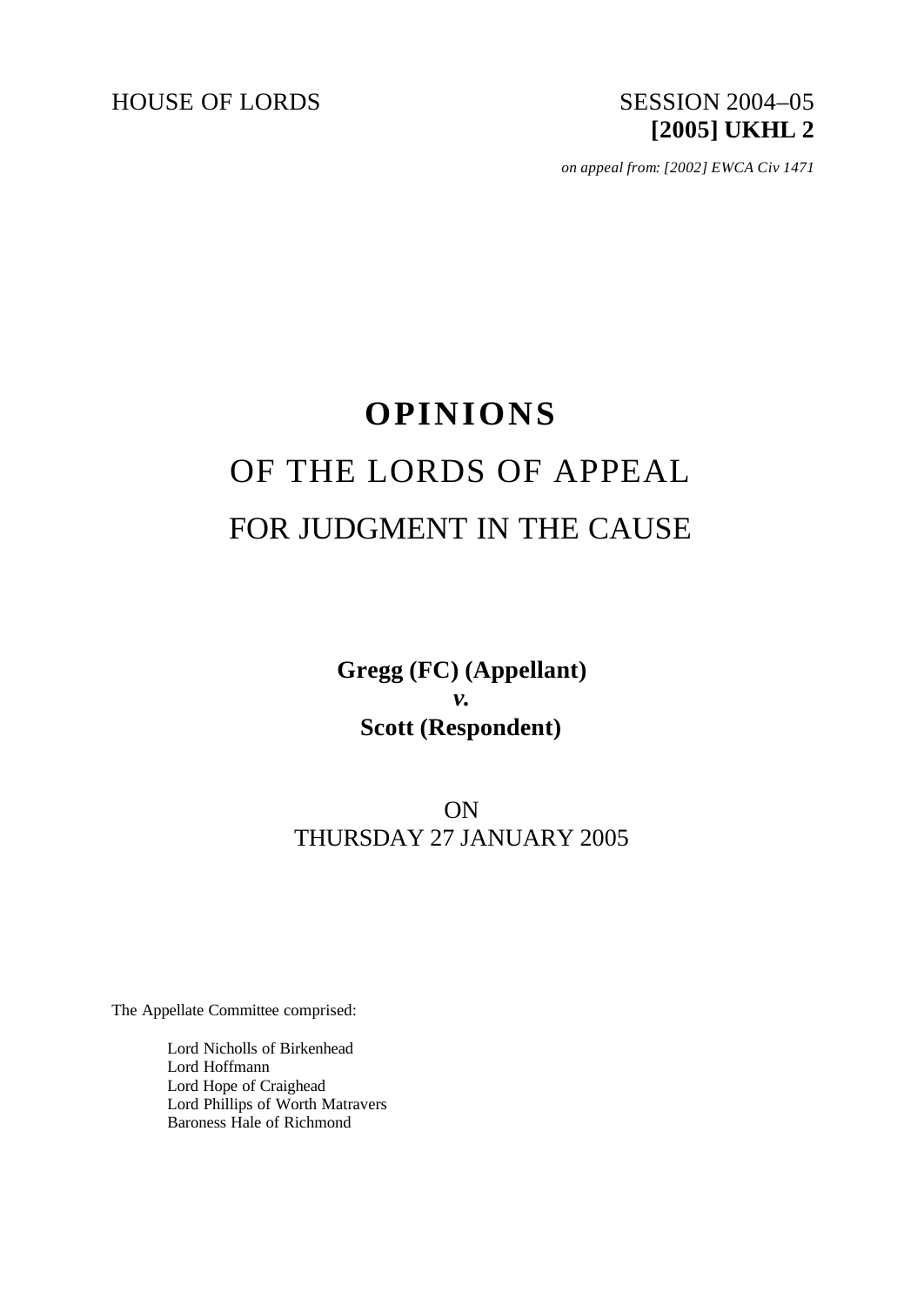#### **HOUSE OF LORDS**

# **OPINIONS OF THE LORDS OF APPEAL FOR JUDGMENT IN THE CAUSE**

#### **Gregg (FC) (Appellant)** *v.* **Scott (Respondent)**

# **[2005] UKHL 2**

## **LORD NICHOLLS OF BIRKENHEAD**

My Lords,

1. This appeal raises a question which has divided courts and commentators throughout the common law world. The division derives essentially from different perceptions of what constitutes injustice in a common form type of medical negligence case. Some believe a remedy is essential and that a principled ground for providing an appropriate remedy can be found. Others are not persuaded. I am in the former camp.

2. This is the type of case under consideration. A patient is suffering from cancer. His prospects are uncertain. He has a 45% chance of recovery. Unfortunately his doctor negligently misdiagnoses his condition as benign. So the necessary treatment is delayed for months. As a result the patient's prospects of recovery become nil or almost nil. Has the patient a claim for damages against the doctor? No, the House was told. The patient could recover damages if his initial prospects of recovery had been more than 50%. But because they were less than 50% he can recover nothing.

3. This surely cannot be the state of the law today. It would be irrational and indefensible. The loss of a 45% prospect of recovery is just as much a real loss for a patient as the loss of a 55% prospect of recovery. In both cases the doctor was in breach of his duty to his patient. In both cases the patient was worse off. He lost something of importance and value. But, it is said, in one case the patient has a remedy, in the other he does not.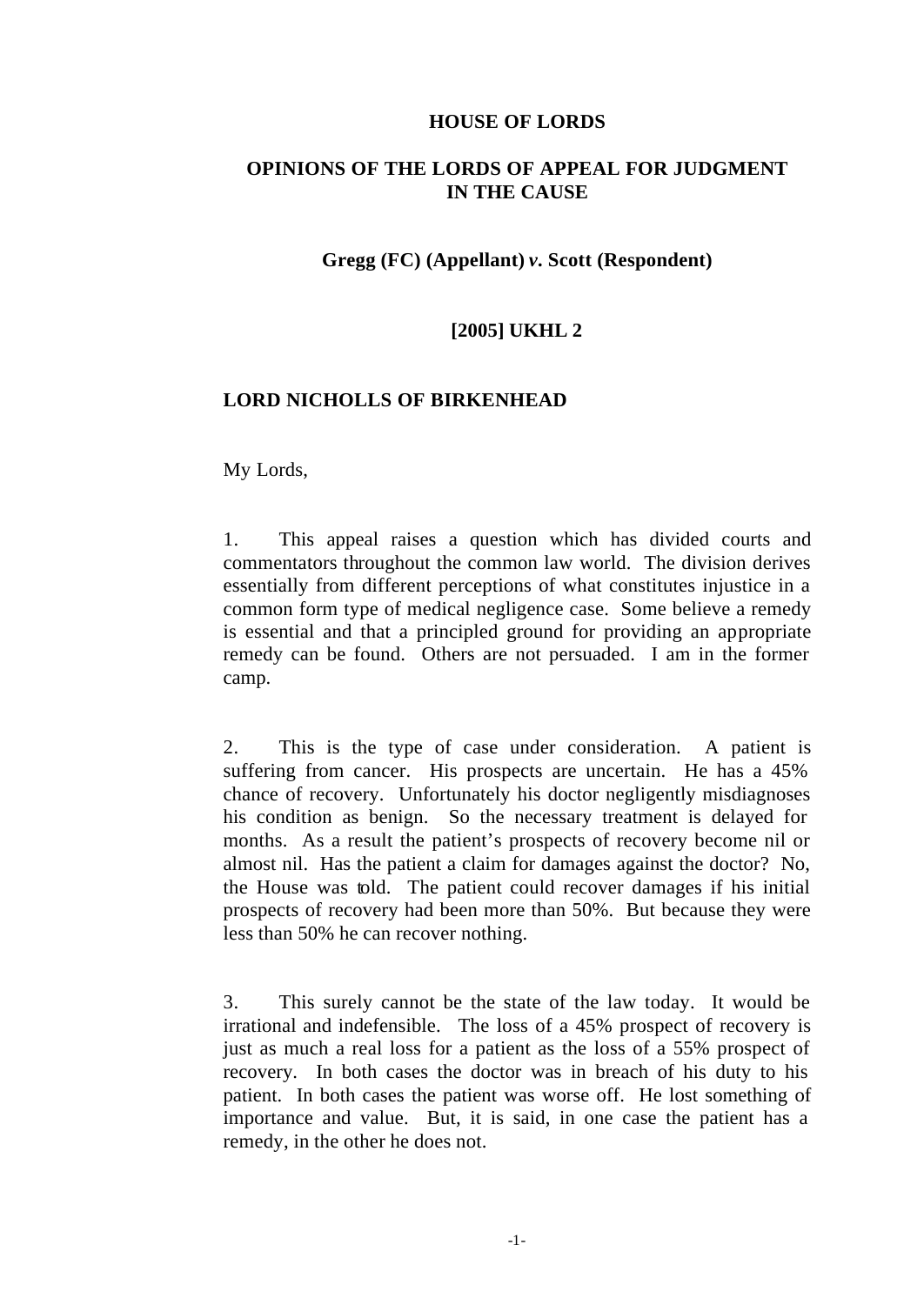4. This would make no sort of sense. It would mean that in the 45% case the doctor's duty would be hollow. The duty would be empty of content. For the reasons which follow I reject this suggested distinction. The common law does not compel courts to proceed in such an unreal fashion. I would hold that a patient has a right to a remedy as much where his prospects of recovery were less than 50-50 as where they exceeded 50-50. Perforce the reasoning is lengthy, in parts intricate, because this is a difficult area of the law.

## *The present case*

5. First I must mention the salient facts of this appeal. These are not quite so straightforward or extreme as in the example just given. At the risk of over-simplification they can be summarised as follows. The defendant Dr Scott negligently diagnosed as innocuous a lump under the left arm of the claimant Mr Malcolm Gregg when in fact it was cancerous (non-Hodgkin's lymphoma). This led to nine months' delay in Mr Gregg receiving treatment. During this period his condition deteriorated by the disease spreading elsewhere. The deterioration in Mr Gregg's condition reduced his prospects of disease-free survival for ten years from 42%, when he first consulted Dr Scott, to 25% at the date of the trial. The judge found that, if treated promptly, Mr Gregg's initial treatment would probably have achieved remission without an immediate need for high dose chemotherapy. Prompt treatment would, at least initially, have prevented the cancer spreading to the left pectoral region.

6. However, the judge found also that, although Mr Gregg's condition deteriorated and in consequence his prospects were reduced in this way, a better outcome was never a probability. It was not possible to conclude on the balance of probability that, in the absence of the negligence, Mr Gregg's medical condition would have been better or that he would have avoided any particular treatment. Before the negligence Mr Gregg had a less than evens chance (45%) of avoiding the deterioration in his condition which ultimately occurred. The delay did not extinguish this chance but reduced it by roughly half. The judge assessed this reduction at 20%. That was the extent to which the negligence reduced Mr Gregg's prospects of avoiding the deterioration in his condition which ultimately occurred. The facts can be found more fully stated in the judgments of the Court of Appeal [2002] EWCA Civ 1471 and in the speech of my noble and learned friend Lord Phillips of Worth Matravers.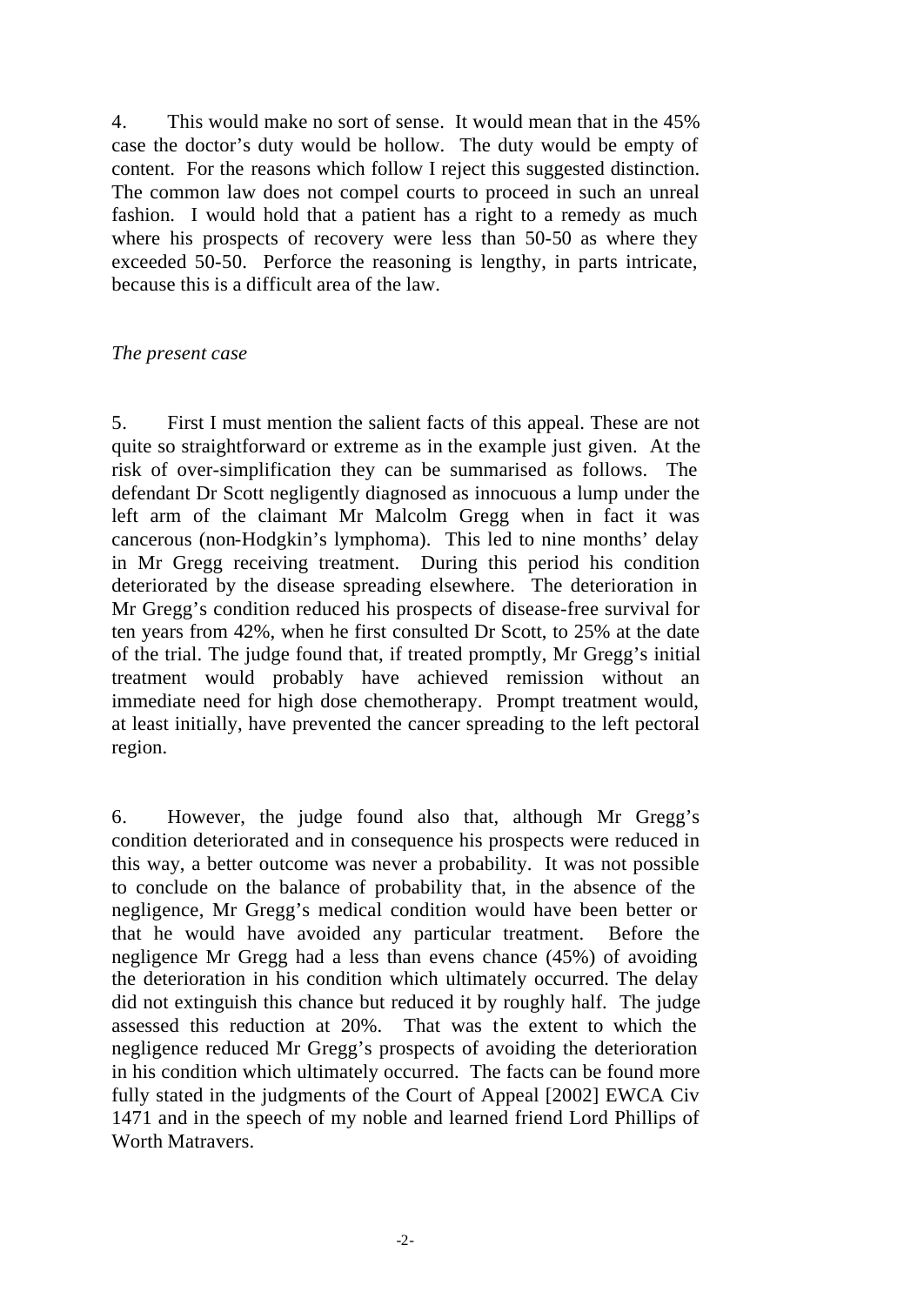7. On these findings the trial judge, Judge Inglis, dismissed the claim. He considered he was driven to this conclusion by the reasoning of your Lordships' House in *Hotson v East Berkshire Area Health Authority* [1987] AC 750. The Court of Appeal by a majority (Simon Brown and Mance LJJ, Latham LJ dissenting) dismissed Mr Gregg's appeal.

# *Past facts and future prospects*

8. In order to set the question now before the House in its legal perspective I must next say something about the common law approach to proof of actionable damage, that is, damage which the law regards as founding a claim for compensation. It is trite law that in the ordinary way a claimant must prove the facts giving rise to a cause of action against the defendant. Where the claim is based on negligence the facts to be proved include those constituting actionable damage as well as those giving rise to the existence of a duty of care and its breach.

9. In the normal way proof of the facts constituting actionable damage calls for proof of the claimant's present position and proof of what would have been the claimant's position in the absence of the defendant's wrongful act or omission. As to what constitutes proof, traditionally the common law has drawn a distinction between proof of past facts and proof of future prospects. A happening in the past either occurred or it did not. Whether an event happened in the past is a matter to be established in civil cases on the balance of probability. If an event probably happened no discount is made for the possibility it did not. Proof of future possibilities is approached differently. Whether an event will happen in the future calls for an assessment of the likelihood of that event happening, because no one knows for certain what will happen in the future.

10. This distinction between past and future is applied also when deciding what would have happened in the past or future but for a past happening such as the defendant's negligent act. What would have happened in the past but for something which happened in the past is, at least generally, a question decided by the courts on the all-or-nothing basis of the balance of probability. On this the authorities are not altogether consistent, but this seems to be the generally accepted practice. In contrast, what would have happened in the future but for something which happened in the past calls for an assessment of likelihood.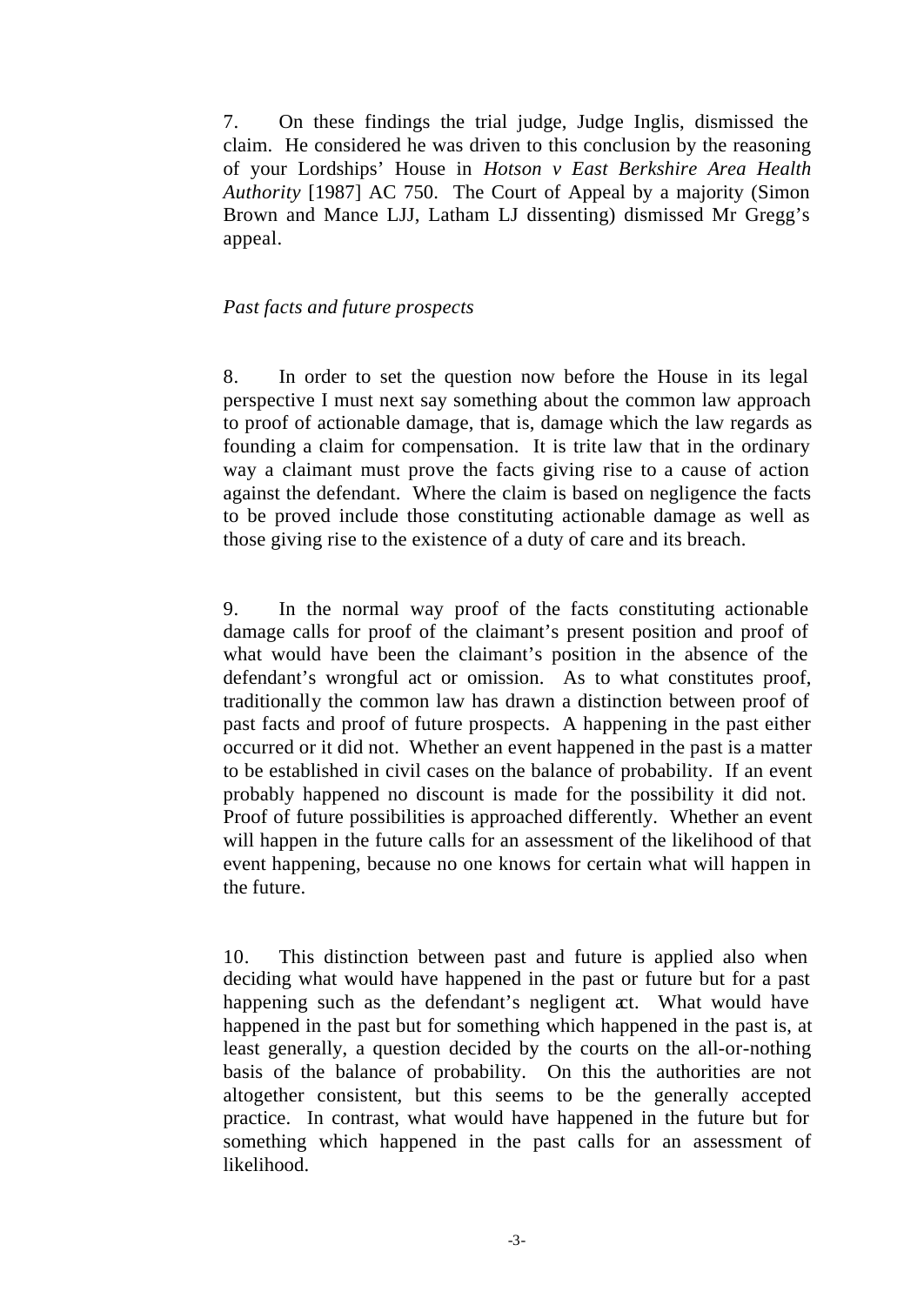11. Thus the question whether a claimant's hand was damaged in an accident at work is a matter to be decided on the balance of probability. So also is the hypothetical question whether, if the employer had duly provided the necessary protective equipment, the claimant would have worn it: see, for instance, *McWilliams v Sir William Arrol & Co Ltd*  [1962] 1 WLR 295, 306-307, 309, *Allied Maples Group Ltd v Simmons & Simmons* [1995] 1 WLR 1602, 1610G, per Stuart-Smith LJ, and *Barnett v Chelsea and Kensington Hospital Management Committee* [1969] 1 QB 428, 439. By way of contrast, whether the claimant's damaged hand will develop osteoarthritis in later life calls for an estimate of the chances of that happening. Whether, hypothetically, his hand would have been likely to develop osteoarthritis in the future even without the accident also calls for such an estimate.

12. This distinction was summarised in the well known words of Lord Diplock in *Mallett v McMonagle* [1970] AC 166, 176:

'The role of the court in making an assessment of damages which depends upon its view as to what will be and what would have been is to be contrasted with its ordinary function in civil actions of determining what was. In determining what did happen in the past a court decides on the balance of probabilities. Anything that is more probable than not it treats as certain. But in assessing damages which depend upon its view as to what will happen in the future or would have happened in the future if something had not happened in the past, the court must make an estimate as to what are the chances that a particular thing will or would have happened and reflect those chances, whether they are more or less than even, in the amount of damages it awards.'

Lord Reid made similar observations in *Davies v Taylor* [1974] AC 207, 212-213.

13. This sharp distinction between past events and future possibilities is open to criticism. Whether an event occurred in the past can be every bit as uncertain as whether an event is likely to occur in the future. But by and large this established distinction works well enough. It has a comfortable simplicity which accords with everyday experience of the difference between knowing what happened in the past and forecasting what may happen in the future.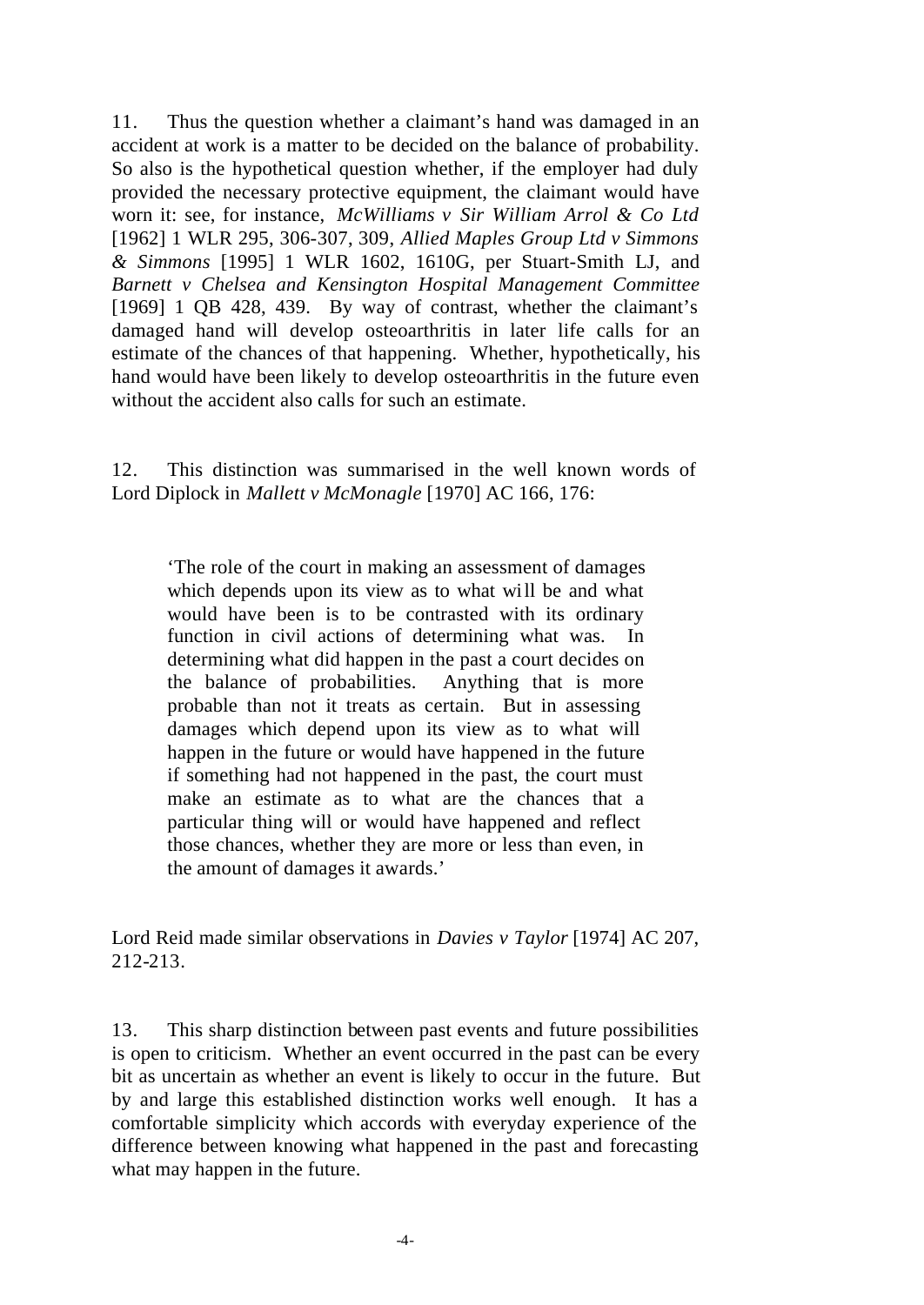14. In practice the distinction is least satisfactory when applied to hypothetical events (what would have happened had the wrong not been committed). The theory underpinning the all-or-nothing approach to proof of past facts appears to be that a past fact either happened or it did not and the law should proceed on the same footing. But the underlying certainty, that a past fact happened or it did not, is absent from hypothetical facts. By definition hypothetical events did not happen in the past, nor will they happen in the future. They are based on false assumptions. The defendant's wrong precluded them from ever materialising.

## *Loss of an opportunity or chance as actionable damage*

15. It is perhaps not surprising therefore that it is principally in the field of hypothetical past events that difficulties have arisen in practice. Sometimes, whether a claimant has suffered actionable damage cannot fairly be decided on an all-or-nothing basis by reference to what, on balance of probability, would have happened but for the defendant's negligence. Sometimes this would be too crude an approach. What would have happened in the absence of the defendant's negligence is altogether too uncertain for the all-or-nothing approach to be satisfactory. In some cases what the claimant lost by the negligence was the opportunity or chance to achieve a desired result whose achievement was outside his control and inherently uncertain. The defendant's wrong consisted of depriving the claimant of a chance he would otherwise have had to achieve a desired outcome.

16. Then, the greater the uncertainty surrounding the desired future outcome, the less attractive it becomes to define the claimant's loss by whether or not, on balance of probability, he would have achieved the desired outcome but for the defendant's negligence. This definition of the claimant's loss becomes increasingly unattractive because, as the uncertainty of outcome increases, this way of defining the claimant's loss accords ever less closely with what in practice the claimant had and what in practice he lost by the defendant's negligence.

17. In order to achieve a just result in such cases the law defines the claimant's actionable damage more narrowly by reference to the *opportunity* the claimant lost, rather than by reference to the loss of the desired *outcome* which was never within his control. In adopting this approach the law does not depart from the principle that the claimant must prove actionable damage on the balance of probability. The law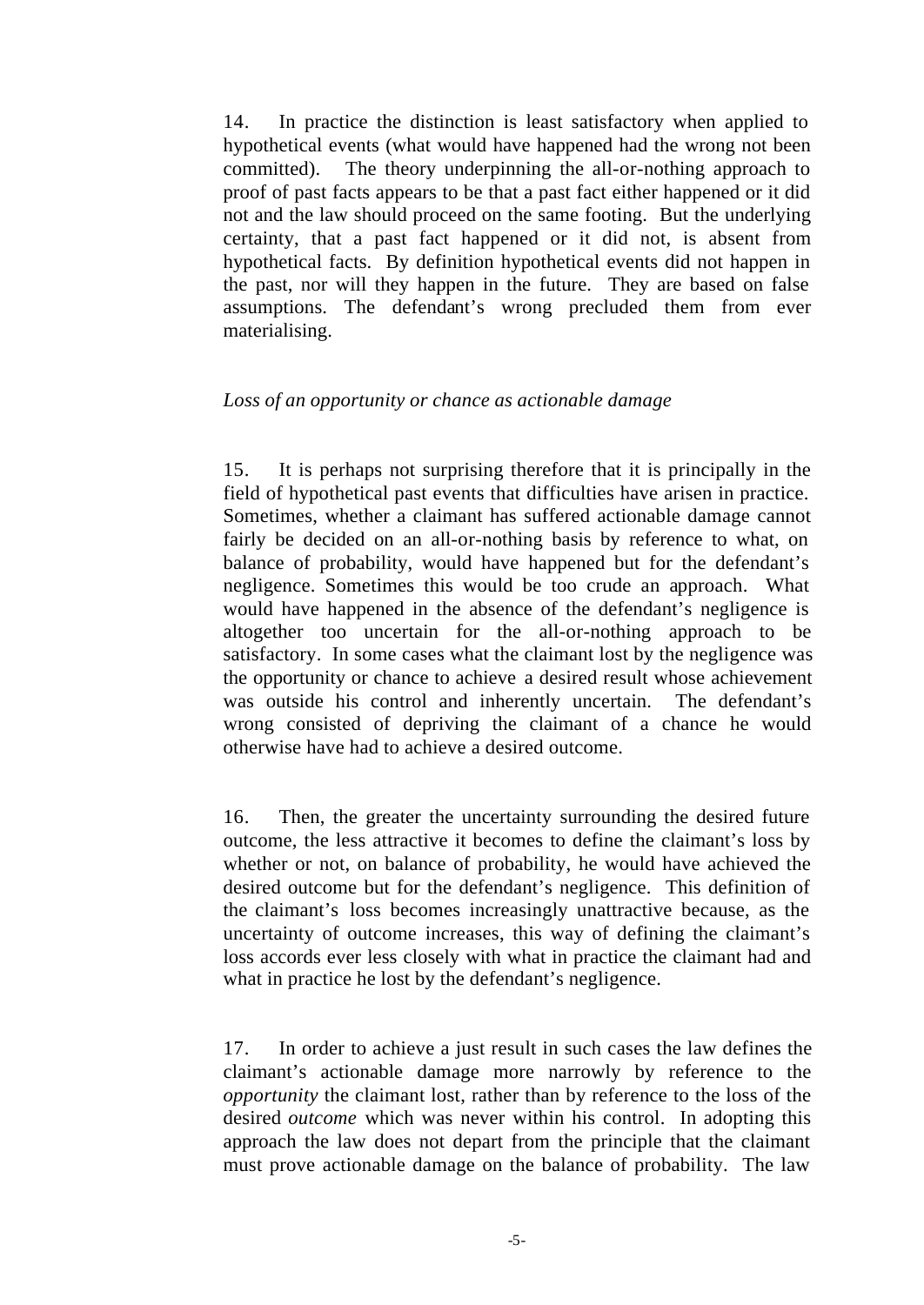adheres to this principle but defines actionable damage in different, more appropriate terms. The law treats the claimant's loss of his opportunity or chance as itself actionable damage. The claimant must prove this loss on balance of probability. The court will then measure this loss as best it may. The chance is to be ignored if it was merely speculative, but evaluated if it was substantial: see *Davies v Taylor* [1974] AC 207, 212, per Lord Reid.

18. Some familiar examples will suffice. A woman who was wrongly deprived of the chance of being one of the winners in a beauty competition was awarded damages for loss of a chance. The court did not attempt to decide on balance of probability the hypothetical past event of what would have happened if the claimant had been duly notified of her interview: *Chaplin v Hicks* [1911] 2 KB 786. When a solicitor's failure to issue a writ in time deprived a claimant of the opportunity to pursue court proceedings damages were not assessed on an all-or-nothing basis by reference to what probably would have been the outcome if the proceedings had been commenced in time. The court assessed what would have been the claimant's prospects of success in the proceedings which the solicitor's negligence prevented him from pursuing: *Kitchen v Royal Air Force Association* [1958] 1 WLR 563. When an employer negligently supplied an inaccurate character reference, the employee did not need to prove that, but for the negligence, he would probably have been given the new job. The employee only had to prove he lost a reasonable chance of employment, which the court would evaluate: *Spring v Guardian Assurance Plc* [1995] 2 AC 296, 327.

19. In *Allied Maples Group Ltd v Simmons & Simmons* [1995] 1 WLR 1602 a solicitor's negligence deprived the claimant of an opportunity to negotiate a better bargain. The Court of Appeal applied the 'loss of chance' approach. Stuart-Smith LJ, at page 1611, regarded the case as one of those where 'the plaintiff's loss depends on the hypothetical action of a third party, either in addition to action by the plaintiff … or independently of it.' It is clear that Stuart-Smith LJ did not intend this to be a precise or exhaustive statement of the circumstances where loss of a chance may constitute actionable damage and his observation should not be so understood.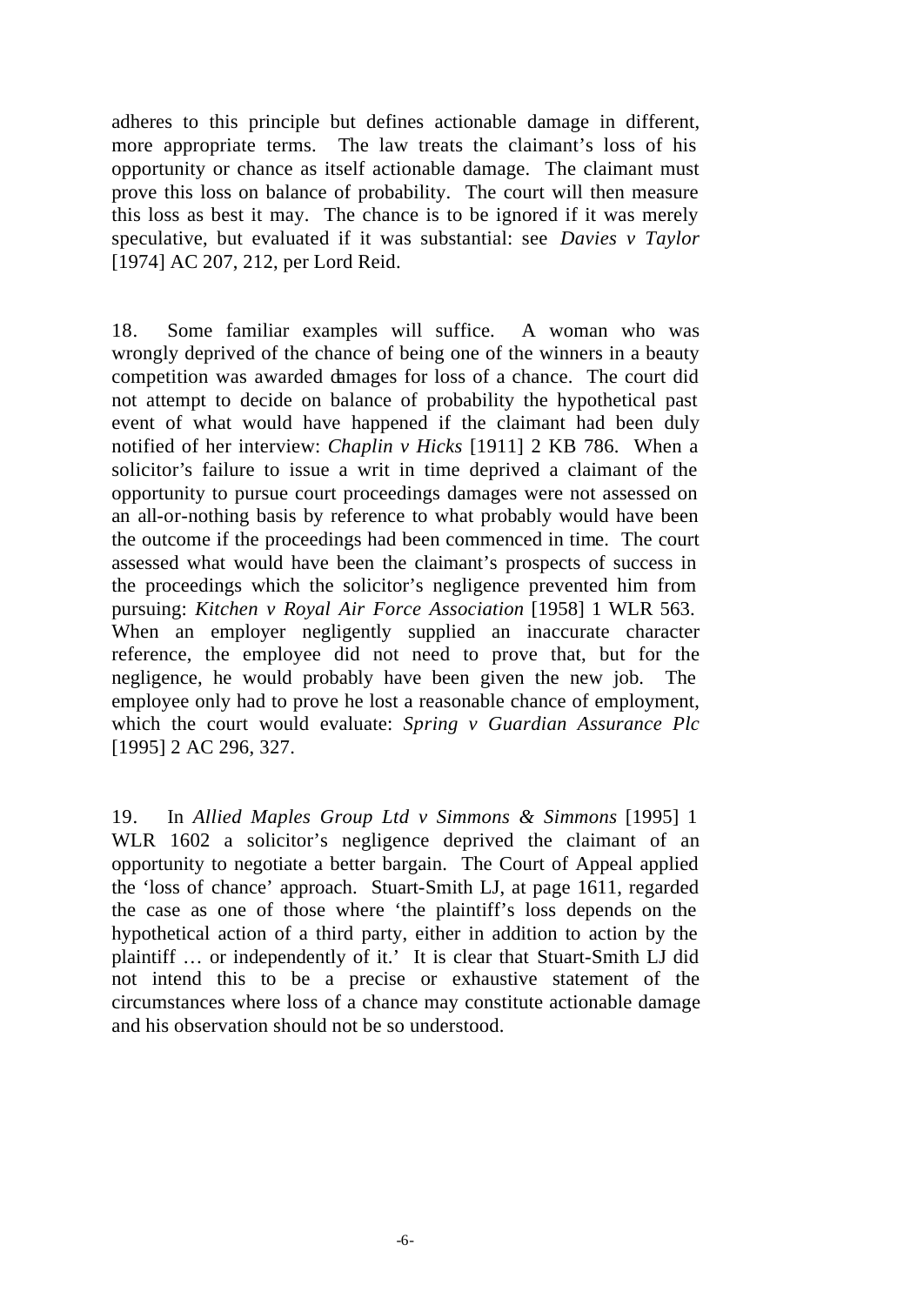# *Medical negligence*

20. Against this background I turn to the primary question raised by this appeal: how should the loss suffered by a patient in Mr Gregg's position be identified? The defendant says 'loss' is confined to an *outcome* which is shown, on balance of probability, to be worse than it otherwise would have been. Mr Gregg must prove that, on balance of probability, his medical condition after the negligence was worse than it would have been in the absence of the negligence. Mr Gregg says his 'loss' includes proved diminution in the *prospects* of a favourable outcome. Dr Scott's negligence deprived him of a worthwhile chance that his medical condition would not have deteriorated as it did.

21. Of primary relevance on this important issue is an evaluation of what, *in practice*, a patient suffering from a progressive illness loses when the treatment he needs is delayed because of a negligent diagnosis. What the patient loses depends, of course, on the circumstances of the individual case. No doubt in some cases medical opinion will be that, given his pre-existing condition, the patient lost nothing by the delay in treatment because he never had any realistic prospect of recovery. The doctor's misdiagnosis made no significant difference to the patient's prospects of recovery. In other cases medical opinion may be that the patient lost everything. Barring unforeseen complications he would have made a complete recovery had his condition been diagnosed properly and had he then received appropriate treatment.

22. These two types of case are, in the present context, straightforward. But there are also many cases of serious illness or injury where a patient's existing chances of recovery fall between these extremes. There are occasions where medical opinion will be that, given prompt and appropriate treatment, the outcome was uncertain but the patient's prospects of recovery were appreciable, sometimes exceeding 50%, sometimes not.

23. This is hardly surprising. Enormous advances have been made in medical knowledge and skills in recent years, in this country and internationally. New and improved drugs and procedures make possible ever more alleviation of illnesses and injuries. But the outcome of medical treatment in any particular case remains beyond anyone's control. It is often a matter of considerable uncertainty, in some types of case more than others. Doctors cannot guarantee outcomes. Every person and his personal circumstances and history are different. The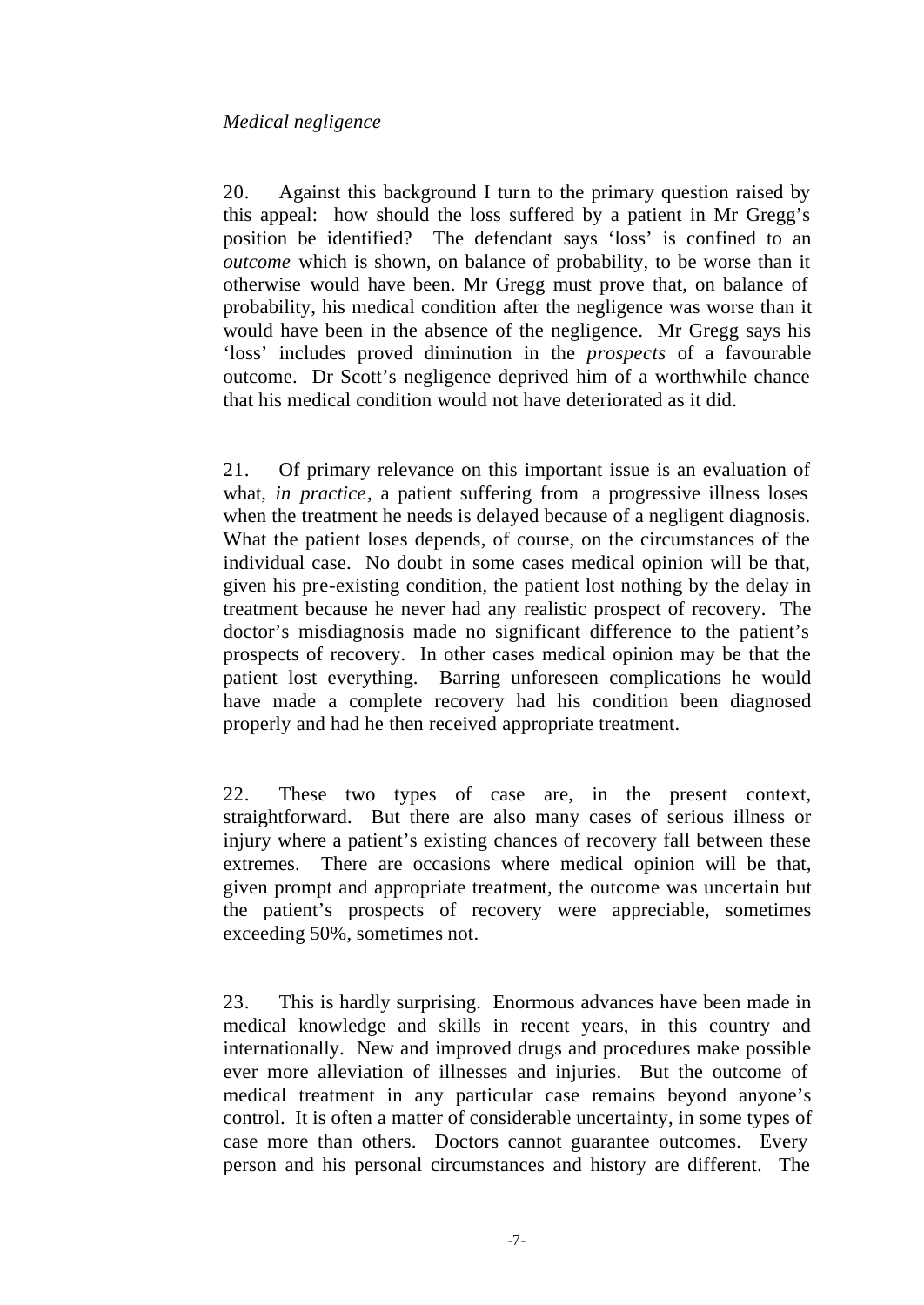way some drugs work is not understood fully. The response of patients to treatment is not uniform, nor is it always predictable. Faced with a serious illness or injury doctors can often do no more than assess a patient's prospects of recovery. Limitations on human knowledge mean that, to greater or lesser extent, the prognosis for a patient is inherently uncertain. Indeed, sometimes the very diagnosis itself may be problematic.

24. Given this uncertainty of outcome, the appropriate characterisation of a patient's loss in this type of case must surely be that it comprises the loss of the chance of a favourable outcome, rather than the loss of the outcome itself. Justice so requires, because this matches medical reality. This recognises what in practice a patient had before the doctor's negligence occurred. It recognises what in practice the patient lost by reason of that negligence. The doctor's negligence diminished the patient's prospects of recovery. And this analysis of a patient's loss accords with the purpose of the legal duty of which the doctor was in breach. In short, the purpose of the duty is to promote the patient's *prospects* of recovery by exercising due skill and care in diagnosing and treating the patient's condition.

25. This approach also achieves a basic objective of the law of tort. The common law imposes duties and seeks to provide appropriate remedies in the event of a breach of duty. If negligent diagnosis or treatment diminishes a patient's prospects of recovery, a law which does not recognise this as a wrong calling for redress would be seriously deficient today. In respect of the doctors' breach of duty the law would not have provided an appropriate remedy. Of course, losing a chance of saving a leg is not the same as losing a leg: see Tony Weir, 'Tort Law' (2002), p 76. But that is not a reason for declining to value the chance for whose loss the doctor was directly responsible. The law would rightly be open to reproach were it to provide a remedy if what is lost by a professional adviser's negligence is a financial opportunity or chance but refuse a remedy where what is lost by a doctor's negligence is the chance of health or even life itself. Justice requires that in the latter case as much as the former the loss of a chance should constitute actionable damage.

# *Loss of prospects and medical statistics*

26. Before pursuing the implications of this approach further, I must mention another feature of medical negligence cases. Thus far I have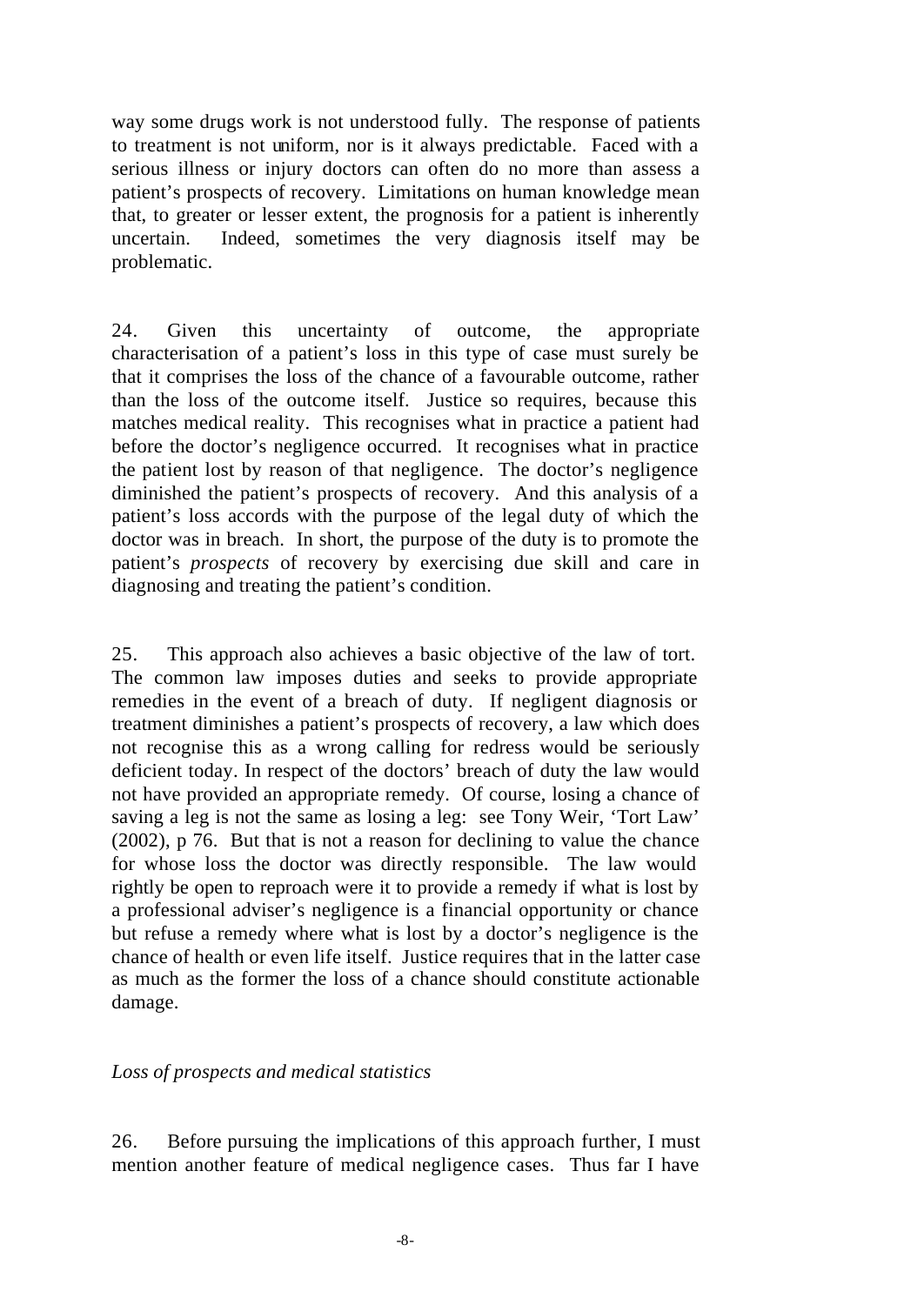treated diminution of a patient's prospects of recovery as capable of proof like any other fact. But in medical negligence cases there is a complication not always found in negligence claims brought against lawyers or other professionals. By the same token that the outcome of illness or injury in an individual patient may be inherently uncertain, so it may be difficult to prove in an individual case what the patient lost when he lost the 'chance' of a more favourable outcome.

27. Take, for instance, a professional negligence claim brought against a solicitor who negligently permitted court proceedings to become statute-barred by failing to issue a writ in time. The court deciding the negligence claim is able to assess what would have been the claimant's prospects in the time-barred proceedings by having regard to a wide range of known facts peculiar to the particular case: the nature of the issues, the evidence which would have been available, and so forth. In cases of medical negligence assessment of a patient's loss may be hampered, to greater or lesser extent, by one crucial fact being unknown and unknowable: how the particular patient would have responded to proper treatment at the right time. The patient's previous or subsequent history may assist. No doubt other indications may be available. But at times, perhaps often, statistical evidence will be the main evidential aid.

28. Statistical evidence, however, is not strictly a guide to what would have happened in one particular case. Statistics record retrospectively what happened to other patients in more or less comparable situations. They reveal trends of outcome. They are general in nature. The different way other patients responded in a similar position says nothing about how the claimant would have responded. Statistics do not show whether the claimant patient would have conformed to the trend or been an exception from it. They are an imperfect means of assessing outcomes even of groups of patients undergoing treatment, let alone a means of providing an accurate assessment of the position of one individual patient.

29. Take as an example the statistical evidence that 42% of the patients suffering from the same disease as Mr Gregg achieved ten year survival if treated at the stage when, but for the negligence, Mr Gregg would have been treated, this figure dropping to 25% when the treatment was not given until the disease had reached the more advanced stage at which Mr Gregg was actually treated. Who can know whether Mr Gregg was in the 58% non-survivor category or the 42% survivor category? There was no evidence, peculiar to him or his circumstances,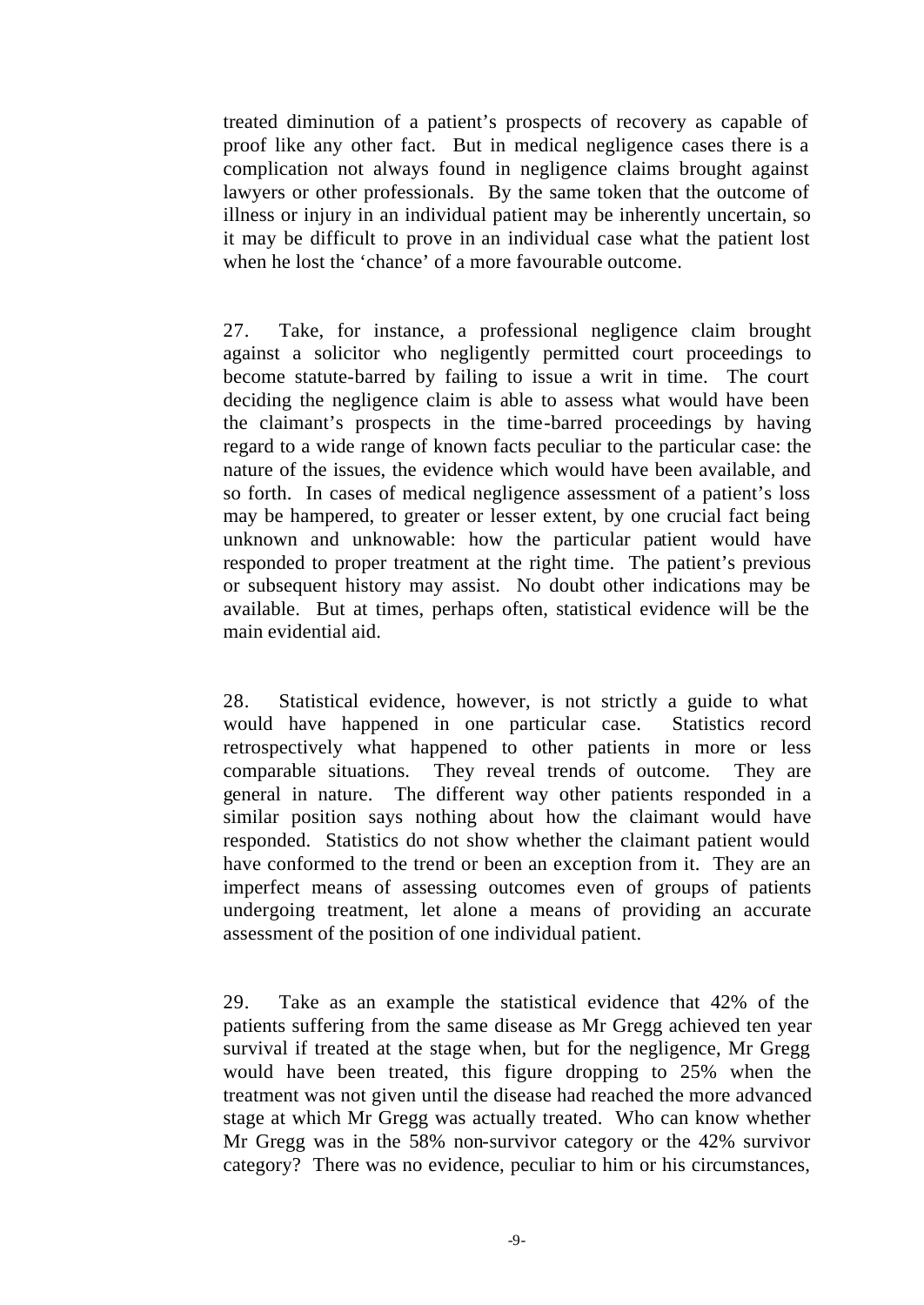enabling anyone to say whether on balance of probability he was in the former group or the latter group. The response Mr Gregg would have made if treated promptly is not known and never can be known.

30. This difficulty was the foundation of a submission based on the proposition that a 'statistical chance' has no value, so its 'loss' cannot attract an award of compensation. To award compensation for such a loss, calculated by reference to percentage 'chances', would not achieve fairness. That would have the effect of under-compensating patients whose outcome was in fact worsened by the delay in treatment, and over-compensating those whose outcome was not in fact worsened.

31. Despite its impeccable logic this argument cannot be accepted. In suitable cases courts are prepared to adapt their process so as to leap an evidentiary gap when overall fairness plainly so requires. *Fairchild v Glenhaven Funeral Services Ltd* [2003] 1 AC 32 is a recent illustration of this in a different context. In the present context use of statistics for the purpose of evaluating a lost chance makes good sense. The practical arguments in favour of use of statistics in this way are compelling. Everyone knows that when speedy medical treatment is essential delay may have adverse effects on a patient. When cancer spreads it may be less susceptible to treatment. Medical experience of other patients has shown this to be so. This experience of the outcome for other patients, recorded in statistics, may afford the only basis on which a court can evaluate the diminution in prospects of recovery of an individual patient which may be expected to follow from delay in giving him treatment.

32. The value of the statistics will of course depend upon their quality: the methodology used in their compilation, how up to date they are, the number of patients involved in the statistics, the closeness of their position to that of the claimant, the clarity of the trend revealed by the figures, and so on. But to reject all statistical evidence out of hand would not be acceptable. This argument, if accepted, would effectually nullify the use of statistics in all cases of delayed treatment save perhaps where the figures approached 0% or 100%. Despite its imperfection, in practice statistical evidence of a diminution in perceived prospects will often be the nearest one can get to evidence of diminution of actual prospects in a particular case. When there is nothing better courts should be able to use these figures and give them such weight as is appropriate in the circumstances. This conclusion is the more compelling when it is recalled that the reason why the actual outcome for the claimant patient if treated promptly is not known is that the defendant by his negligence prevented that outcome becoming known.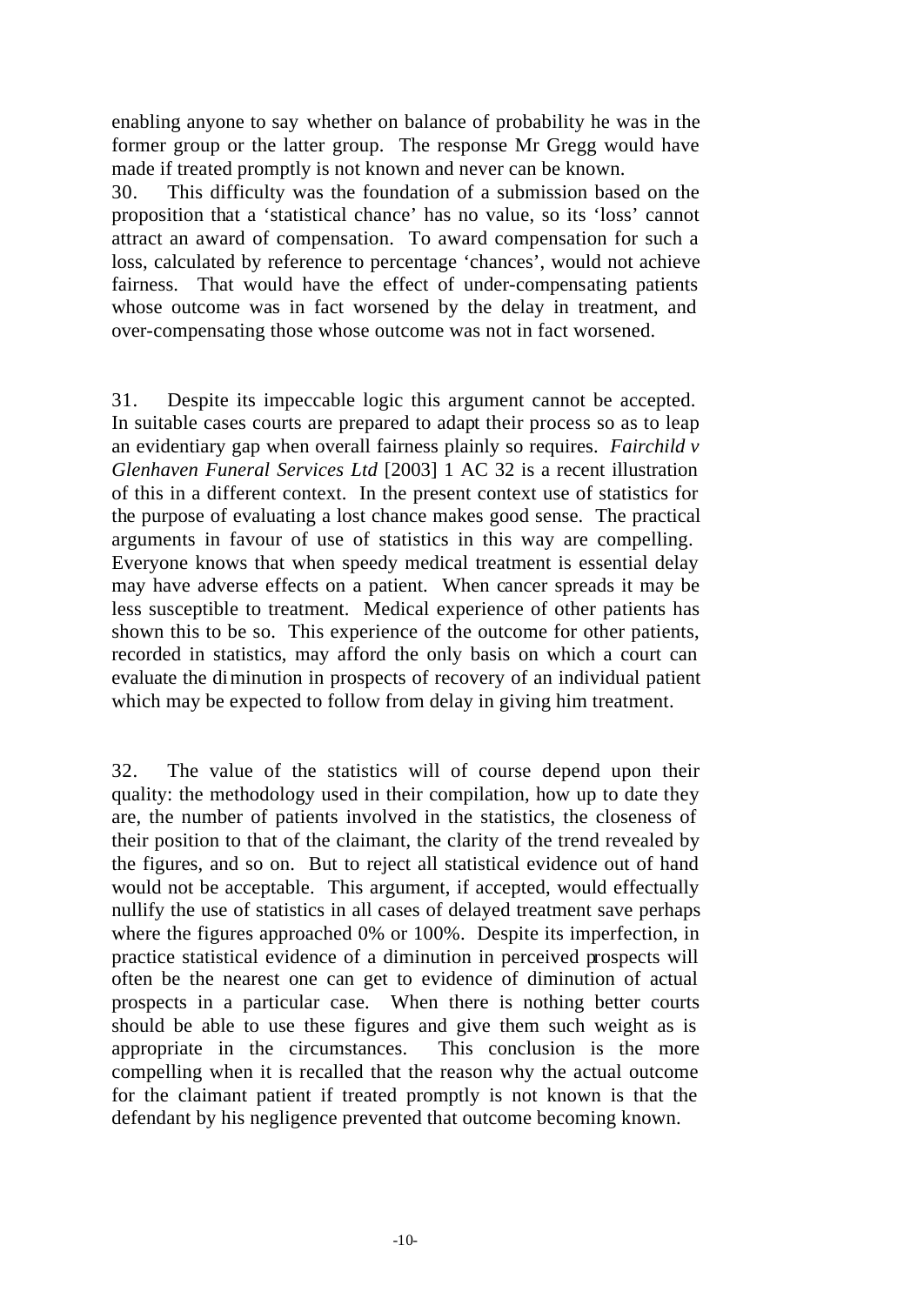33. Use of statistics in this way is not a revolutionary step. Medical statistics are widely used and have been so for many years. Courts habitually use statistics as an aid when compensating claimants for a risk of an outcome which may materialise, whether the risk is more than 50% or less than 50%. If a head injury carries with it a 20% increased risk of epilepsy in the future a court takes this into account when assessing compensation in the round.

## *Identifying a lost chance in medical negligence cases*

34. I come next to a further twist in the story. It concerns an additional complication. It is a difficult part of this appeal. With 'loss of chance' cases such as *Chaplin v Hicks* [1911] 2 KB 786 identifying the 'chance' the claimant lost is straightforward enough. The position of the claimant in the *Chaplin* case, had there been no wrong, could not be decided satisfactorily because no one could know what would have been the outcome of the beauty contest if the claimant had appeared at the interview. It was this uncertainty which made it appropriate to treat her loss of a chance as itself actionable damage. Otherwise she would have had no remedy. The chance she lost was the opportunity to attend and be considered at the interview. Thus, in this type of case the claimant's *actual* position at the time of the negligence, proved on balance of probability if disputed, is not determinative of the crucial *hypothetical* fact: what would have been the claimant's position in the absence of the wrong?

35. The position with medical negligence claims is different. The patient's actual condition at the time of the negligence will often be determinative of the answer to the crucially important hypothetical question of what would have been the claimant's position in the absence of the negligence. *Hotson v East Berkshire Heath Authority* [1987] AC 750 is an instance of this. The relevant factual question concerning Stephen Hotson's condition immediately prior to the negligence was whether his fall from the tree had left sufficient blood vessels intact to keep his left femoral epiphysis alive. The answer to this question of actual fact ipso facto provided the answer to the vital hypothetical question: would avascular necrosis have been avoided if Stephen Hotson's leg had been treated promptly? The answer to the first question necessarily provided the answer to the second question, because the second question is no more than a mirror image of the first. Built into the formulation of the first question was the answer to the second question.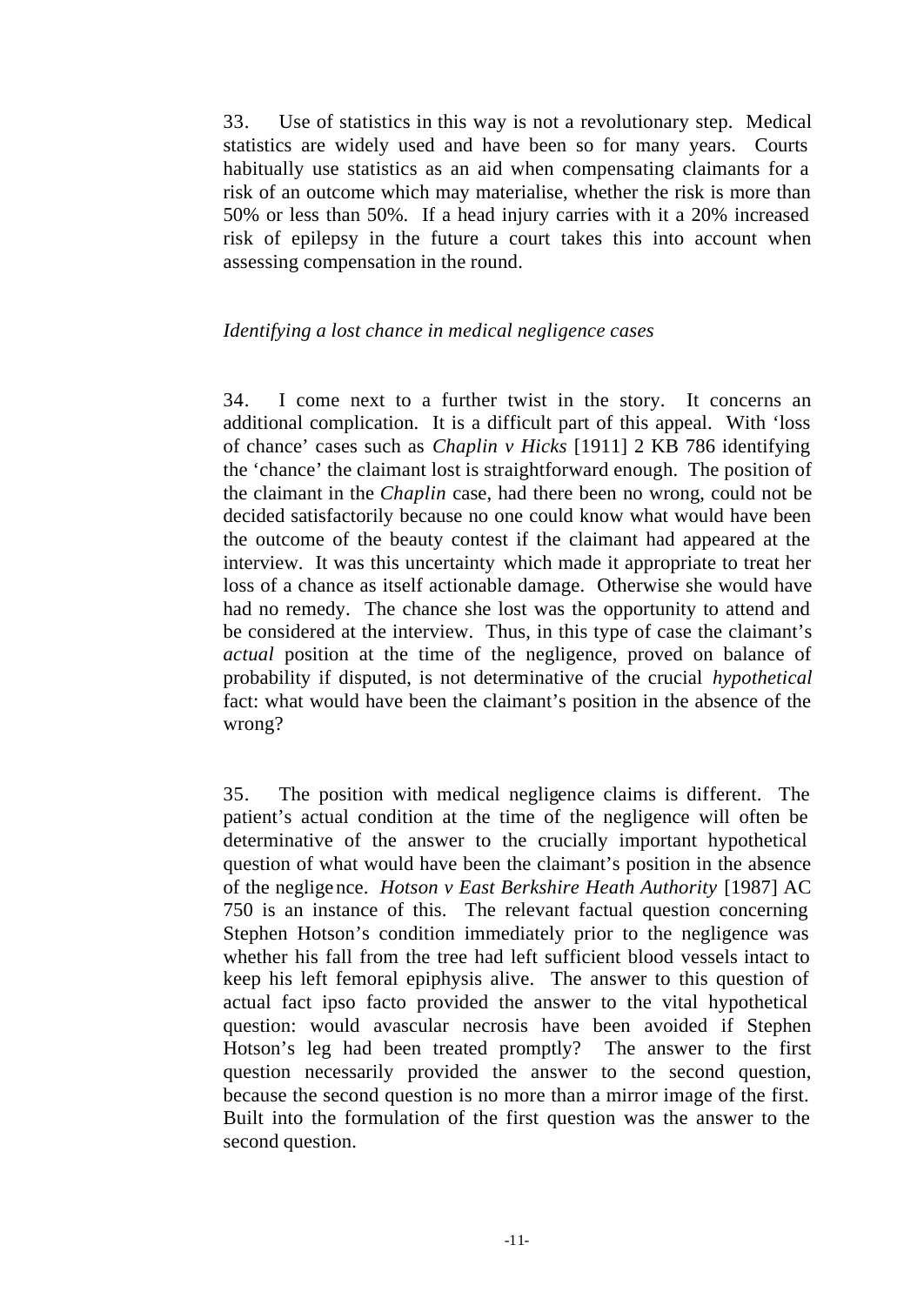36. This is not always so. Many cases are not so straightforward. Sometimes it is not possible to frame factual questions about a patient's condition which are (a) susceptible of sure answer and also (b) determinative of the outcome for the patient. As already noted, limitations on scientific and medical knowledge do not always permit this to be done. There are too many uncertainties involved in this field.

37. The present case is a good example. Identifying the nature and extent of Mr Gregg's cancer at the time of the mistaken diagnosis (the first question), so far as this could be achieved with reasonable certainty, did not provide a simple answer to what would have been the outcome had he been treated promptly (the second question). There were several possible outcomes. Recourse to past experience in other cases, that is statistics, personalised so far as possible, was the best that could be done. These statistics expressed the various possible outcomes in percentage terms of likelihood.

38. Thus, for present purposes medical negligence cases fall into one or other of two categories depending on whether a patient's condition at the time of the negligence does or does not give rise to significant medical uncertainty on what the outcome would have been in the absence of negligence. The *Hotson* case was in one category. There was no significant uncertainty about what would have happened to Stephen Hotson's leg if treated promptly, once his condition at the time of the negligence has been determined on the usual probability basis. The present case is in the other category. Identifying Mr Gregg's condition when he first visited Dr Scott did not provide an answer to the crucial question of what would have happened if there had been no negligence. There was considerable medical uncertainty about what the outcome would have been had Mr Gregg received appropriate treatment nine months earlier.

39. In the *Hotson* case the House left open the legal position in the 'Gregg' type of case. The House held that factual issues concerning Stephen Hotson's medical condition at the time of the negligence should be answered on the conventional all-or-nothing balance of probability basis. But Lord Bridge of Harwich noted there may be cases, particularly medical negligence cases, where causation is 'so shrouded in mystery' that the court can only measure statistical chances. He added that there are 'formidable difficulties' in the way of accepting the 'superficially attractive analogy' between the principle applied in cases such as *Chaplin v Hicks* [1911] 2 KB 786 and *Kitchen v Royal Air Force Association* [1958] 1 WLR 563 and the principle of awarding damages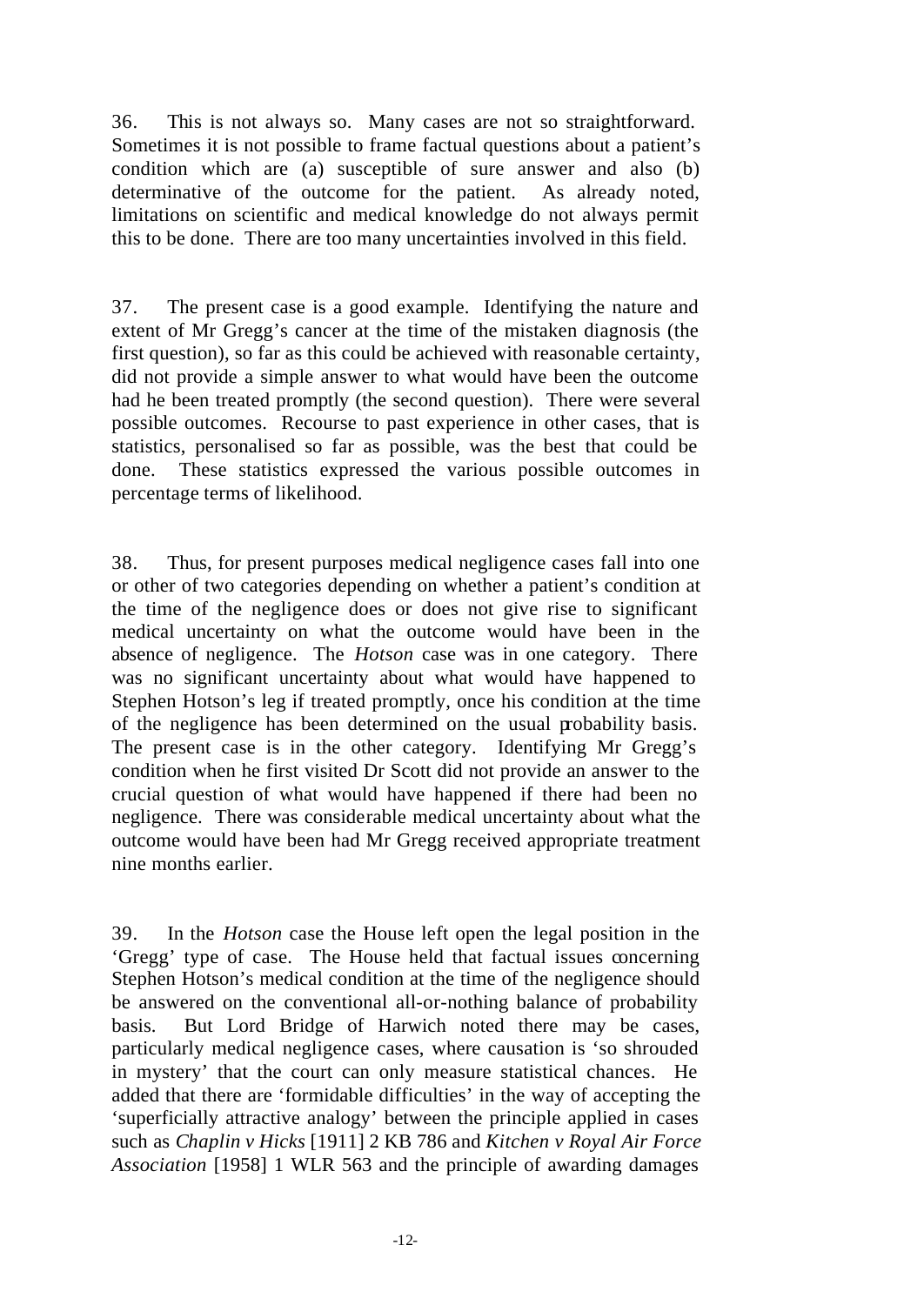in medical negligence cases for the lost chance of a better medical result: *Hotson v East Berkshire Heath Authority* [1987] 1 AC 750, 782, 783; see also Lord Mackay of Clashfern at pp 789-790.

40. I respectfully agree there may be difficulty in applying the 'diminution in prospects' approach in the *Hotson* type of case, because this would involve departing from the established all-or-nothing balance of probability approach used to decide disputed questions of past actual fact (what was the patient's condition at the time of the negligence). It may not be altogether easy to carve out an exception for medical negligence cases without, in Professor Andrew Burrow's phrase in 'Remedies for Tort and Breach of Contract', 3rd edition, p 61, 'shattering the conventional approach altogether'.

41. That difficult question does not arise in the present case. That question is to be pursued, if at all, on another occasion. The question in the present, 'Gregg' type of case concerns how the law should proceed when, a patient's condition at the time of the negligence having been duly identified on the balance of probability with as much particularity as is reasonably possible, medical opinion is unable to say with a reasonable degree of certainty what the outcome would have been if the negligence had not occurred.

42. In principle, the answer to this question is clear and compelling. In such cases, as in the economic 'loss of chance' cases, the law should recognise the manifestly unsatisfactory consequences which would follow from adopting an all-or-nothing balance of probability approach as the answer to this question. The law should recognise that Mr Gregg's prospects of recovery had he been treated promptly, expressed in percentage terms of likelihood, represent the reality of his position so far as medical knowledge is concerned. The law should be exceedingly slow to disregard medical reality in the context of a legal duty whose very aim is to protect medical reality. In these cases a doctor's duty to act in the best interests of his patient involves maximising the patient's recovery prospects, and doing so whether the patient's prospects are good or not so good. In the event of a breach of this duty the law must fashion a matching and meaningful remedy. A patient should have an appropriate remedy when he loses the very thing it was the doctor's duty to protect. To this end the law should recognise the existence and loss of poor and indifferent prospects as well as those more favourable.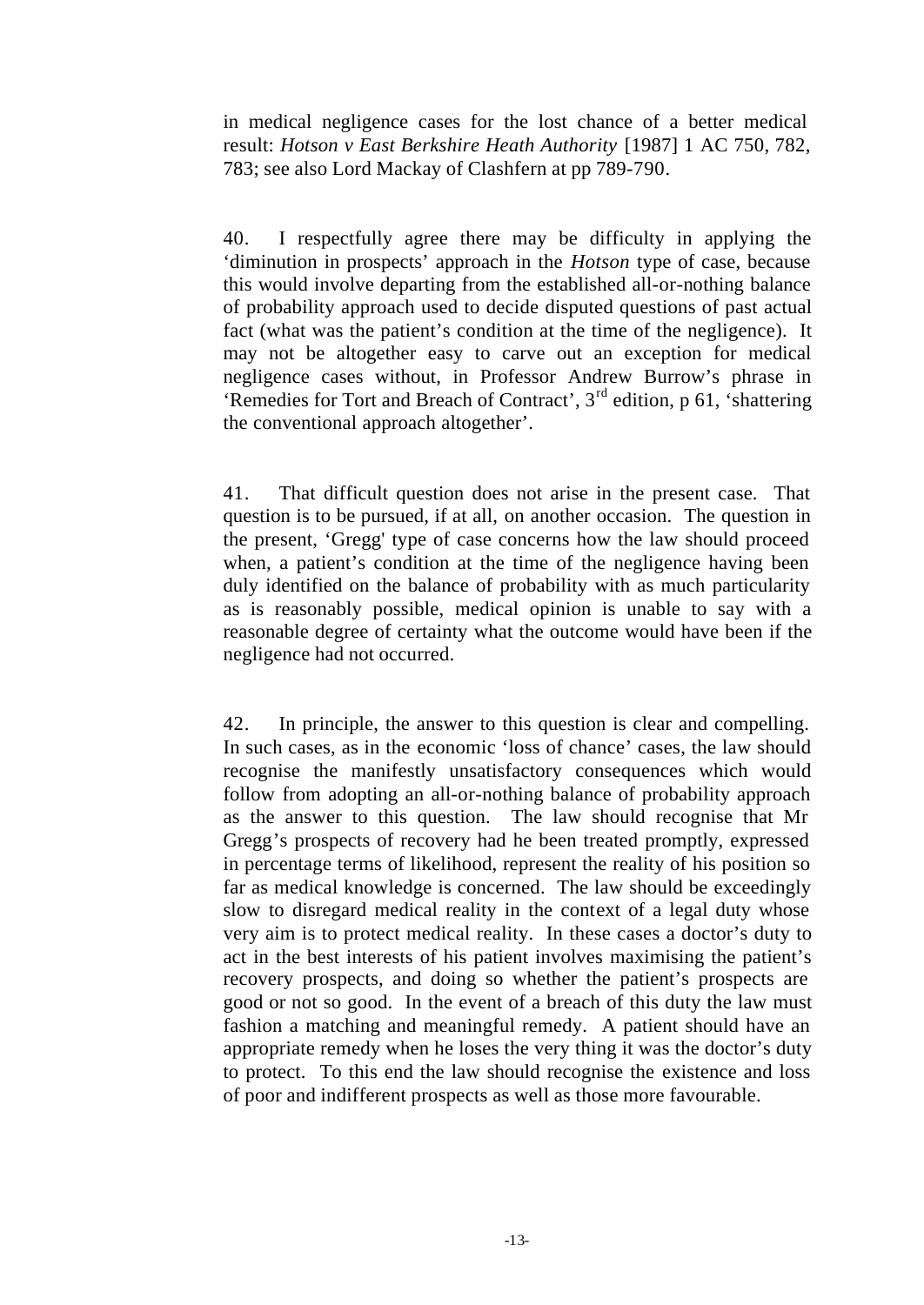43. Application of the all-or-nothing balance of probability approach in the 'Gregg' type of cases would not achieve this object. In such cases the law should therefore put aside this approach when considering what would have happened had there been no negligence. It cannot be right to adopt a procedure having the effect that, in law, a patient's prospects of recovery are treated as non-existent whenever they exist but fall short of 50%. If the law were to proceed in this way it would deserve to be likened to the proverbial ass. Where a patient's condition is attended with such uncertainty that medical opinion assesses the patient's recovery prospects in percentage terms, the law should do likewise. The law should not, by adopting the all-or-nothing balance of probability approach, assume certainty where none in truth exists: see Deane J in *Commonwealth of Australia v Amann Aviation Pty Ltd* (1991) 66 ALJR 123, 147. The difference between good and poor prospects is a matter going to the amount of compensation fairly payable, not to liability to make payment at all. As Dore J said in *Herskovits v Group Health Cooperative of Puget Sound* (1983) 664 P 2d 474, 477:

'To decide otherwise would be a blanket release from liability for doctors and hospitals any time there was less than a 50 per cent chance of survival, regardless of how flagrant the negligence.'

44. The way ahead must surely be to recognise that where a patient is suffering from illness or injury and his prospects of recovery are attended with a significant degree of medical uncertainty, and he suffers a significant diminution of his prospects of recovery by reason of medical negligence whether of diagnosis or treatment, that diminution constitutes actionable damage. This is so whether the patient's prospects immediately before the negligence exceeded or fell short of 50%. 'Medical uncertainty' is uncertainty inherent in the patient's condition, uncertainty which medical opinion cannot resolve. This is to be contrasted with uncertainties arising solely from differences of view expressed by witnesses. Evidential uncertainties of this character should be resolved in the usual way.

45. This approach would represent a development of the law. So be it. If the common law is to retain its legitimacy it must remain capable of development. It must recognise the great advances made in medical knowledge and skills. It must recognise also the medical uncertainties which still exist. The law must strive to achieve a result which is fair to both parties in present-day conditions. The common law's ability to develop in this way is its proudest boast. But the present state of the law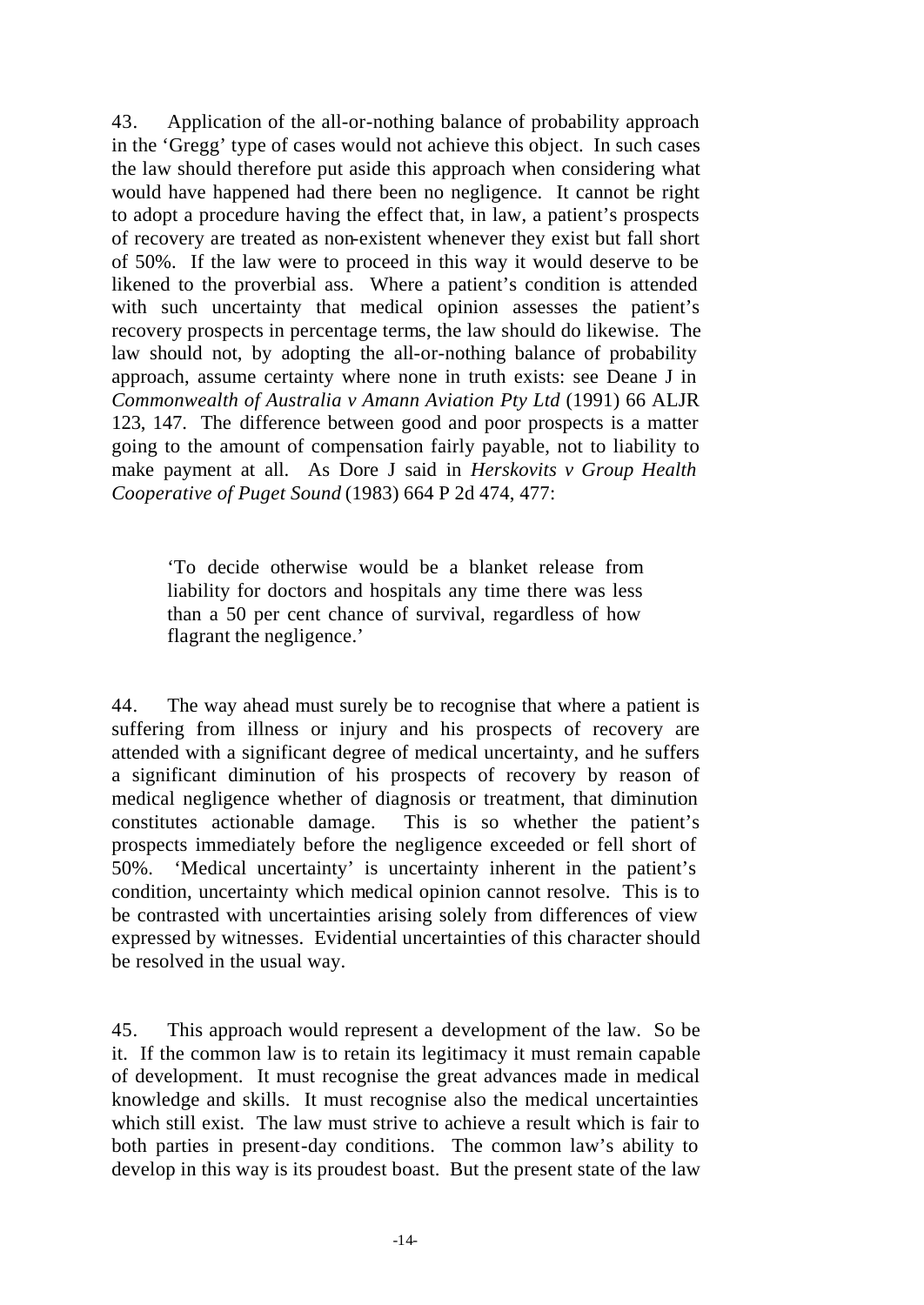on this aspect of medical negligence, far from meeting present-day requirements of fairness, generates continuing instinctive judicial unease, exemplified in this country post*-Hotson* by Latham LJ's dissenting judgment in the present case, and observations of Andrew Smith J in *Smith v National Health Service Litigation* [2001] Lloyd's Med Rep 90 and the Court of Appeal in *Coudert Brothers* v *Normans Bay Ltd* (27 February 2004, unreported). In the latter case Waller LJ and Carnwath LJ expressed 'disquiet' at the Court of Appeal decision in the present case. Laws LJ said he was 'driven to an unhappy sense that the common law has lost its way': paragraphs 32, 66-68 and 69.

46. The reason for this disquiet is not far to seek. The present state of the law is crude to an extent bordering on arbitrariness. It means that a patient with a 60% chance of recovery reduced to a 40% prospect by medical negligence can obtain compensation. But he can obtain nothing if his prospects were reduced from 40% to nil. This is rough justice indeed. By way of contrast, the approach set out above meets the perceived need for an appropriate remedy in both these situations and does no more than reflect fairly and rationally the loss suffered by a patient in these situations.

# *Contrary arguments*

47. In the Court of Appeal Mance LJ, 'not without hesitation', concluded that the considerations in favour of an approach based on probabilities outweigh the contrary argument. To adopt the 'loss of chance' approach in the present, very common category of medical negligence would open a considerable gate to claims based on percentages and create a new category of case difficult to distinguish in practice from the other common cases of medical negligence. Simon Brown LJ agreed with the reasoning and conclusion of Mance LJ.

48. I am unable to agree. 'Floodgates' is not a convincing reason for letting injustice stand unremedied. This reason is invariably advanced whenever a development of the law is under consideration.

49. As to the fear of uncertainty, this arises because the difference between the *Hotson* type of case and the 'Gregg' type of case is one of degree. The 'diminution in prospects' approach is to be applied only when the patient's prospects of recovery, had there been no negligence,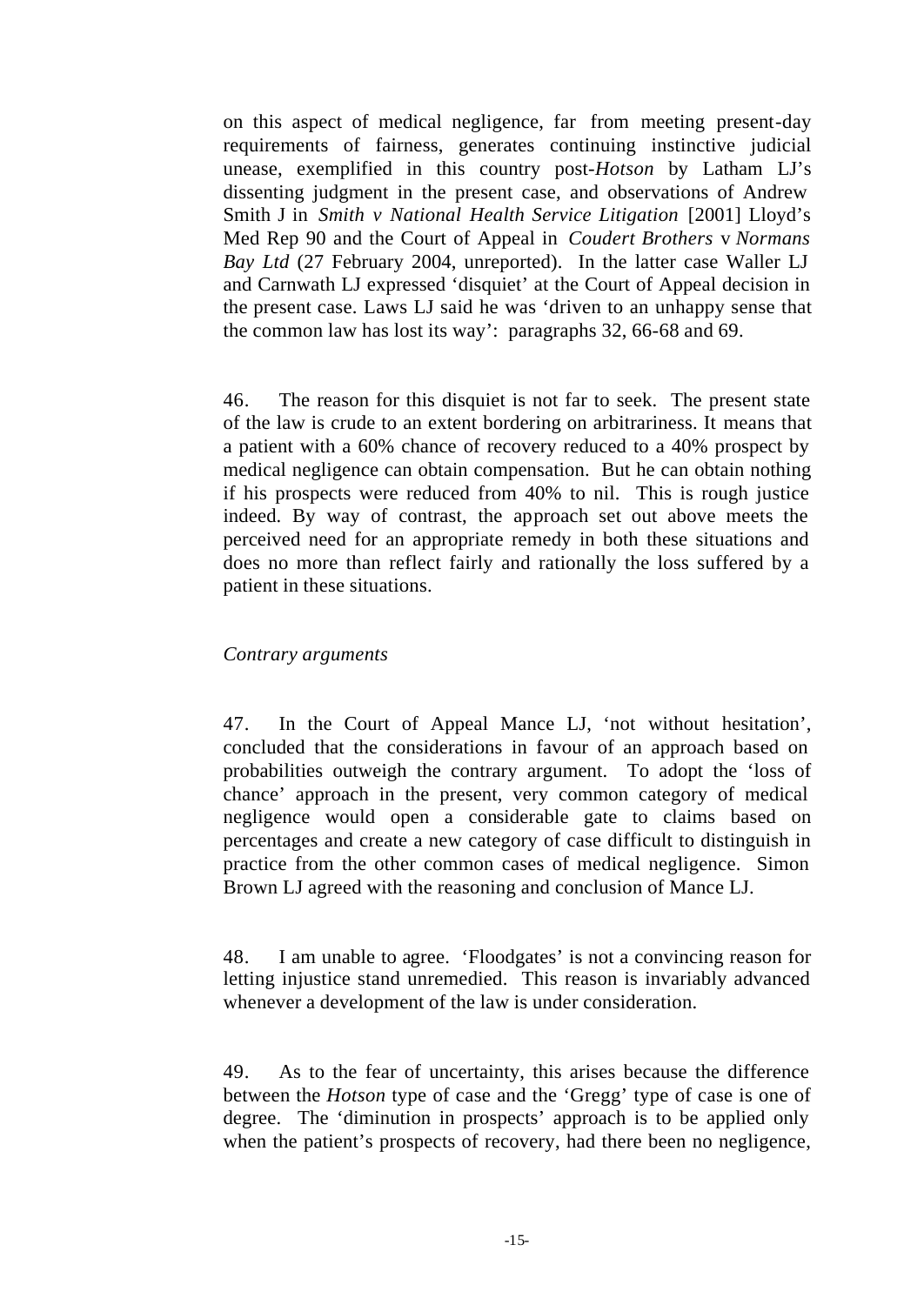are fraught with a significant degree of medical uncertainty. This, it is said, is an imprecise boundary.

50. This objection lacks practical substance. Differences, like opposite ends of a spectrum, can be real even though one shades imperceptibly into the other. Courts are well able to determine whether a particular case falls into one category or the other. Moreover, any uncertainty caused by the need to draw this distinction is a small price to pay for avoiding the injustice produced by applying the all-or-nothing balance of probability approach across the board in all cases of medical negligence.

51. Nor does the 'diminution in prospects' approach open the door to claims based simply on negligent exposure to noxious substances which carry a risk of the development of disease in years to come. That was the problem examined in *Fairchild v Glenhaven Funeral Services Ltd* [2003] 1 AC 32. The 'diminution in prospects' approach set out above is confined to medical negligence cases where the claimant was already suffering from illness or injury at the time of the negligence and the defendant's duty related to the amelioration of that very illness or injury. Application of the 'diminution in prospects' approach in this type of case does not impinge upon the *Fairchild* decision.

52. The respondent put forward increased cost to the national health service as a practical reason why, as a matter of legal policy, the 'diminution in prospects' approach should not be adopted. Cost, it was said, will increase. More cases will be brought, and these will give rise to dispute where currently there is forensic consensus, for instance, where experts agree a claimant's chances of recovery were less than 50- 50 but cannot agree on the extent to which this was so. The whole question should be left for consideration by Parliament.

53. This is a formidable submission but it is not acceptable. Whether fears of a substantially increased financial burden on the national health service are well-founded is a matter for speculation. But these fears should not be exaggerated. A damages award reflecting diminution in a patient's prospects should be made only where, in a particular case, the patient had a reasonable prospect of recovery and the diminution was a significant one; for example, if a reasonable prospect such as a 1 in 3 or a 1 in 4 chance was eliminated or, as in the present case, a 45% chance was halved. The amounts awarded should reflect the uncertainties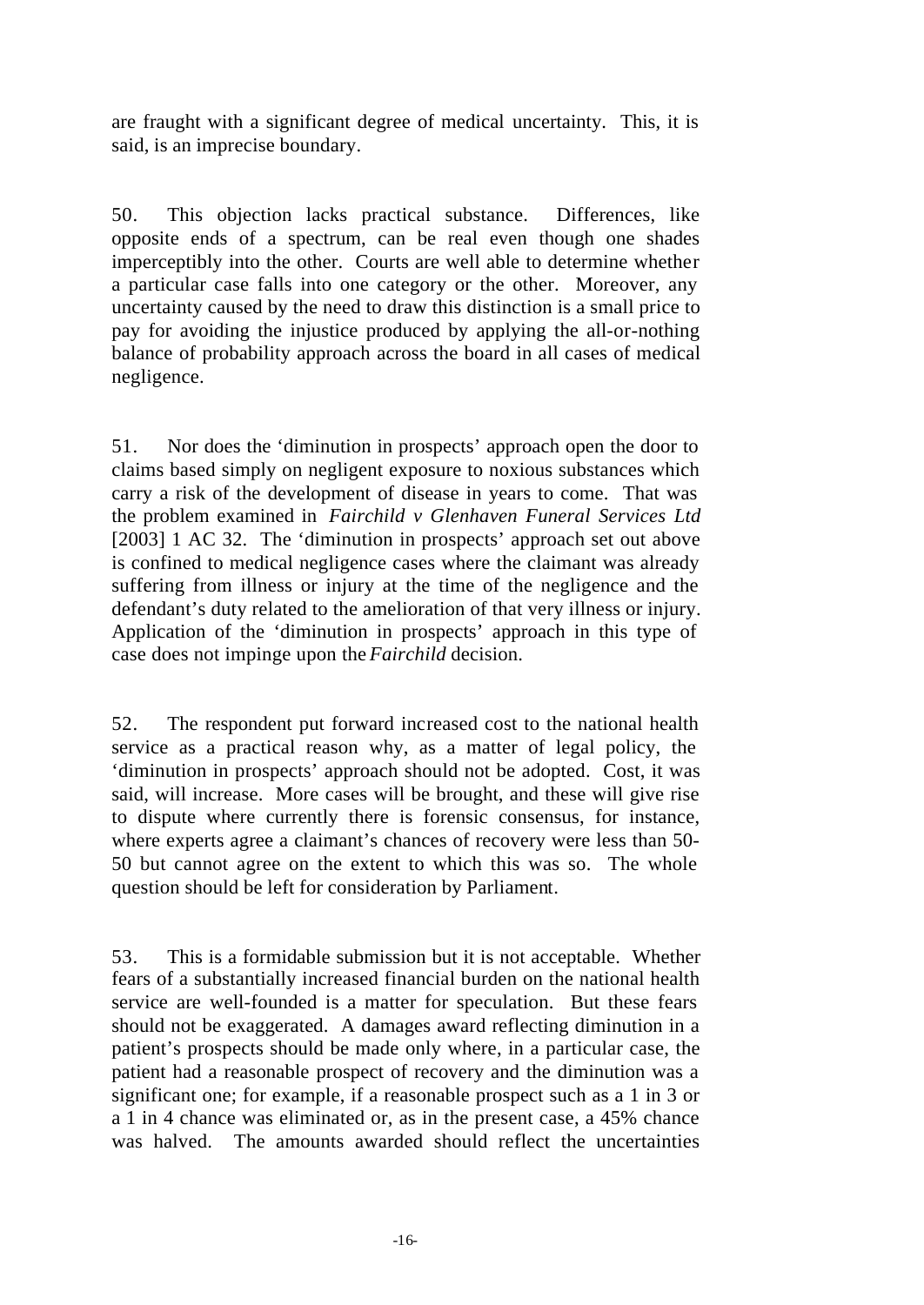involved, and courts should beware of giving percentage chances a spurious degree of precision.

54. More fundamentally, if a claim is well-founded in law as a matter of principle, as I believe claims of this nature are, the duty of the courts is to recognise and give effect to the claim. If the government considers that some or all of the adverse consequences of medical negligence should be borne by patients themselves, no doubt it will consider introducing appropriate legislation in Parliament.

55. Nor can I accept a further submission to the effect that the approach set out above will encourage wasteful defensive practices. Doctors, it was said, will become aware they may be sued whenever their negligence significantly diminishes a patient's prospects, whereas at present liability can arise only if the patient's pre-existing recovery prospects exceeded 50%. Accordingly, so the argument runs, doctors will be encouraged to conduct tests or make referrals in circumstances where at present they would not do so.

56. This argument is not impressive. Every doctor is fully aware he may be sued if he is negligent. There is no reason to believe that adopting the approach set out above will affect the practices followed by doctors.

57. An alternative submission advanced on behalf of Mr Gregg should be noted briefly. In the present case the trial judge found that, treated promptly, the initial spread of the cancer and the enlargement of the tumour would probably not have occurred. This, it was said, was physical injury established on balance of probability. This constituted actionable damage. The consequences flowing from this damage should be assessed in terms of diminution of prospects: what were the chances that without this spread of the cancer the subsequent adverse results would not have occurred?

58. This submission is superficially attractive. It would enable compensation to be awarded in the present case while retaining the need to prove physical damage on the balance of probability. But this solution would not get to the heart of the problem. It does not provide an answer to the fundamental issue raised at the outset of this speech.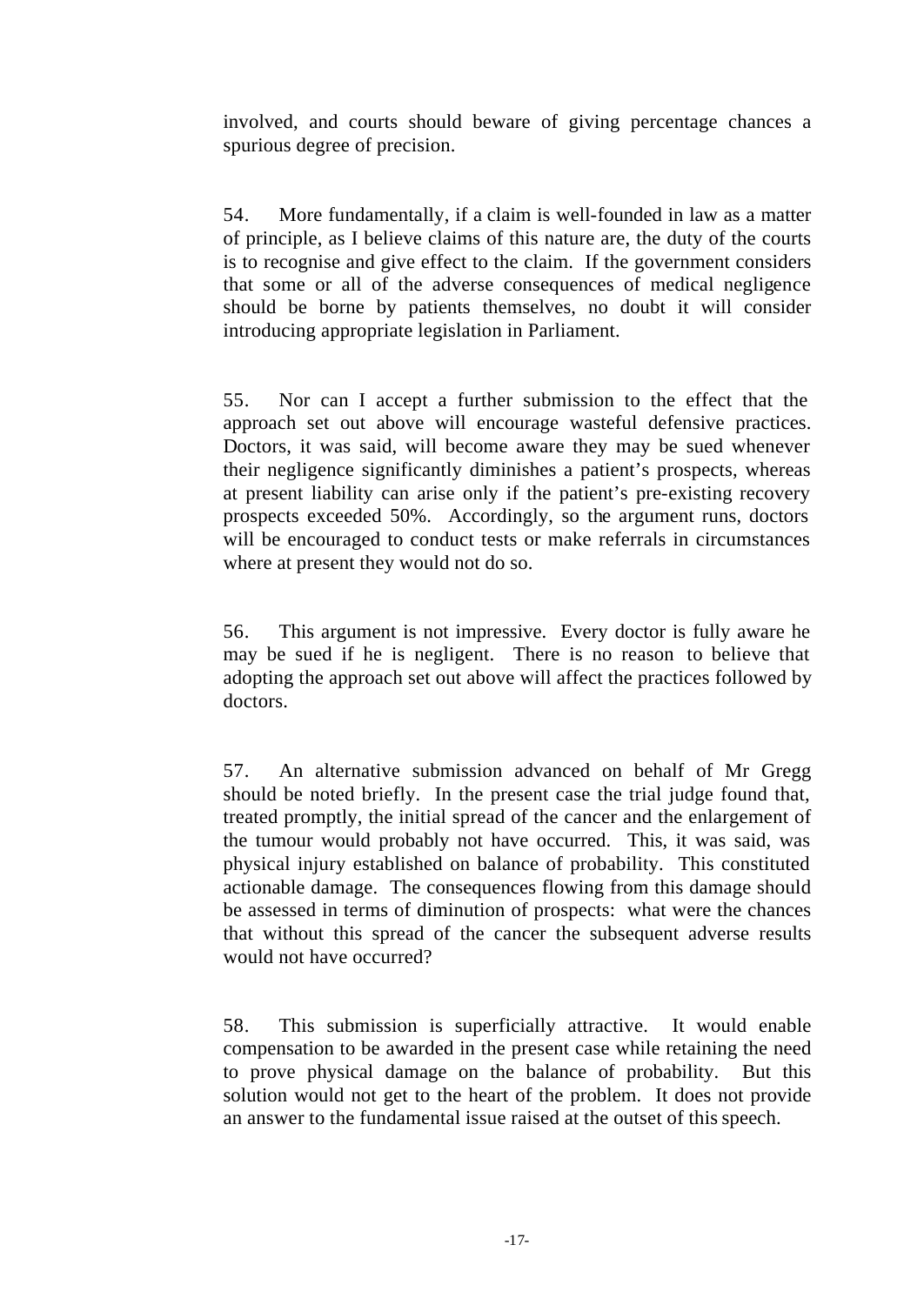59. I would therefore allow this appeal.

60. Had a majority of your Lordships shared this view the case would have been remitted to the Queen's Bench Division for damages to be assessed. In that event some general guidance would have been required on the assessment of damages in this type of case. That guidance will not now be needed. I add only this. The detailed facts and statistical evidence in the present case are complex. This complexity is irrelevant on the point of fundamental principle discussed above. The difficulties arising from this complexity are not created or increased by the need to make a percentage calculation when assessing damages on the loss of chance basis. The same difficulties would have existed if the judge had found that, given prompt treatment, on balance of probability Mr Gregg's condition would not have deteriorated as it did.

# **LORD HOFFMANN**

My Lords,

# *The facts*

61. This is an action against a doctor for negligence in failing to recognise that his patient might have cancer. When Mr Gregg showed Dr Scott a lump under his arm, the doctor told him it was a collection of fatty tissues. That was the most likely explanation but unfortunately it was wrong. Mr Gregg had cancer of a lymph gland. This was discovered a year later, when another GP referred him to a hospital for examination. By that time, the tumour had spread into his chest. He suffered a good deal of pain and had to undergo a particularly debilitating course of high-dose chemotherapy. The treatment temporarily destroyed the tumour but was followed by a relapse which left Mr Gregg with a poor prospect of survival.

*The claim*

62. Mr Gregg alleged in his particulars of claim that Dr Scott ought to have referred him to a hospital for examination. His "particulars of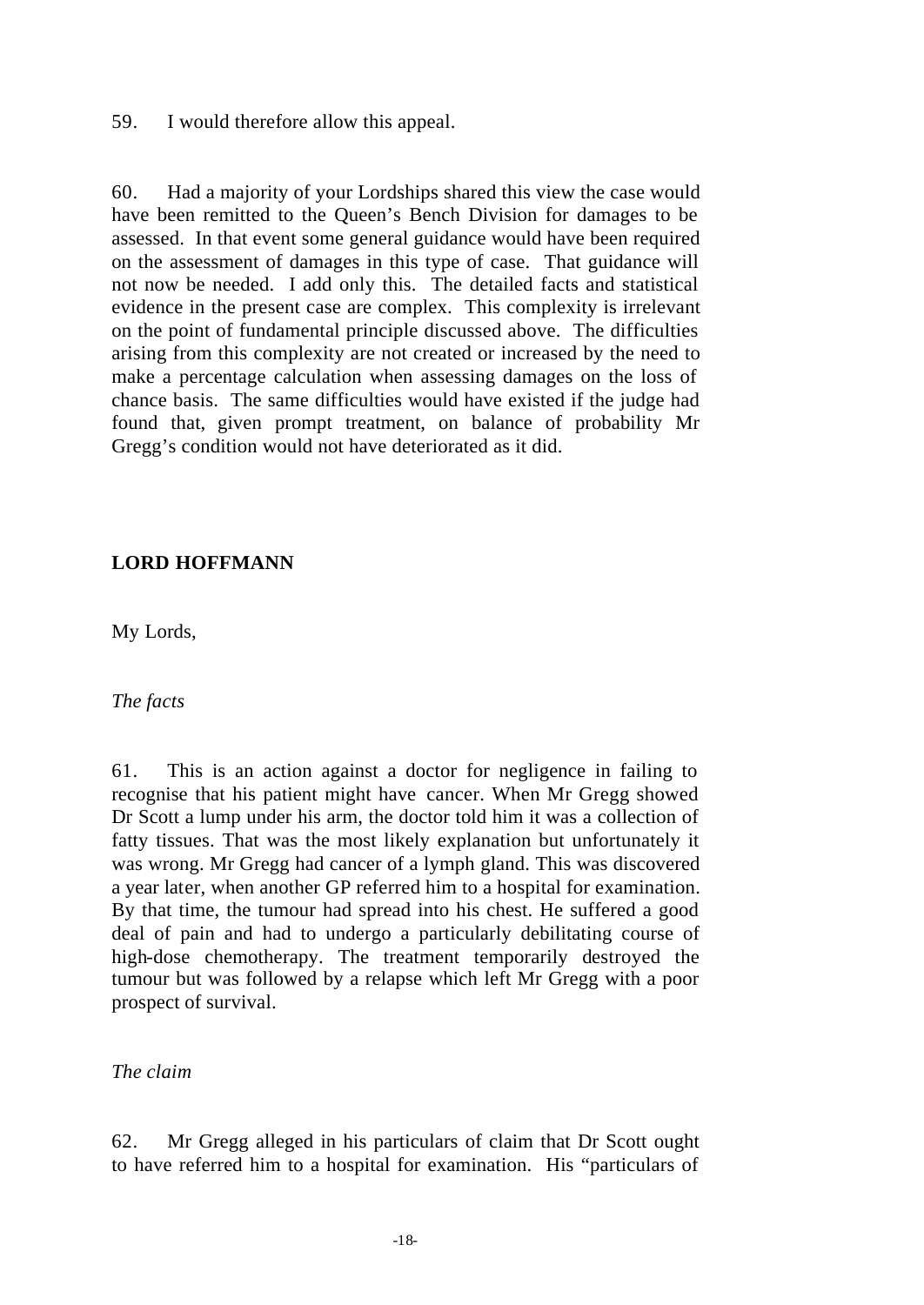pain and injury" alleged that if he had been diagnosed earlier "there would have been a very high likelihood of cure". I shall come back in a moment to what, in this context, was meant by a cure. In the event, he said, the prospects of obtaining a cure had been reduced to below 50%.

# *The judge's findings*

63. The judge found that Dr Scott had been negligent in excluding the possibility that the growth might not be benign. A routine reference to a hospital would have settled the matter. There has been no challenge to this finding.

64. The question which has given rise to this appeal is whether Dr Scott's negligence caused injury to Mr Gregg. As I have said, the injury of which he complained was that the delay had reduced his prospect of a cure to less than 50%. The expert witnesses treated a cure as meaning survival for more than 10 years. They produced statistical evidence about the progress of the disease in other patients. The judge summarised the effect of this evidence by finding that if Mr Gregg had been treated earlier, the cancer would probably not have spread as quickly as it did. The treatment would probably have produced a remission. But a remission might have been followed by a relapse and the probability was that someone with Mr Gregg's condition would either not have responded to treatment or, if he did respond, would afterwards have relapsed. In statistical terms, the evidence showed that, out of 100 patients suffering from a similar condition, only 42 would, even if treated immediately, survive more than ten years. The rest would have died earlier, either because they were part of the minority which did not respond to treatment or because, having responded, they then relapsed. What the delay had done, according to the experts, was to reduce the chances of survival for more than 10 years even further, from 42% to 25%.

65. On this evidence the judge held that the delay had not deprived Mr Gregg of the prospect of a cure because he would probably not have been cured anyway. He therefore dismissed the action.

*The Court of Appeal*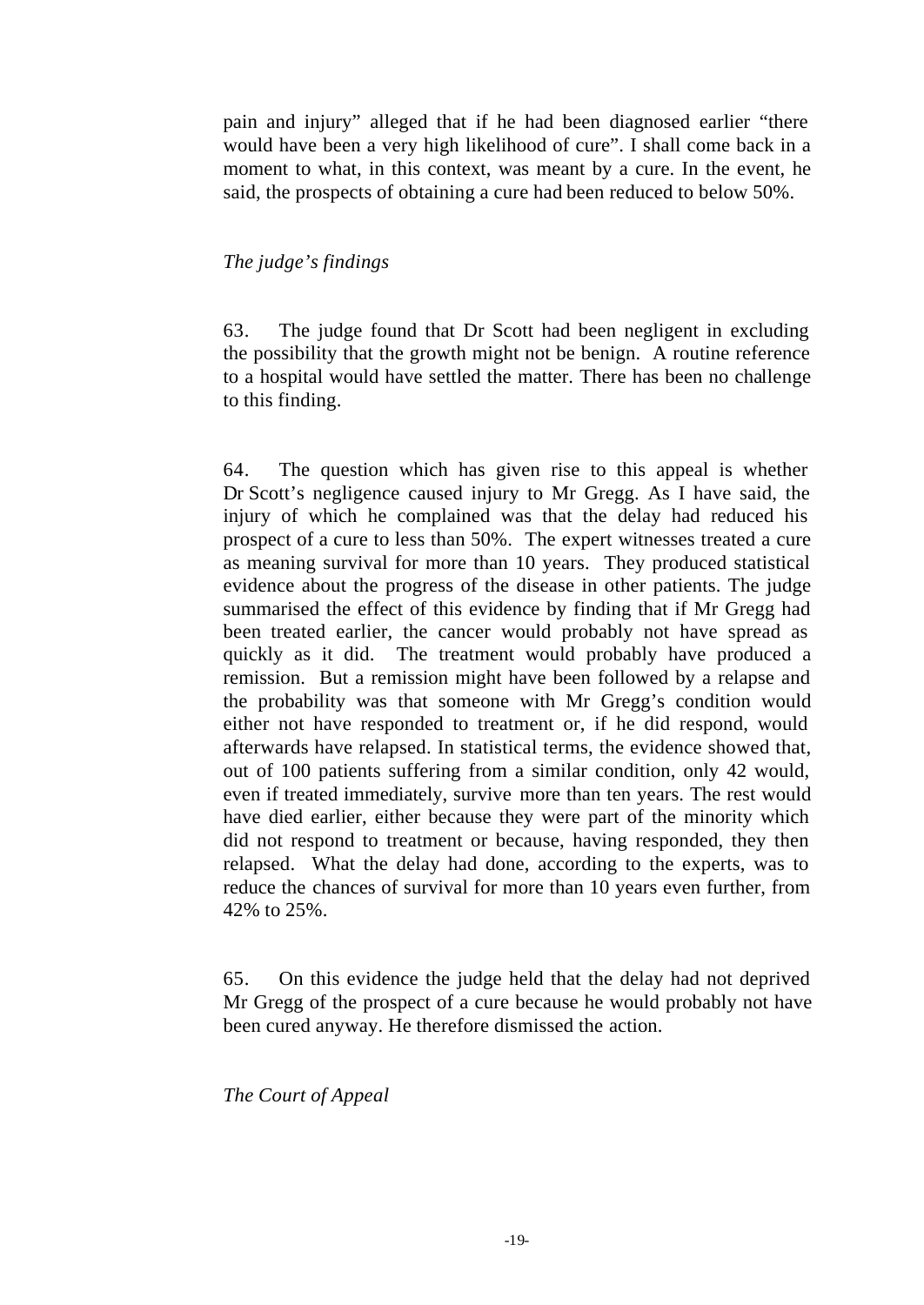66. In the Court of Appeal Mr Gregg's counsel advanced two arguments. The first was that Mr Gregg had proved that the delay had caused him injury because the judge found that if he had been treated earlier, the cancer would probably not have spread as quickly as it did. He was entitled to compensation for this injury and that should include the reduction in his chances of survival. The second argument was that quite apart from any other injury, the reduction in his chances of survival was itself a compensatable head of damage. The first argument was accepted by Latham LJ but the majority of the Court (Simon Brown and Mance LJJ) rejected both and dismissed the appeal. These two arguments were again deployed in the argument before your Lordships' House.

## *The quantification argument*

67. The first argument is based upon the well-established principle that in quantifying the loss likely to have been caused by the defendant's wrongful act, the court will take into account possibilities, even though they do not amount to probabilities: *Mallett v McMonagle* [1970] AC 166, 176. A common example is the possibility that a claimant who has been injured by the defendant will suffer some complication such as arthritis in a damaged joint. This principle applies when the extent of the loss depends upon what will happen after the trial or upon what might hypothetically have happened (either before or after the trial) if the claimant had not been injured: see *Doyle v Wallace* [1998] PIQR Q146, in which the loss of earnings caused by the injury would have been greater if the claimant had qualified as a drama teacher.

68. This principle has in my opinion no application to the present case because it applies only to damage which it is proved will be attributable to the defendant's wrongful act. Thus in *Doyle v Wallace* there was no dispute that if the claimant had qualified as a drama teacher, the loss of the additional earnings would have been attributable to the injury which the defendant had caused her. Likewise, if the injured joint develops arthritis, there is usually no dispute that the arthritis will be attributable to the injury. In the present case, the question was not whether Mr Gregg was likely to survive more than 10 years (the finding was that he was not) but whether his likely premature death would be attributable to the wrongful act of the defendant.

69. The distinction between the question of whether damage is attributable to the defendant and the quantification of damage proved to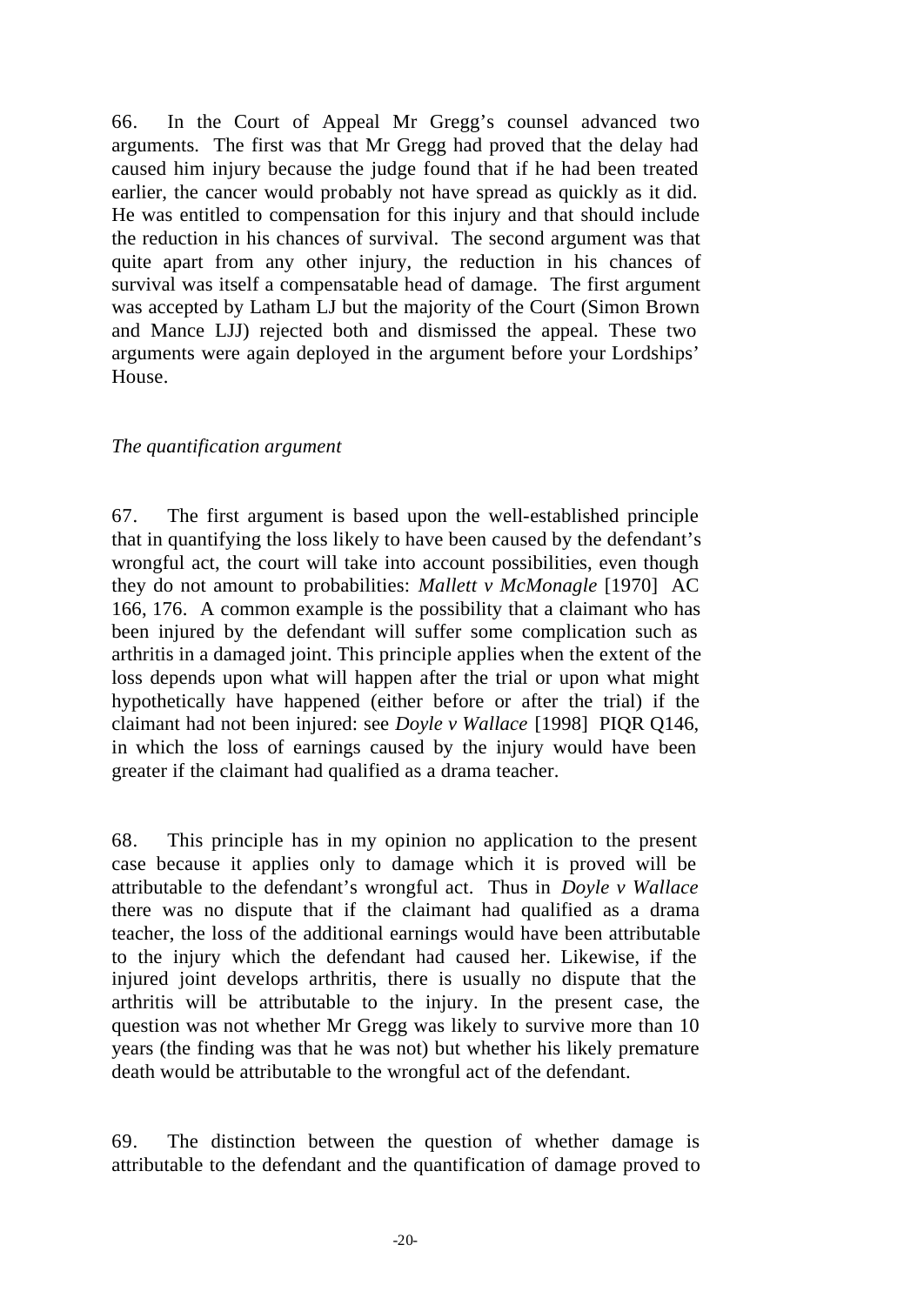be so attributable was succinctly made by a Canadian judge (Master J in *Kranz v M'Cutcheon* (1920) 18 Ontario WN 395) quoted by Lord Guthrie in *Kenyon v Bell* 1953 SC 125, 128:

"The rule against recovery of uncertain damages is directed against uncertainty as to cause rather than as to extent or measure."

70. Latham LJ, who accepted the quantification argument, put the matter in this way (paragraph 41):

"In the present case, the evidence clearly established that the cancer had spread, on the findings of the judge, by reason of the negligence of the respondent. That was all that was necessary to found his claim in negligence. Once that had been established, the question for the court was the extent to which the consequences, which included the reduced prospects of successful treatment, could themselves be established as an issue of quantification of damage."

71. I respectfully think that this formulation begs more than one question. It is true that the delay caused an early spread of the cancer and that this reduced his percentage chance of survival for more than 10 years. But to say that the claimant can therefore obtain damages for the reduction in his chances of survival assumes in his favour that a reduction in the *chance* of survival is a recoverable head of damage; an issue raised by the claimant's second argument which Latham LJ said (at paragraph 41) that he did not need to decide. On the other hand, if the claim is for actually depriving him of survival for more than 10 years, the question is whether the spread of the cancer caused it. The judge's finding was that it did not. It was likely that his life would have been shortened to less than 10 years anyway.

# *Loss of a chance*

72. The alternative submission was that reduction in the prospect of a favourable outcome ("loss of a chance") should be a recoverable head of damage. There are certainly cases in which it is. *Chaplin v Hicks* [1911] 2 KB 786 is a well known example. The question is whether the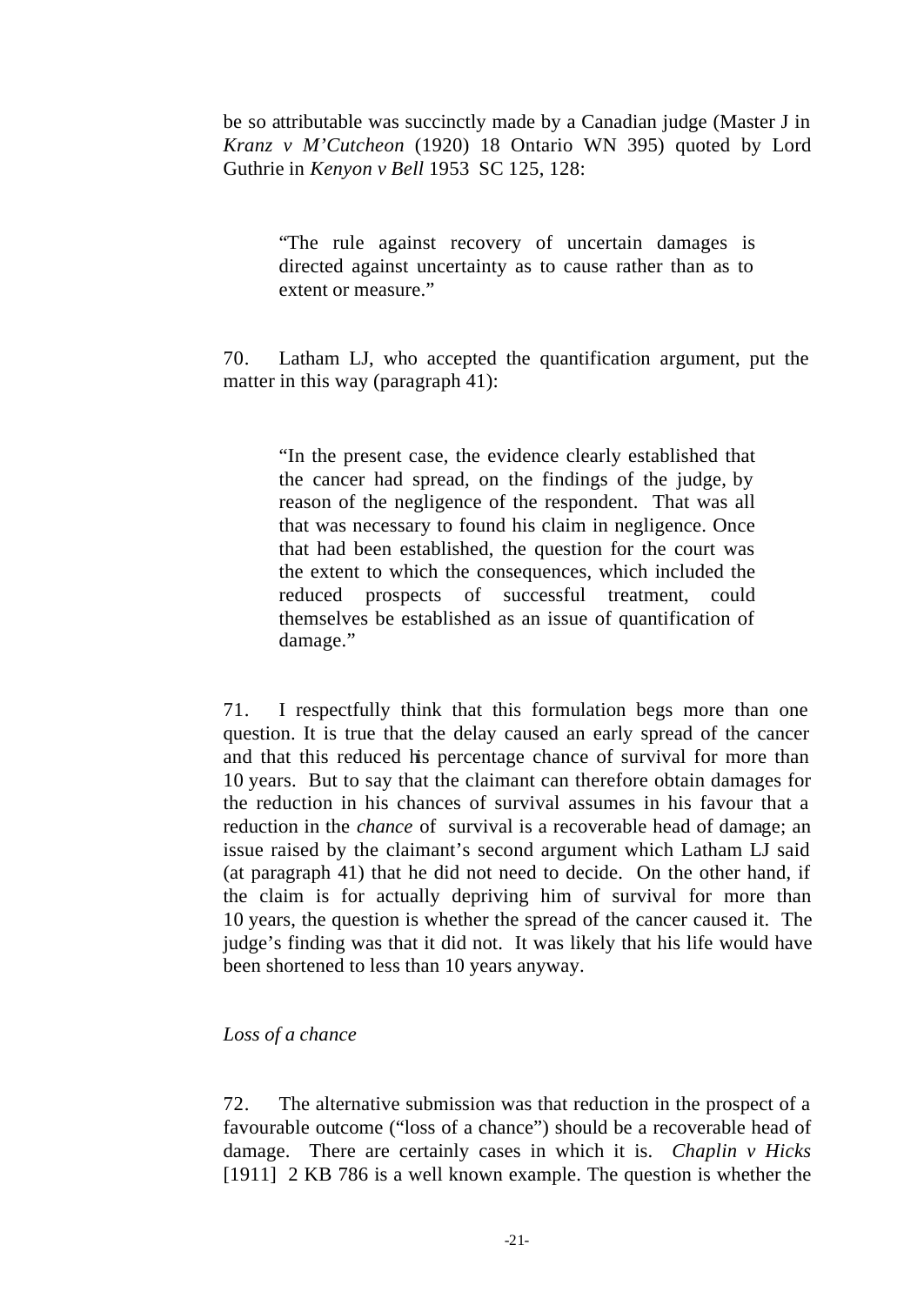principle of that case can apply to a case of clinical negligence such as this.

73. The answer can be derived from three cases in the House of Lords: *Hotson v East Berkshire Area Health Authority* [1987] AC 750, *Wilsher v Essex Area Health Authority* [1988] AC 1074 and *Fairchild v Glenhaven Funeral Services Ltd* [2003] 1 AC 32.

74. In *Hotson* the claimant was a boy who broke his hip when he fell out of a tree. The hospital negligently failed to diagnose the fracture for five days. The hip joint was irreparably damaged by the loss of blood supply to its cartilage. The judge found that the rupture of the blood vessels caused by the fall had probably made the damage inevitable but there was a 25% chance that enough had remained intact to save the joint if the fracture had been diagnosed at the time. He and the Court of Appeal awarded the claimant damages for loss of the 25% chance of a favourable outcome.

75. The House of Lords unanimously reversed this decision. They said that the claimant had not lost a chance because, on the finding of fact, nothing could have been done to save the joint. The outcome had been determined by what happened when he fell out of the tree. Either he had enough surviving blood vessels or he did not. That question had to be decided on a balance of probability and had been decided adversely to the claimant.

76. In *Wilsher* a junior doctor in a special care baby unit negligently put a catheter in the wrong place so that a monitor failed to register that a premature baby was receiving too much oxygen. The baby suffered rentrolental fibroplasia ("RLF"), a condition of the eyes which resulted in blindness. The excessive oxygen was a possible cause of the condition and had increased the chances that it would develop but there were other possible causes: statistics showed a correlation between RLF and various conditions present in the Wilsher baby. But the causal mechanism linking them to RLF was unknown.

77. The Court of Appeal awarded damages for the reduction in the chance of a favourable outcome. Again this was reversed by the House of Lords. The baby's RLF was caused by lack of oxygen or by something else or a combination of causes. The defendant was liable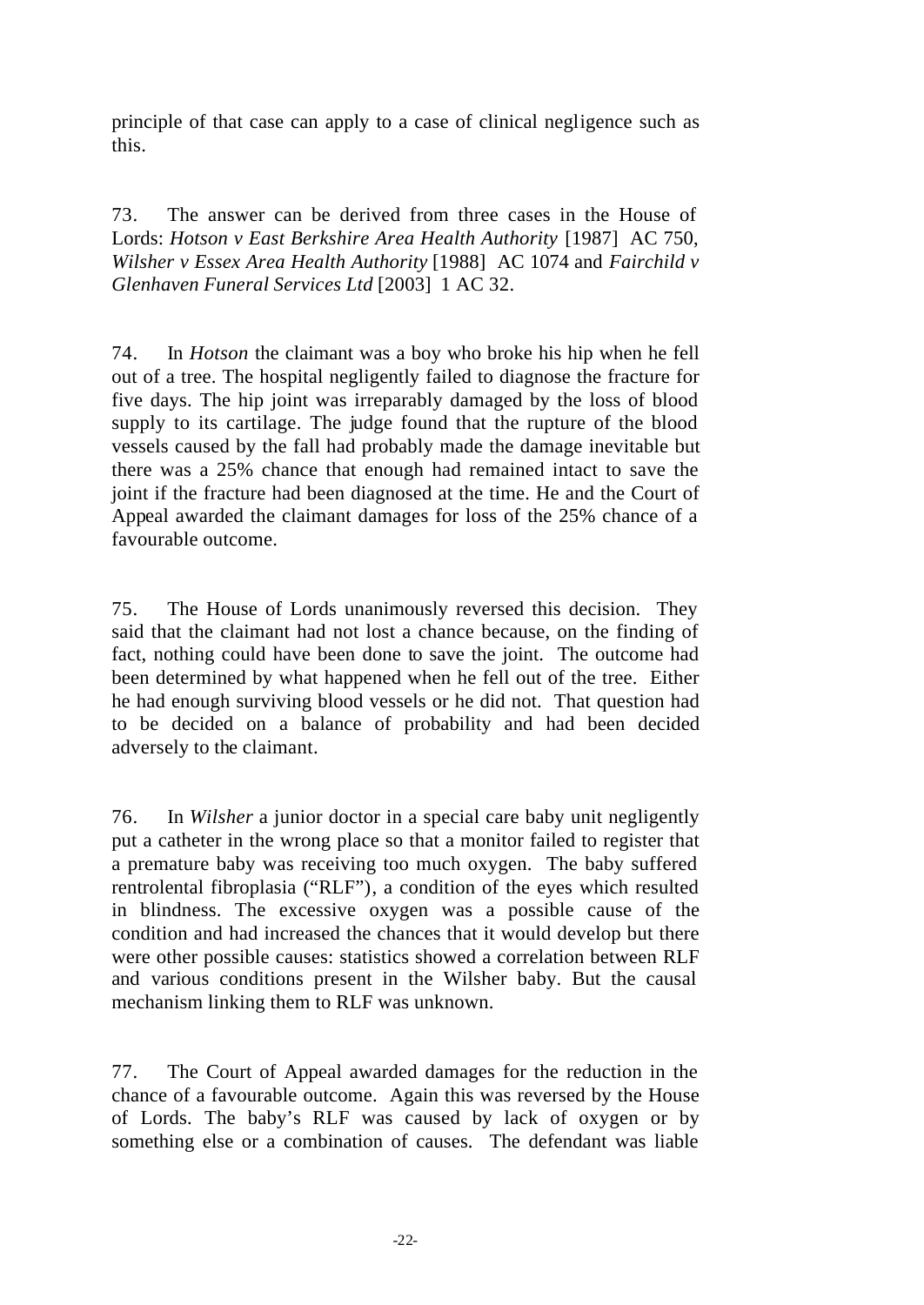only if the lack of oxygen caused or substantially contributed to the injury. That had to be proved on a balance of probability.

78. In *Fairchild*, the claimant had contracted mesothelioma by exposure to asbestos. The medical evidence was that the condition was probably the result of a cell mutation caused by a single fibre. The claimant had worked with asbestos for more than one employer and could not prove whose fibre had caused his disease. The Court of Appeal said that the cause of the disease was not indeterminate. It had either been caused by the defendant's fibre or it had not. It was for the claimant to prove causation on a balance of probability. The House of Lords accepted that the disease had a determinate cause in one fibre or other but constructed a special rule imposing liability for conduct which only increased the chances of the employee contracting the disease. That rule was restrictively defined in terms which make it inapplicable in this case.

79. What these cases show is that, as Helen Reece points out in an illuminating article ("Losses of Chances in the Law" (1996) 59 MLR 188) the law regards the world as in principle bound by laws of causality. Everything has a determinate cause, even if we do not know what it is. The blood-starved hip joint in *Hotson,* the blindness in *Wilsher*, the mesothelioma in *Fairchild*; each had its cause and it was for the plaintiff to prove that it was an act or omission for which the defendant was responsible. The narrow terms of the exception made to this principle in *Fairchild* only serves to emphasise the strength of the rule. The fact that proof is rendered difficult or impossible because no examination was made at the time, as in *Hotson*, or because medical science cannot provide the answer, as in *Wilsher*, makes no difference. There is no inherent uncertainty about what caused something to happen in the past or about whether something which happened in the past will cause something to happen in the future. Everything is determined by causality. What we lack is knowledge and the law deals with lack of knowledge by the concept of the burden of proof.

80. Similarly in the present case, the progress of Mr Gregg's disease had a determinate cause. It may have been inherent in his genetic makeup at the time when he saw Mr Scott, as *Hotson's* fate was determined by what happened to his thigh when he fell out of the tree. Or it may, as Mance LJ suggests, have been affected by subsequent events and behaviour for which Dr Scott was not responsible. Medical science does not enable us to say. But the outcome was not random; it was governed by laws of causality and, in the absence of a special rule as in *Fairchild* ,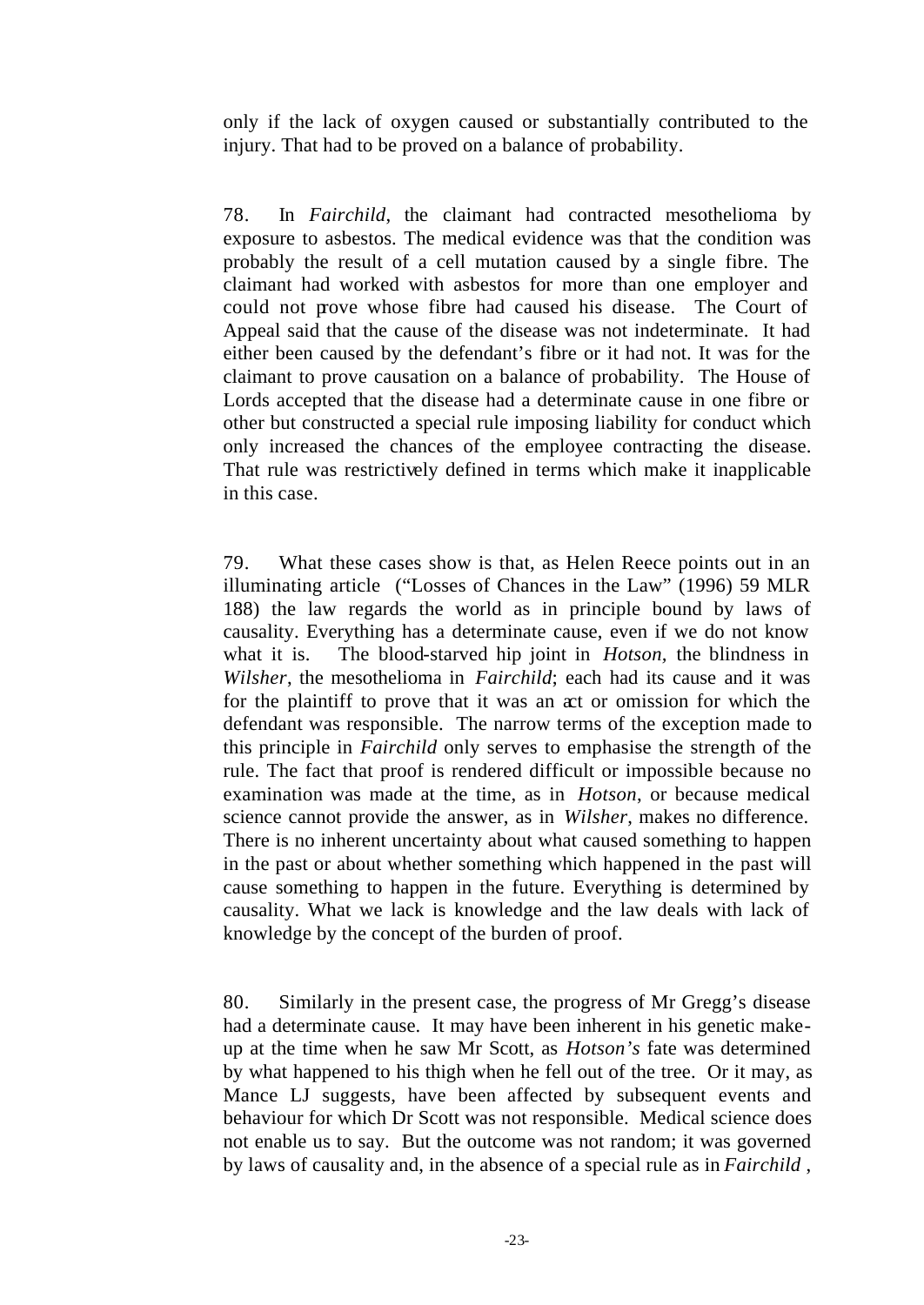inability to establish that delay in diagnosis caused the reduction in expectation in life cannot be remedied by treating the outcome as having been somehow indeterminate.

81. This was the view of the Supreme Court of Canada in *Laferrière v Lawson* (1991) 78 DLR (4th) 609, a case very like the present. A doctor negligently failed in 1971 to tell a patient that a biopsy had revealed a lump in her breast to be cancerous. She first learned of the cancer in 1975, when the cancer had spread to other parts of the body and died in 1978 at the age of 56. The judge found that earlier treatment would have increased the chances of a favourable outcome but was not satisfied on a balance of probability that it would have prolonged her life. Gonthier J said that although the progress of the cancer was not fully understood, the outcome was determined. It was either something capable of successful treatment or it was not.

"Even though our understanding of medical matters is often limited, I am not prepared to conclude that particular medical conditions should be treated for purposes of causation as the equivalent of diffuse elements of pure chance, analogous to the non-specific factors of fate or fortune which influence the outcome of a lottery." (p 656)

82. One striking exception to the assumption that everything is determined by impersonal laws of causality is the actions of human beings. The law treats human beings as having free will and the ability to choose between different courses of action, however strong may be the reasons for them to choose one course rather than another. This may provide part of the explanation for why in some cases damages are awarded for the loss of a chance of gaining an advantage or avoiding a disadvantage which depends upon the independent action of another person: see *Allied Maples Group Ltd v Simmons & Simmons* [1995] 1 WLR 1602 and the cases there cited.

83. But the true basis of these cases is a good deal more complex. The fact that one cannot prove as a matter of necessary causation that someone would have done something is no reason why one should not prove that he was more likely than not to have done it. So, for example, the law distinguishes between cases in which the outcome depends upon what the claimant himself (*McWilliams v Sir William Arrol &* Co [1962] 1 WLR 295) or someone for whom the defendant is responsible (*Bolitho v City and Hackney Health Authority* [1998] AC 232) would have done,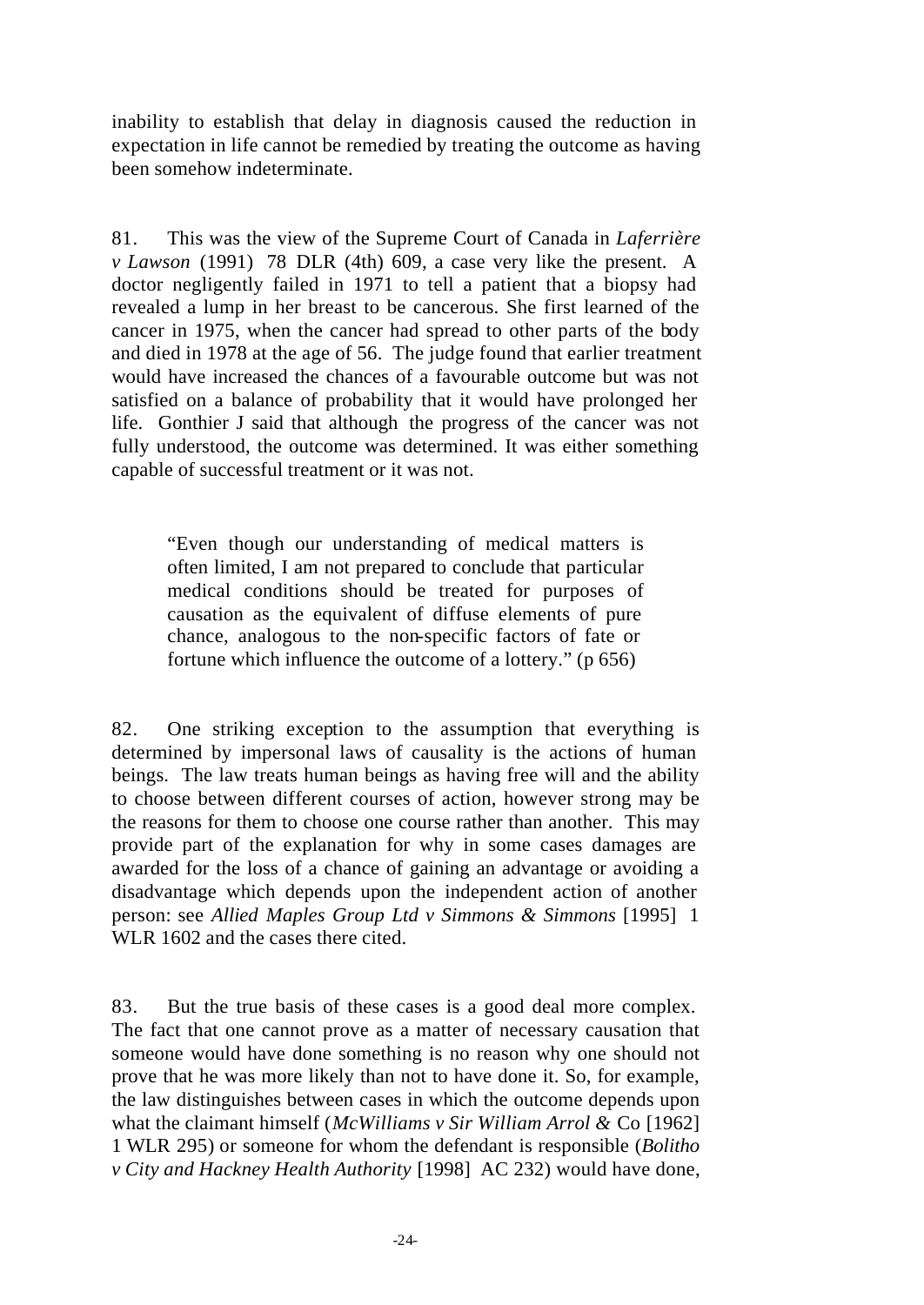and cases in which it depends upon what some third party would have done. In the first class of cases the claimant must prove on a balance of probability that he or the defendant would have acted so as to produce a favourable outcome. In the latter class, he may recover for loss of the chance that the third party would have so acted. This apparently arbitrary distinction obviously rests on grounds of policy. In addition, most of the cases in which there has been recovery for loss of a chance have involved financial loss, where the chance can itself plausibly be characterised as an item of property, like a lottery ticket. It is however unnecessary to discuss these decisions because they obviously do not cover the present case.

84. Academic writers have suggested that in cases of clinical negligence, the need to prove causation is too restrictive of liability. This argument has appealed to judges in some jurisdictions; in some, but not all, of the States of the United States and most recently in New South Wales and Ireland: *Rufo v Hosking* (1 November 2004) [2004] NSWCA 391); *Philp v Ryan* (17 December 2004) [2004] 1 IESC 105. In the present case it is urged that Mr Gregg has suffered a wrong and ought to have a remedy. Living for more than 10 years is something of great value to him and he should be compensated for the possibility that the delay in diagnosis may have reduced his chances of doing so. In effect, the appellant submits that the exceptional rule in *Fairchild* should be generalised and damages awarded in all cases in which the defendant may have caused an injury and has increased the likelihood of the injury being suffered. In the present case, it is alleged that Dr Scott may have caused a reduction in Mr Gregg's expectation of life and that he increased the likelihood that his life would be shortened by the disease.

85. It should first be noted that adopting such a rule would involve abandoning a good deal of authority. The rule which the House is asked to adopt is the very rule which it rejected in *Wilsher's* case [1988] AC 1074. Yet *Wilsher's* case was expressly approved by the House in *Fairchild* [2003] 1 AC 32. *Hotson* [1987] AC 750 too would have to be overruled. Furthermore, the House would be dismantling all the qualifications and restrictions with which it so recently hedged the *Fairchild* exception. There seem to me to be no new arguments or change of circumstances which could justify such a radical departure from precedent.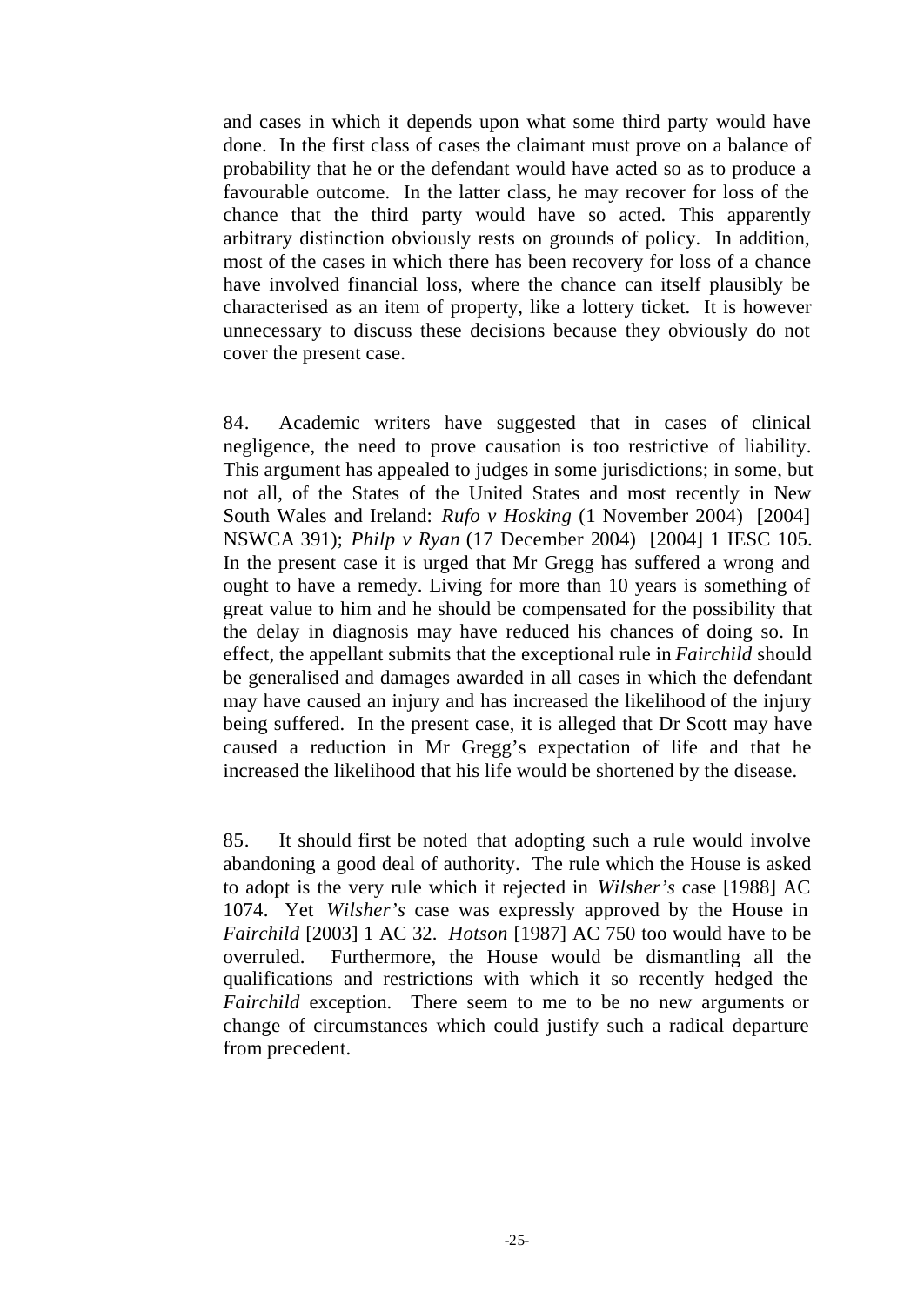## *Control mechanisms*

86. The appellant suggests that the expansion of liability could be held in reasonable bounds by confining it to cases in which the claimant had suffered an injury. In this case, the spread of the cancer before the eventual diagnosis was something which would not have happened if it had been promptly diagnosed and amounted to an injury caused by the defendant. It is true that this is not the injury for which the claimant is suing. His claim is for loss of the prospect of survival for more than 10 years. And the judge's finding was that he had not established that the spread of the cancer was causally connected with the reduction in his expectation of life. But the appellant submits that his injury can be used as what Professor Jane Stapleton called a "hook" on which to hang a claim for damage which it did not actually cause: see (2003) 119 LQR 388, 423.

87. An artificial limitation of this kind seems to me to be lacking in principle. It resembles the "control mechanisms" which disfigure the law of liability for psychiatric injury. And once one treats an "injury" as a condition for imposing liability for some other kind of damage, one is involved in definitional problems about what counts as an injury. Presumably the internal bleeding suffered by the boy Hotson was an injury which would have qualified him to sue for the loss of a chance of saving his hip joint. What about baby Wilsher? The doctor's negligence resulted in his having excessively oxygenated blood, which is potentially toxic: see [1987] QB 730, 764-766. Was this an injury? The boundaries of the concept would be a fertile source of litigation.

88. Similar comments may be made about another proposed control mechanism, which is to confine the principle to cases in which inability to prove causation is a result of lack of medical knowledge of the causal mechanism (as in *Wilsher*) rather than lack of knowledge of the facts (as in *Hotson's* case). Again, the distinction is not based upon principle or even expediency. Proof of causation was just as difficult for Hotson as it was for Wilsher. It could be said that the need to prove causation was more unfair on Hotson, since the reason why he could not prove whether he had enough blood vessels after the fall was because the hospital had negligently failed to examine him.

89. In *Fairchild's* case [2003] 1 AC 32, 68, Lord Nicholls of Birkenhead said of new departures in the law: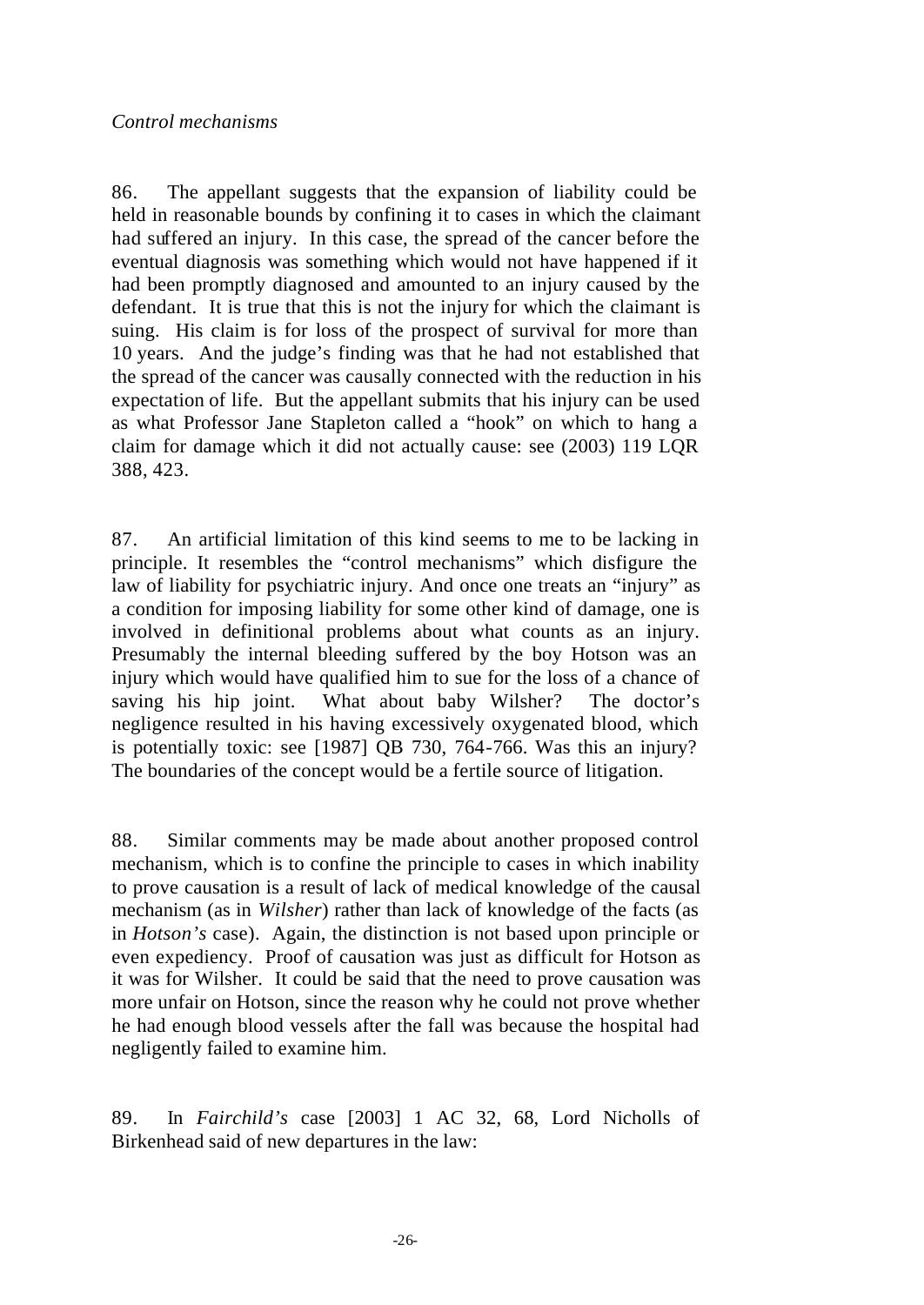"To be acceptable the law must be coherent. It must be principled. The basis on which one case, or one type of case, is distinguished from another should be transparent and capable of identification. When a decision departs from principles normally applied, the basis for doing so must be rational and justifiable if the decision is to avoid the reproach that hard cases make bad law."

90. I respectfully agree. And in my opinion, the various control mechanisms proposed to confine liability for loss of a chance within artificial limits do not pass this test. But a wholesale adoption of possible rather than probable causation as the criterion of liability would be so radical a change in our law as to amount to a legislative act. It would have enormous consequences for insurance companies and the National Health Service. In company with my noble and learned friends Lord Phillips of Worth Matravers and Baroness Hale of Richmond, I think that any such change should be left to Parliament.

91. For these reasons, which are substantially the same as those of Mance LJ, with whose thoughtful judgment I would respectfully concur, I would dismiss the appeal.

# **LORD HOPE OF CRAIGHEAD**

My Lords,

92. This is an anxious and difficult case. It is only after many months of deliberation that it has become clear that the majority view is that the appeal must be dismissed. I have reached a different opinion. In agreement with my noble and learned friend Lord Nicholls of Birkenhead, I would allow the appeal and remit the case for further consideration and the assessment of damages. I have to confess that I would not have written at such length if at the time of writing the result of the appeal had been clear to me. As it is, my views as to how the appeal ought to have been decided are, at best, of academic interest only. But I have decided to keep what I have written as this may help to explain why, for reasons which are very close to those which Lord Nicholls has given, I am unable to agree with the view which has been taken of this case by the majority.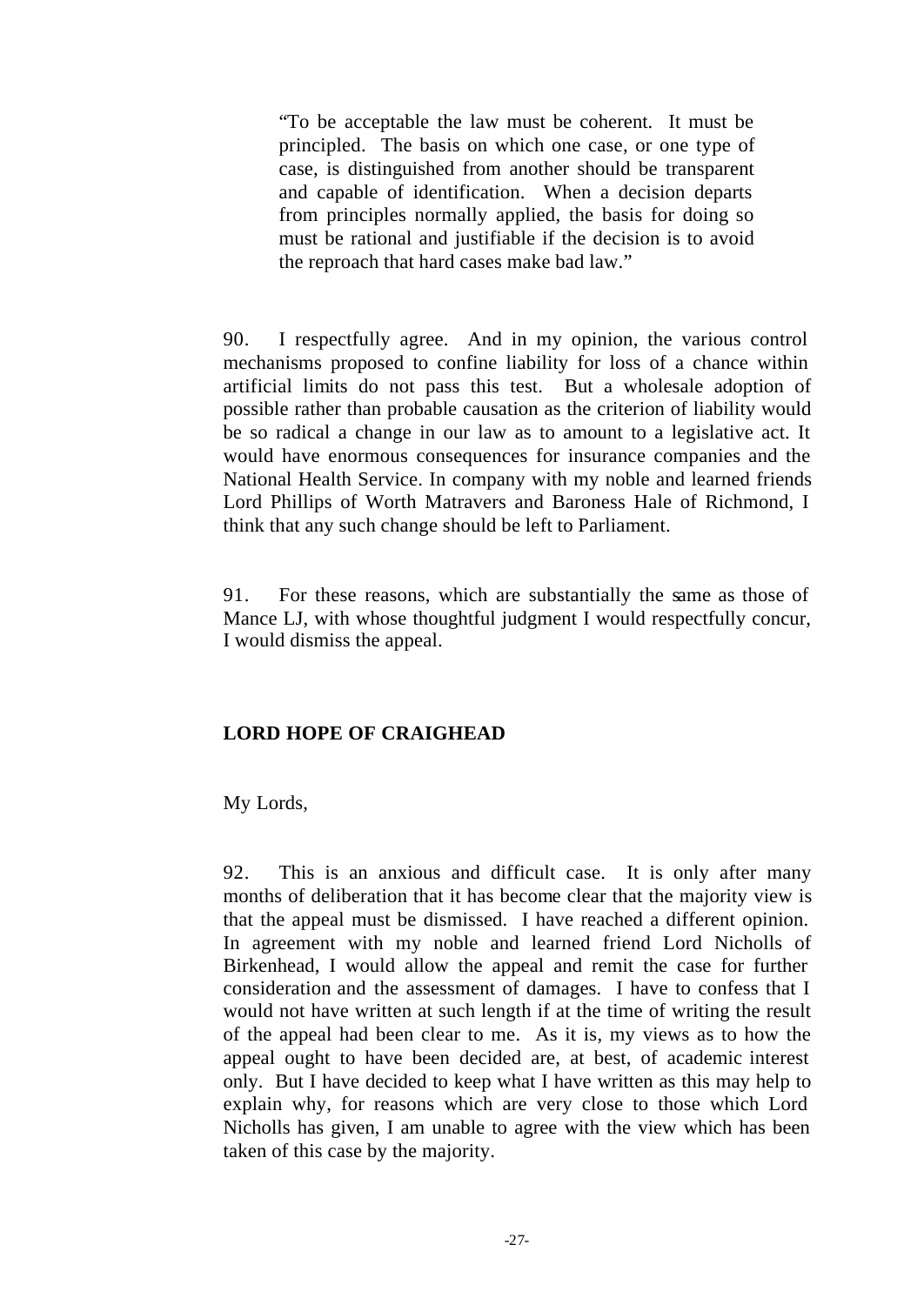# *Background*

93. The appellant seeks a remedy in damages for loss, injury and damage which he sustained as a result of the respondent doctor's professional negligence. The trial judge found that the doctor was negligent. His negligence lay in a failure in his duty of diagnosis. The judge held that the doctor should have realised when he saw the appellant in November 1994 that there was a real possibility that the lump under the appellant's left arm was not benign. He should not have told the appellant that it was a lipoma and that no further investigation was called for. He should have referred him at once to a hospital or arranged to see him again very soon to see if the lump had resolved itself. The judge was of the opinion that either way the appellant would have been referred to a hospital with a view to biopsy in November 1994 or within a few weeks thereafter (para 27). If that had been done, it would have been found that a cancerous lyphoma was developing in his left axilla (para 3) and he would have embarked on treatment for his cancer in about April 1995 (para 28). But that did not happen. It was not until the appellant was admitted to hospital as an emergency with acute chest pain in January 1996 that the diagnosis was made and he commenced treatment. As a result of the doctor's negligence treatment was delayed for about nine months longer than it should have been. This reduced the appellant's prospects of a successful recovery.

94. The appellant's cancer did not wholly respond to the standard course of CHOP chemotherapy to which he was initially subjected. It was followed by a course of field radiography. When that treatment too was thought to be only partially effective the decision was taken to administer high dose chemotherapy. He was discharged in September 1996, but in early 1998 he suffered a relapse. The fact that he had relapsed gave rise to a very poor diagnosis. The appellant was told that he could not be cured but that the doctors would keep him well as long as they could. He was given a further course of radiotherapy, but this was intended merely as a palliative. In the spring of 1998, after what was thought to be another relapse, he underwent a further course of palliative chemotherapy. When the appellant gave evidence at the trial, more than three years later, there had been no further relapse but he had no long term expectation of survival. He told the judge that he remained short of energy, was unable to carry out normal activities and was preoccupied with his illness and his possible death.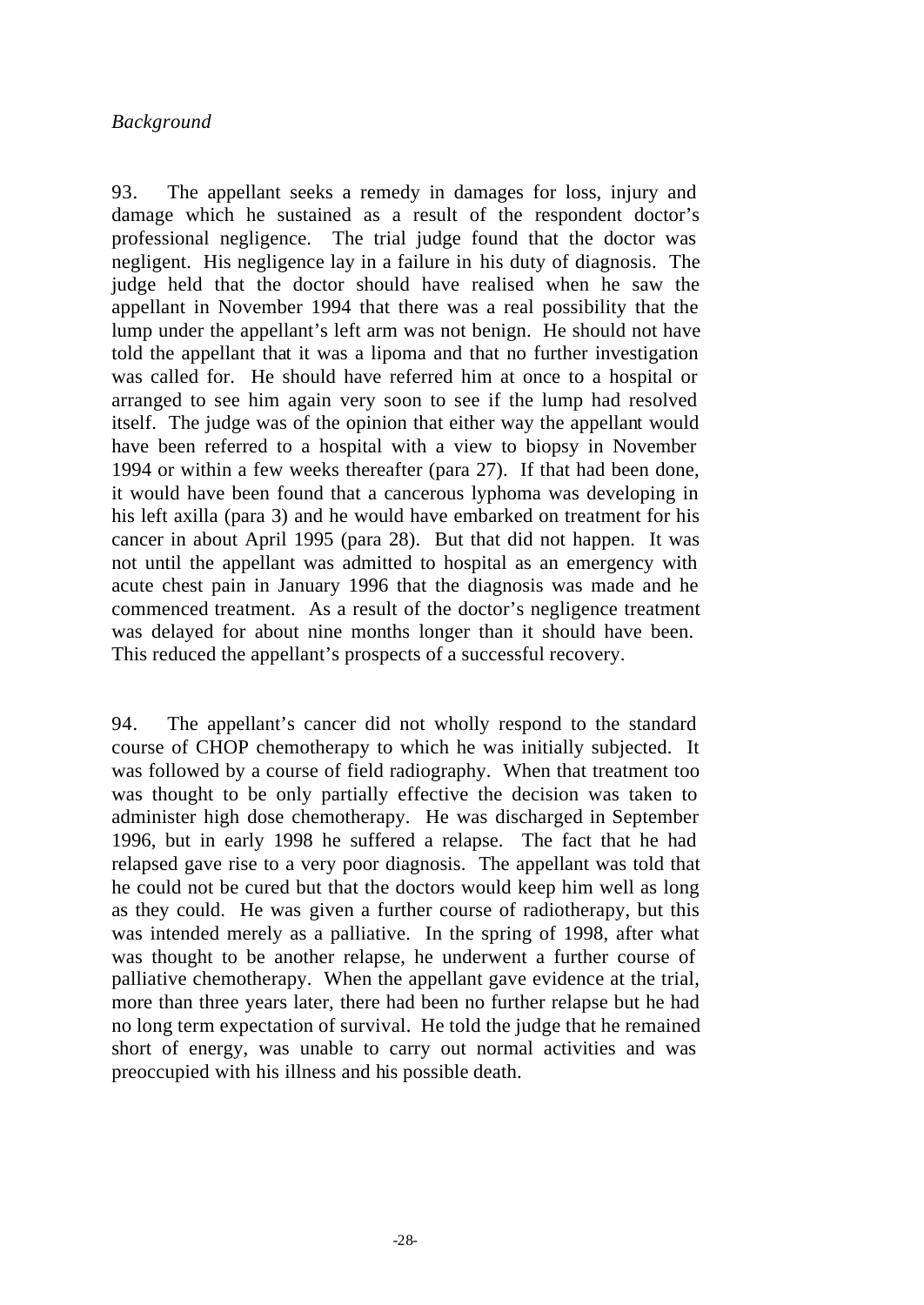# *The issue of damages*

95. The question which remains is whether the appellant is entitled to damages. At first sight there can only be one answer to this question. A claimant who seeks damages for negligence in a case of personal injury must show on a balance of probabilities that the breach of duty caused or materially contributed to his injury. The judge held that the appellant's condition deteriorated significantly during the period from April 1995 to January 1996. The medical experts were agreed that the lymphoma which had been developing in his left axilla spread into the pectoral muscle of the left side of his chest during this period, and that this is what precipitated the crisis in January 1996 (para 30). As both Latham and Mance LJJ said in the Court of Appeal, the delay in diagnosis caused the tumour to enlarge, invade neighbouring tissues and cause severe pain (paras 21 and 47). As Mance LJ put it, the enlarged tumour was a clear physical consequence of the doctor's negligence (para 86). On the judge's findings a conventional view of the case would be that the delay in diagnosis resulted in a physical injury which entitled the appellant to an award of damages for the consequences of that injury.

96. Latham LJ developed this point more fully in para 21 of his dissenting judgment:

"It was the enlargement of the tumour which reduced the chances of successfully treating it. This aspect of the plaintiff's claim was never addressed by the judge. Nonetheless the judge's findings amply support the submission that the appellant had indeed suffered injury which entitled the appellant to general damages for the pain and suffering which were the physical consequence of the spread of the tumour, an assessment of the extent to which delay resulted in more intensive therefore damaging treatment, an assessment of the increased risk of relapse and the adverse effect on prognosis, involving an assessment of the consequences to the appellant's expectation of life."

The question whether the assessments referred to in the latter part of this quotation may result in an award of additional damages, and if so how those damages are to be quantified, is controversial. But there seems to be no reason to doubt the soundness of the propositions that it was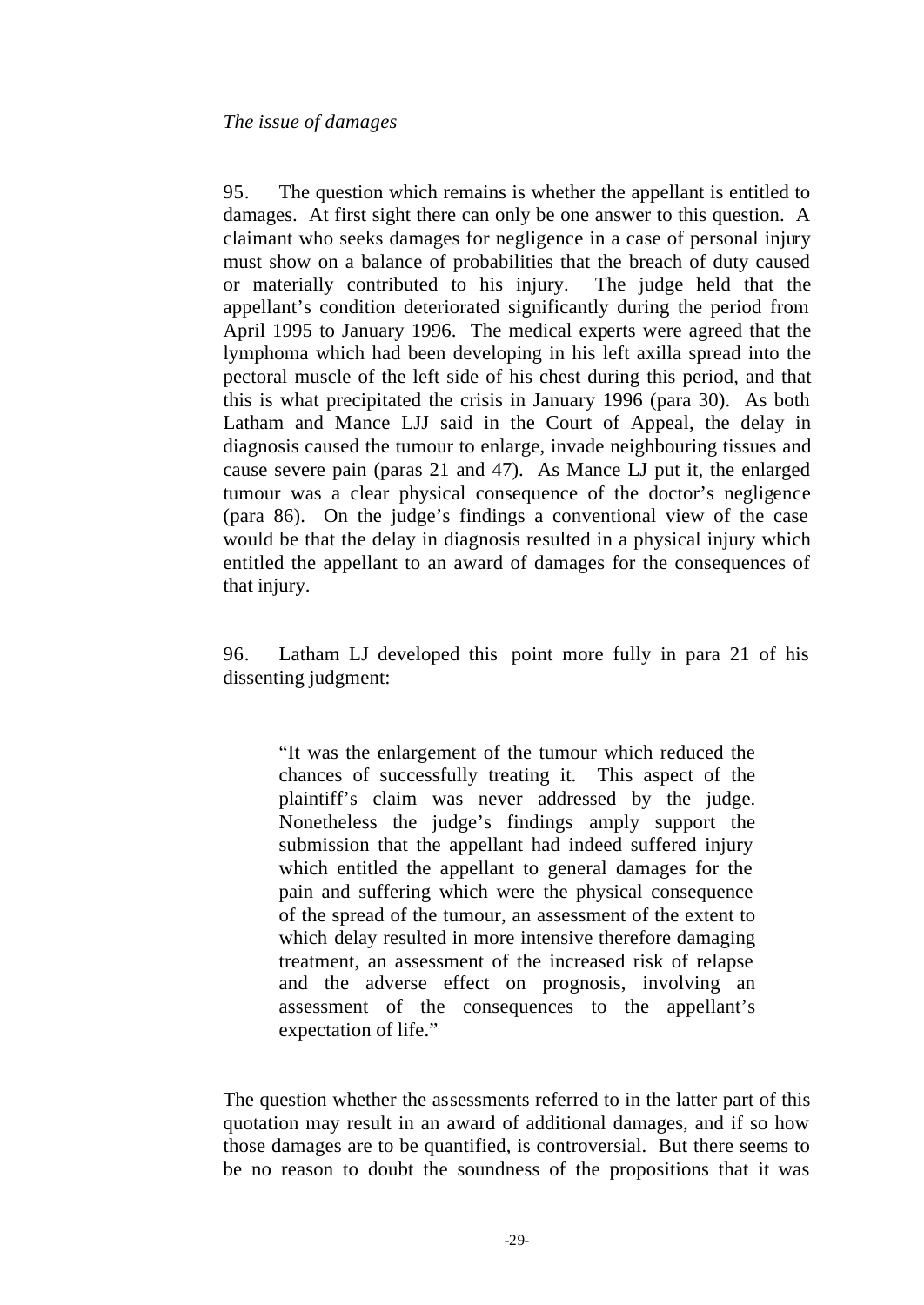proved on a balance of probabilities that the tumour spread because of the delay in treatment, that this was a physical injury which was caused by the doctor's negligence and that this gave him a cause of action for the pain and suffering that was caused by that injury and all its other adverse consequences.

97. The judge said in para 48 of his judgment that, although he had found that there was a breach of duty, he had not found the causation of loss proved. So he dismissed the claim. Your Lordships we re told that the reason why the question of general damages for pain and suffering was not addressed by the trial judge is that the appellant did not ask for damages to be awarded under this head. The claim, as presented to judge, was for damages to compensate him for the loss of, or diminution in, his expectation of life due to the doctor's negligence. The appellant's cause of action, as Mr Maskrey QC put it, was for the reduced prospect of a complete recovery – for the loss of a chance, in other words. What he sought to show was that this reduced prospect was a consequence of the physical injury caused by the delay, and that it was itself something of value for which the appellant was entitled to be compensated. All the appellant's eggs were, so to speak, put in this one basket.

98. This approach to the appellant's claim has identified a possible weakness in the current state of the law, which does not favour awarding damages for the pure loss of a chance in personal injury cases. This is the issue of general public importance which Lord Nicholls has subjected to close analysis. But I cannot help thinking that isolating the claim for the reduced prospect of a recovery from the other consequences of the physical injury that was caused by the delay in the diagnosis has made the appellant's case appear unnecessarily complicated.

99. The basic rules that govern a claim of damages for personal injury are well settled. The questions which every pleader must ask himself at the outset are these: (a) whether the defendant owed a duty of care to the claimant, to prevent him sustaining the type of harm that was a foreseeable consequence of his careless acts or omissions; (b) whether there was an act or omission by the defendant which was in breach of that duty of care; and (c) for what loss, injury and damage, if any, the defendant is liable. These questions are usually approached in their historical order, as the order in which I have stated them indicates. Before the action can begin however the claimant must have suffered an injury resulting in damage which is actionable. Damage is the gist of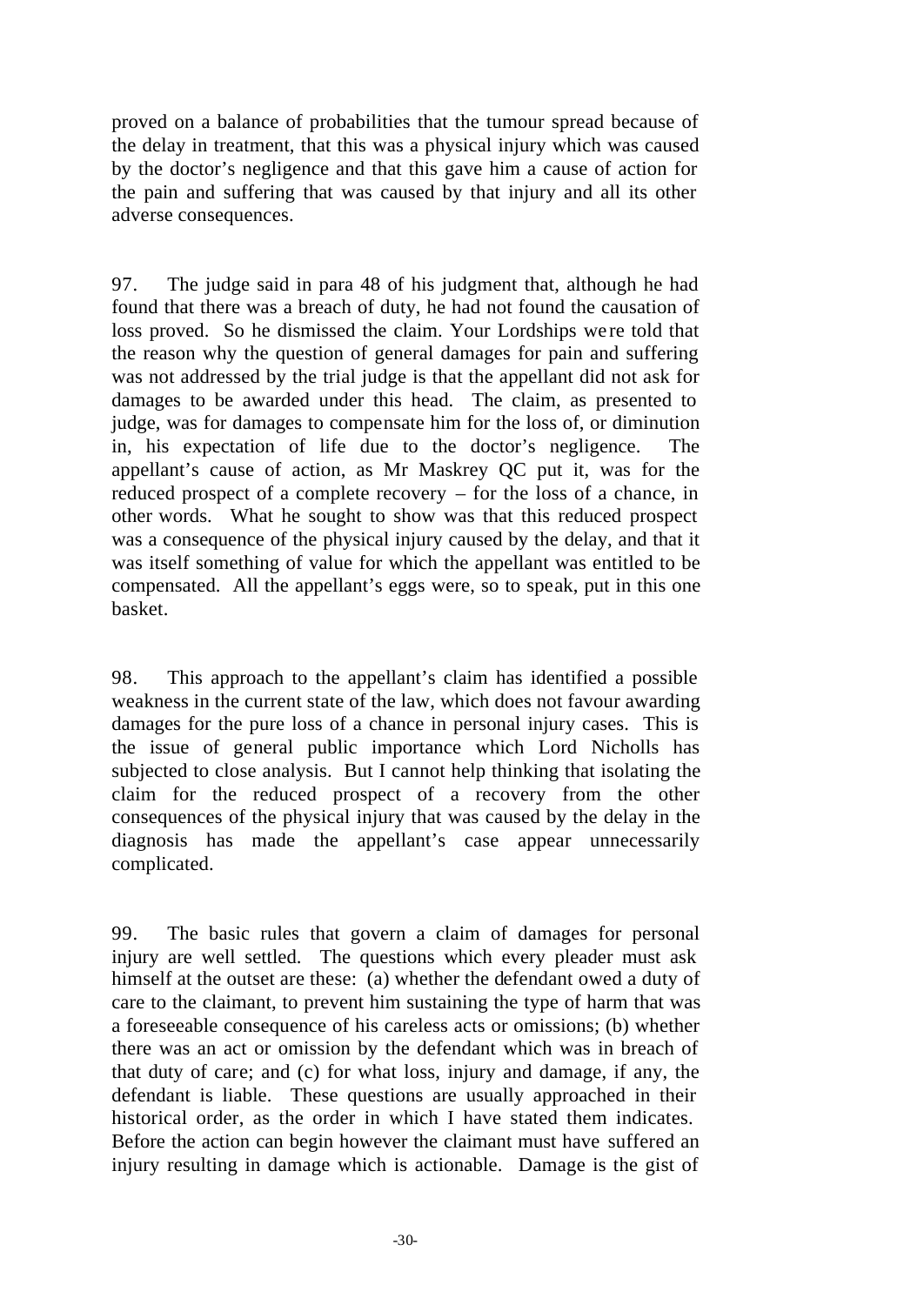the action of negligence, as Lord Scarman put in *Sidaway v Board of Governors of the Bethlem Royal Hospital and the Maudsley Hospital* [1985] AC 871, 883H; see also Professor Jane Stapleton, "Cause-in-Fact and the Scope of Liability for Consequences" (2003) 119 LQR 388, 389. No action lies for a wrong which has not resulted in some element of loss, injury or damage of a kind that was reasonably foreseeable for which the claimant can sue. The defendant is not liable for losses which were not wrongfully caused by him. So the claimant must prove that the defendant caused the loss for which he seeks compensation.

## *The breach of duty*

100. There is no doubt that the doctor owed a duty of care in this case. It was his duty to exercise reasonable care in the circumstances. But damages can only be awarded if the injury which the claimant has sustained was within the scope of the duty to take care. And the issue of causation cannot be properly addressed without a clear understanding of the scope of that duty. So it is appropriate, before addressing the difficult issue of causation that has been raised in this case, to consider the scope of the duty that was found to have been breached.

101. The doctor's duty can be expressed in this way. It was his duty to act in the best interests of his patient's health and well-being and not to expose him to the risk of unnecessary pain and suffering. It was his duty to examine the lump which the appellant presented to him and to question him carefully about its history. It was his duty to consider the possible causes or explanations for it in the light of his examination and the history. The judge found that the lump did not present classically as a lipoma (para 27). In view of its location and the lack of an obvious cause for it, a doctor of ordinary skill taking reasonable care for his patient would have appreciated that there was a significant risk that the lump was lymphatic in origin. In these circumstances the doctor should have referred the appellant to hospital without delay for the carrying out of a biopsy, or alternatively should have arranged to see the appellant again for a further assessment of the lump's condition within the next few weeks. As Mr Maskrey put it, it was his duty to take reasonable care to maximise the prospects of a favourable outcome. None of this is now in dispute.

102. The scope of the doctor's duty may be defined therefore by his duty to diagnose the nature of the condition from which the appellant was suffering. The fact that the tumour was malignant would have been identified sooner and treatment for it commenced earlier if the doctor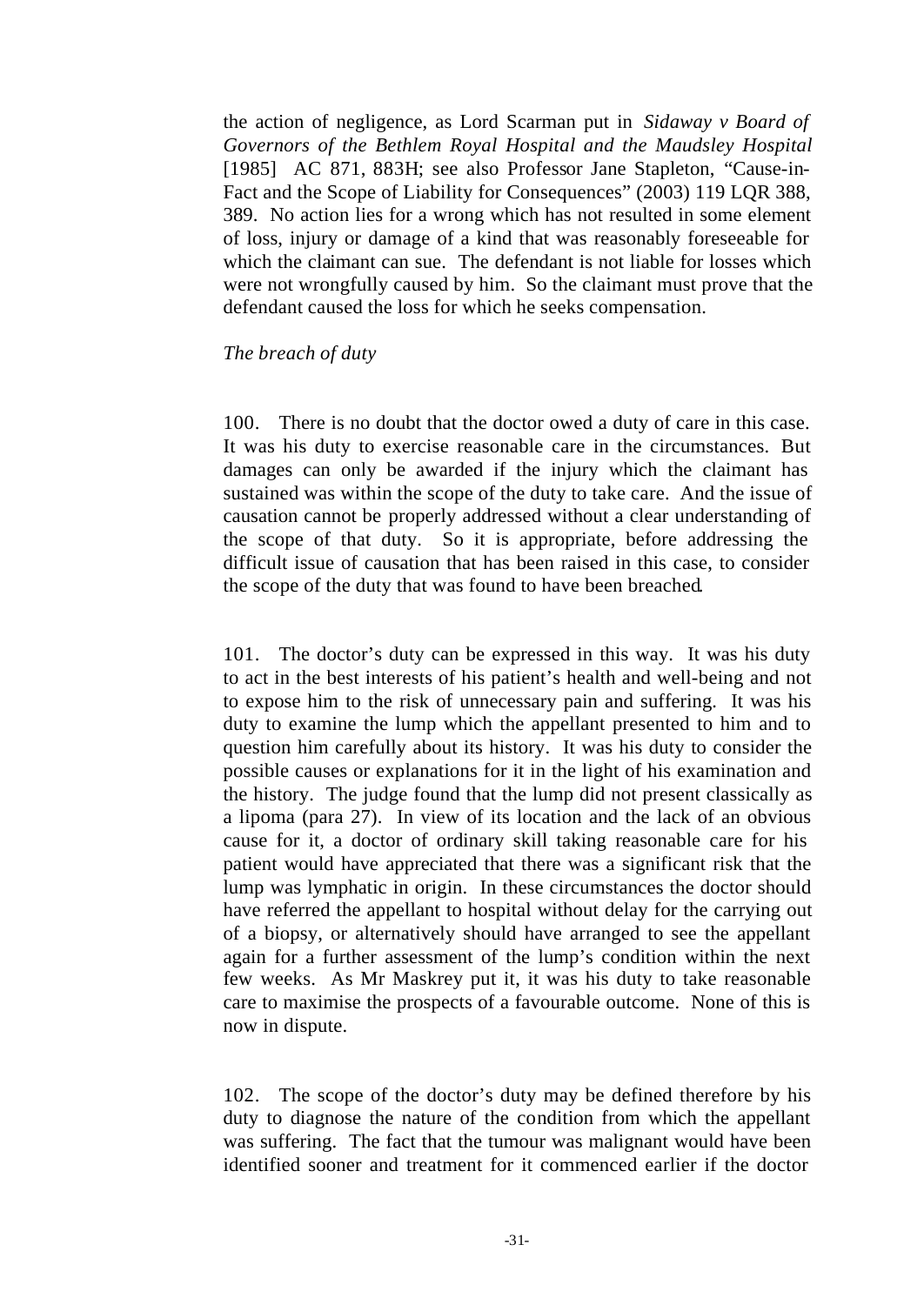had not been negligent. His negligence deprived the appellant of the benefits that would have flowed from the diagnosis which he should have made if he had taken proper care. Mr Maskrey said that his duty was to prevent that happening which did happen – a reduction in the appellant's prospects of a successful recovery. That was the essence of the case against the doctor.

#### *Damages - the findings*

103. What then about the claim for damages? What is the extent of the doctor's liability? The starting point is to consider the respects in which the appellant's health and well-being were different from what they would have been had the doctor not been negligent. The appellant was already ill when the doctor saw him. As the judge put it, the question is what difference embarking on treatment nine months earlier would have made to the course of his illness (para 28). The judge found it proved that the delay which resulted from his negligence caused the delay in the diagnosis of the tumour and the treatment which resulted from it. He also found it proved that the tumour spread during the period of delay. This consequence of the delay undoubtedly caused the appellant pain and suffering during the period of the delay which he would not have experienced otherwise. The judge did not, for the reasons already given, award the appellant damages for this pain and suffering. But it was not the only consequence of the spread of the tumour which was caused by the doctor's failure to diagnose.

104. The judge found that the treatment which the appellant received after the tumour was diagnosed, which included high dose chemotherapy with stem cell harvesting when the initial treatment was thought to have been only partially effective, made him feel very ill, that he was short of energy and unable to carry out normal activities and that he was preoccupied with his illness and possible death (para 8). He also found that the enlargement of the tumour due to the delay reduced the chances of treating the cancer successfully. He held that the appellant's condition had "upstaged" significantly by the time when he was eventually seen in the hospital, with the result that he was less likely to achieve complete remission, that he had a poorer prognosis and that the chances of avoiding radical high dose chemotherapy, of avoiding a relapse and of ultimate survival were all reduced (para 38 a). In other words, the appellant had proved that enlargement of the tumour during the nine months delay had an adverse effect on the nature of the treatment that was needed, on the course of his disease and on his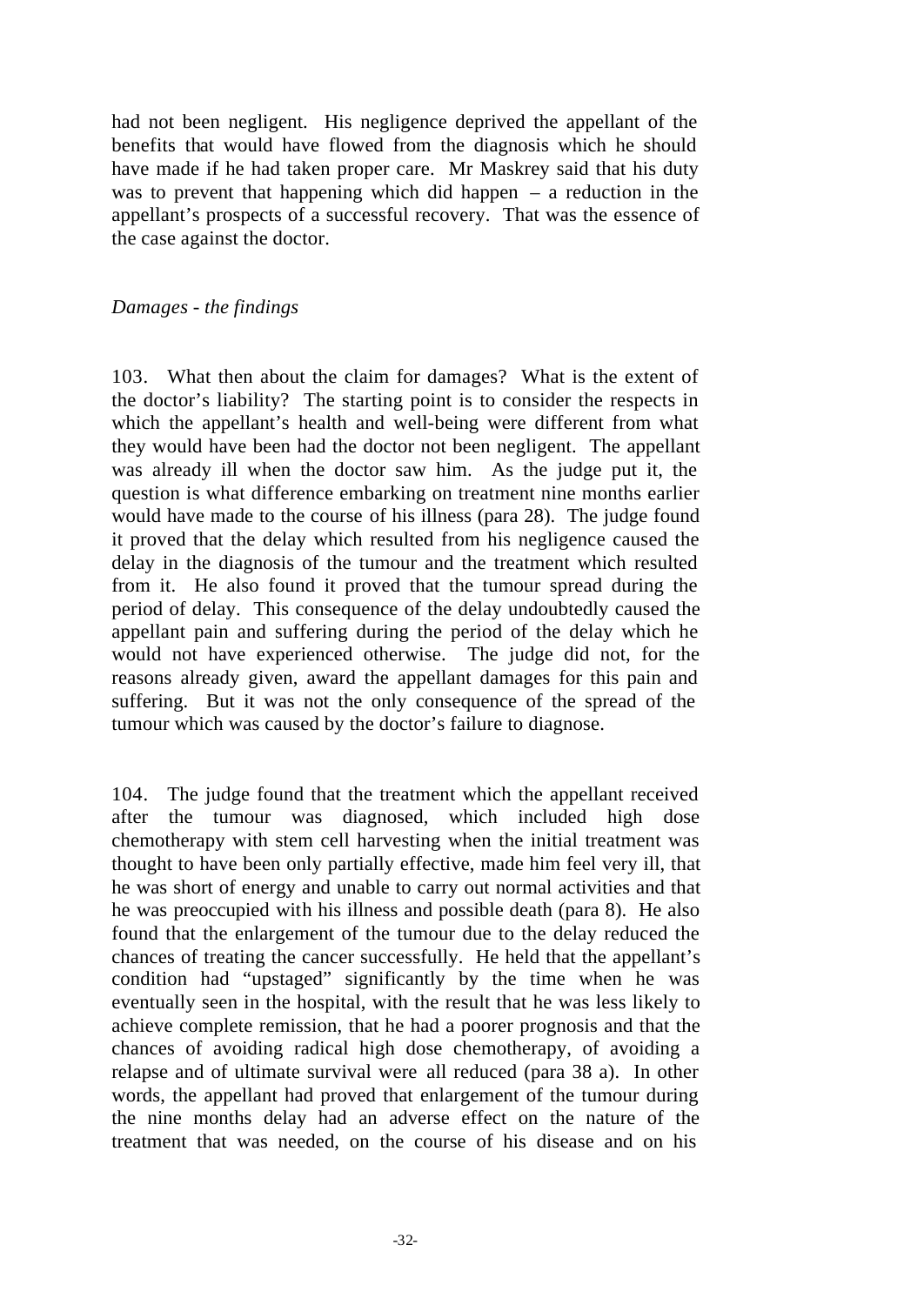prospects of a complete recovery. These consequences were within the scope of the doctor's duty to take reasonable care.

105. But the extent of the diminution in the appellant's prospects was the subject of statistical evidence. The judge held that 55% of patients with the appellant's type of cancer (he was ALK negative) would achieve complete remission as a result of initial treatment and that 42% would ultimately survive, of whom 35% would not have had to undergo high dose chemotherapy with stem cell treatment (para 38 c). He held that it was possible to say that the appellant would more probably than not have achieved complete remission with initial CHOP chemotherapy and without high dose chemotherapy with stem cell harvesting. But he also held that it was not possible to say that, without the adverse factors caused by the delay, the appellant would more probably than not have become a disease free survivor or that he would have avoided relapse and a further relapse after high dose chemotherapy (para 38 d). He held that by the date of the trial the appellant's prospects of a disease free survival had fallen to 25% (para 38 e).

106. Given these figures, the trial judge held that the appellant had not proved that he had suffered an injury as a result of the delay. This was not because the consequences of the delay were too remote or were not reasonably foreseeable. It was because the appellant had not proved that it was more probable than not that, had there been no delay, he would not have suffered those consequences (para 44). He said that, although he might have suffered them at different times, the appellant would on balance of probabilities have gone through the same sequence of setbacks and treatments, and that his outlook was not shown to be different from what it would have been had there been no negligence (para 48). It is axiomatic that the wrongdoer is not liable for any loss, injury and damage that would have happened anyway. It was not shown that, on a balance of probabilities, the outcome would have been any different if the doctor had not been negligent. So he declined to award him any damages for what had been proved, namely that the negligence caused a reduction in his prospects of a successful recovery. As these were the only damages claimed, the result of his decision is that the appellant has suffered a wrong but has been left without a remedy.

# *The problem of proof*

107. The appellant claims that the judge should have treated the reduced susceptibility to treatment and the reduced prospects of a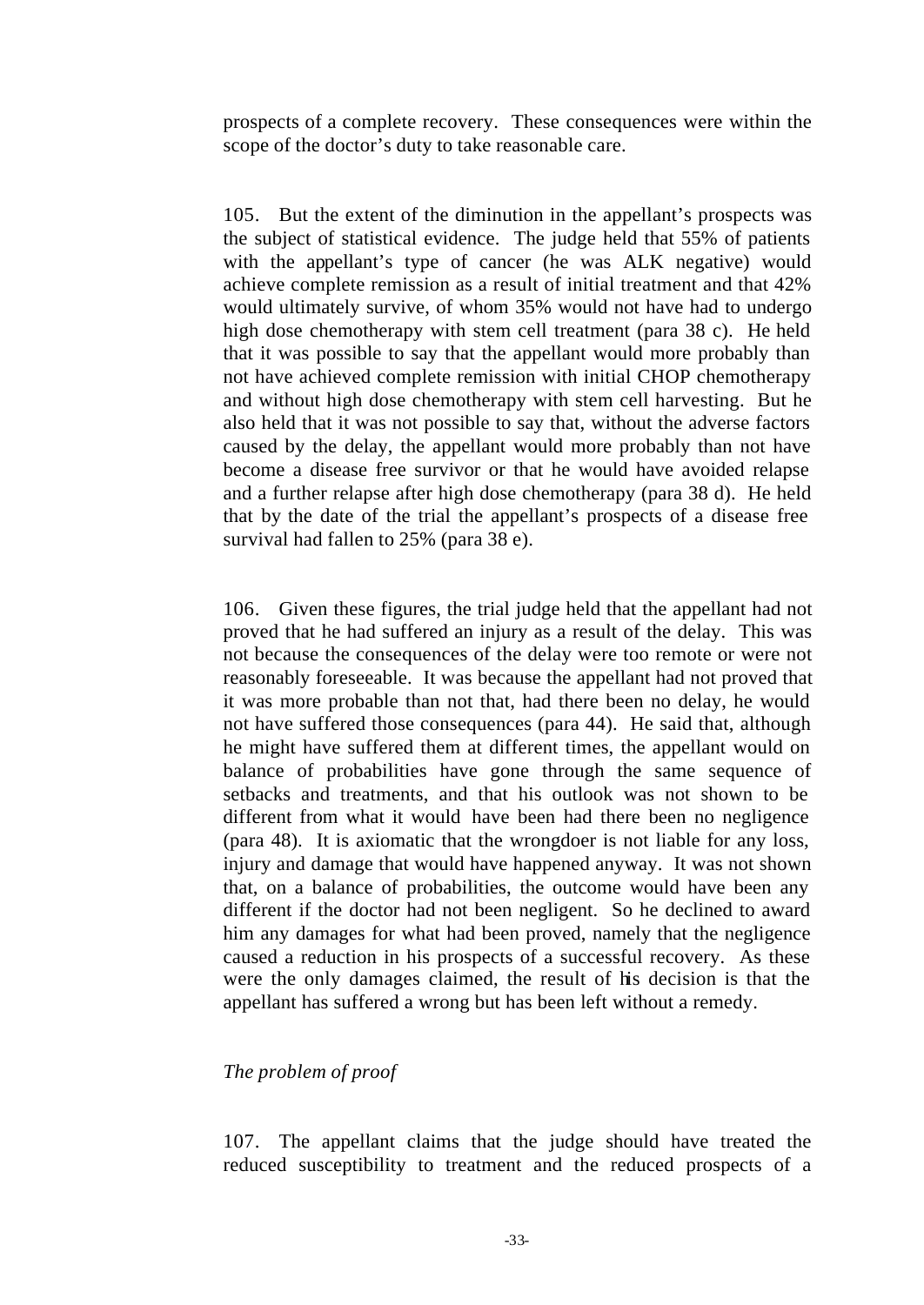complete recovery that was its consequence as the loss of a thing of value to him which was the result of a proven injury. So he should have quantified this loss in accordance with ordinary principles. Alternatively he should have compensated him for the extent that the delay reduced his prospect of a complete recovery measured by the statistical evidence. The compensation that was sought was not just for general damages for the appellant's awareness that his life had been shortened and for his pain and mental suffering. It included a substantial element of special damages.

108. The fact has to be faced that the appellant was not able to prove on a balance of probabilities that had it not been for the enlargement of the tumour he would have made a complete recovery. But his case differs from those such as *Kenyon v Bell* 1953 SC 125 and *Hotson v East Berkshire Area Health Authority* [1987] AC 750. In those cases, as Lord Mackay of Clashfern pointed out in *Hotson* at p 785, the fundamental question of fact to be answered related to a point in time before the negligent failure to treat began, and it was to be treated therefore as a matter of past fact. He returned to this point at the end of his speech where, having examined the judgments in *Herskovits v Group Health Cooperative of Puget Sound* (1983) 664 P2d 474, he said at pp 789-790:

"I have selected references to the views expressed by the judges who took part in this decision to illustrate the variety of views open in this difficult area of the law. These confirm me in the view that it would not be right in the present case to affirm the general proposition for which Mr Whitfield contended [that damages could not be awarded for loss of a chance: see p 783]. On the other hand, none of the views canvassed in *Herskovits'* case, 664 P2d 474, would lead to the plaintiff succeeding in the present case since the judge's findings in fact mean that the sole cause of the plaintiff's avascular necrosis was the injury he sustained in the original fall, and that implies, as I have said, that when he arrived at the authority's hospital for the first time he had no chance of avoiding it. Accordingly, the subsequent negligence of the authority did not cause him the loss of such a chance."

109. The judge in this case said that the time for evaluating what would have happened in the past is the trial, and that that is the time when what would have happened has to be established on the balance of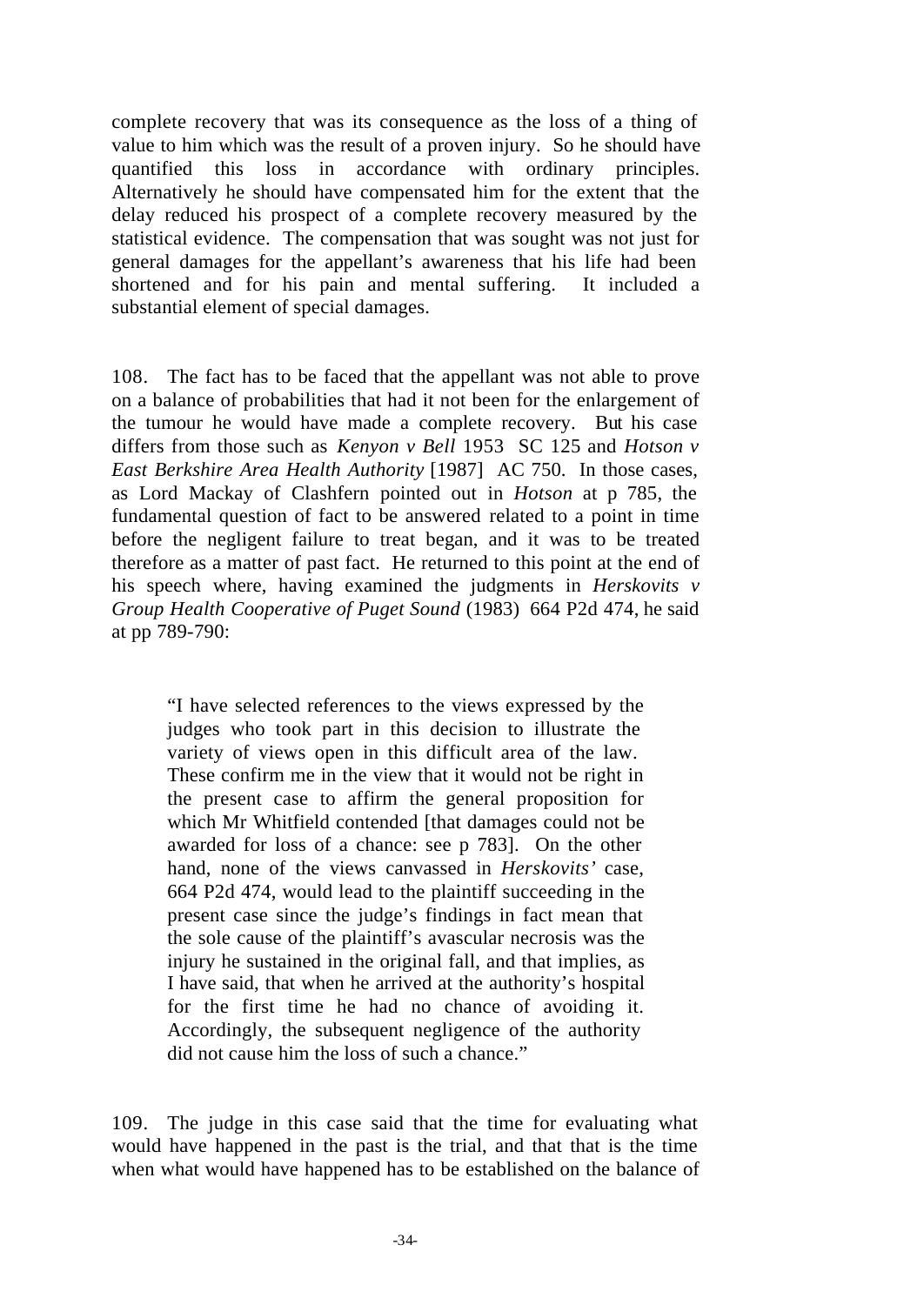probability (para 42). In my opinion he fell into error at this point. The question is whether, given the state of facts which existed before the defendants' negligence, the loss could have been avoided if things had been done differently. This case is different from *Hotson*, where the probable effect of the delay in treatment was determined by the state of facts existing when the plaintiff was admitted to hospital. So, as Lord Mackay put it in the passage I have just quoted, he had no chance of avoiding the consequences of that delay. Any suggestion that he was entitled to damages because his expectation of life had been reduced by the delay in treatment would, of course, have received the same answer. In this case the enlargement of the tumour – the injury which affected the appellant's prospects of a successful recovery – still lay in the future when the appellant was seen by the doctor. The entire case rests on the hypothesis that his illness might have taken a different course but for *this* injury which was caused by the delay in treatment.

110. The case differs too from *Herskovits v Group Health Cooperative of Puget Sound* (1983) 664 P2d 474, to which Lord Mackay referred in *Hotson*, where the claim was for damages in respect of Mr Herskovits' death. In our case the appellant is happily still alive. In *Hotson*, p 782 Lord Bridge of Harwich stated that while in some cases, perhaps particularly medical negligence cases, causation may be so shrouded in mystery that the court can only measure statistical chances, the general rule is that the issue as to the cause of a past event must be resolved on a balance of probabilities. Those cases did not need to deal with the problem of how to prove hypothetical events that still lay in the future on the date of the alleged negligence – events which, as Lord Nicholls has pointed out, the defendant's wrongful conduct precluded from ever materialising. In this case the effect of the judge's findings is that the probable sequence of setbacks and treatments and the prospects of a successful outcome were already determined by the state of facts when the doctor saw the appellant in November 1994. But the enlargement of the tumour which was caused by the doctor's negligence still lay in the future, and it is on the enlargement of the tumour and its consequences for the prospects of recovery that the appellant's cause of action is based.

111. It hardly needs to be said that predicting someone's expectation of life from any given date is almost always an uncertain exercise. Leaving aside those cases where death is imminent and inevitable, the exercise is beset with uncertainty. The best one can do is identify the factors, good and bad, and assess their effect on the individual's prospects. The same is true where the claim is for the reduced prospects of survival following illness or injury. Nevertheless where a person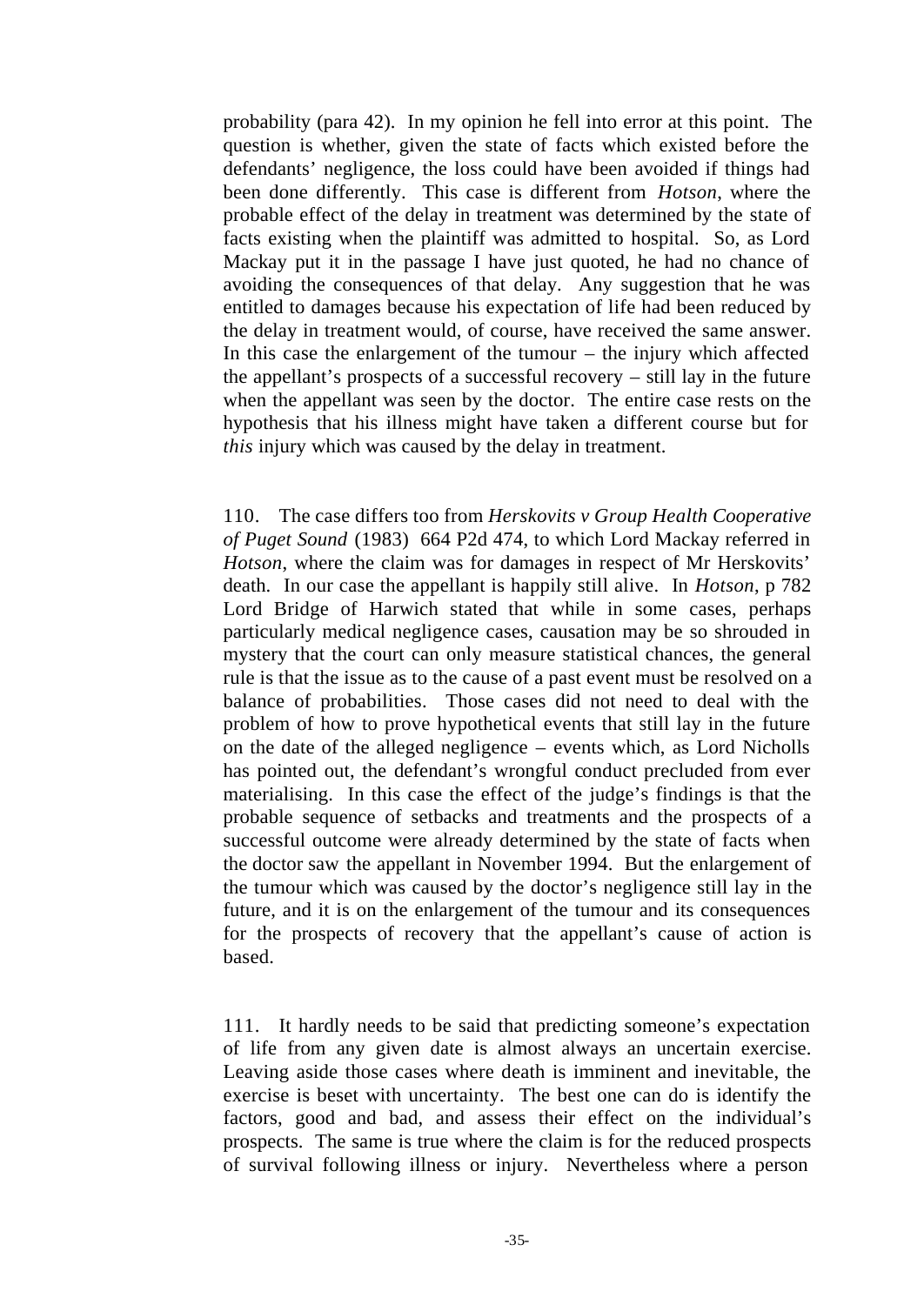claims that his expected date of death is earlier than it would have been if he had not sustained injury due to the defendant's negligence, the ordinary rule is that he must prove this fact and the extent of the diminution in his prospects on the balance of probabilities. Statistics may act as a guide. In some cases they may be the only guide that it is available. But they are no more than a guide to that which must be proved. This is because the claim is personal to the individual. It is the effect of the injury on his own prospects of survival that sounds in damages, not the effect which injuries of that type may have on the population generally.

112. The simple case is where the comparison is between the date of a person's expected date of death due to an injury and the date when he would have been expected to die if he was in good health and had not sustained that injury. In cases of that kind actuarial tables are commonly used to identify the person's expectation life if he had not sustained the injury. What then has to be proved on the balance of probabilities is that his expectation of life has been reduced by the injury and, if so, the amount of the reduction. The comparison is between the product of an exercise of statistics on the one hand and an assessment of the effects of the injury on the individual's expectation of achieving it on the other.

113. But that is not the position in this case. The evidence was that the appellant was already suffering from cancer when he was seen by the doctor. It had reduced his expectation of life in any event. Even if there had been no delay, the cancer had reduced his expectation of life below that indicated by actuarial tables for a man of his age who was in good health. To this extent the die was cast by facts out of the doctor's control before his involvement. So the comparison on which the appellant's case depends is between two assessments – the effects of the tumour on his life expectancy when the doctor saw him, assuming there was no delay in its treatment thereafter, and the effects on his life expectancy of its enlargement during the period of delay due to the doctor's negligence. It was proved on the balance of probabilities that there was indeed a difference between these two assessments as a matter of statistics, viewing the position across the population generally. But it was not proved that this appellant had an expectation of a different outcome to his treatment, in the events which happened, from what his expectation would have been if there had been no negligence. This was because his prospects of a complete recovery when the doctor saw him were assessed at less that 50% in any event. Putting the matter another way, it was not proved that he would have survived the effects of his cancer if there had been no negligence. But, in contrast to the situation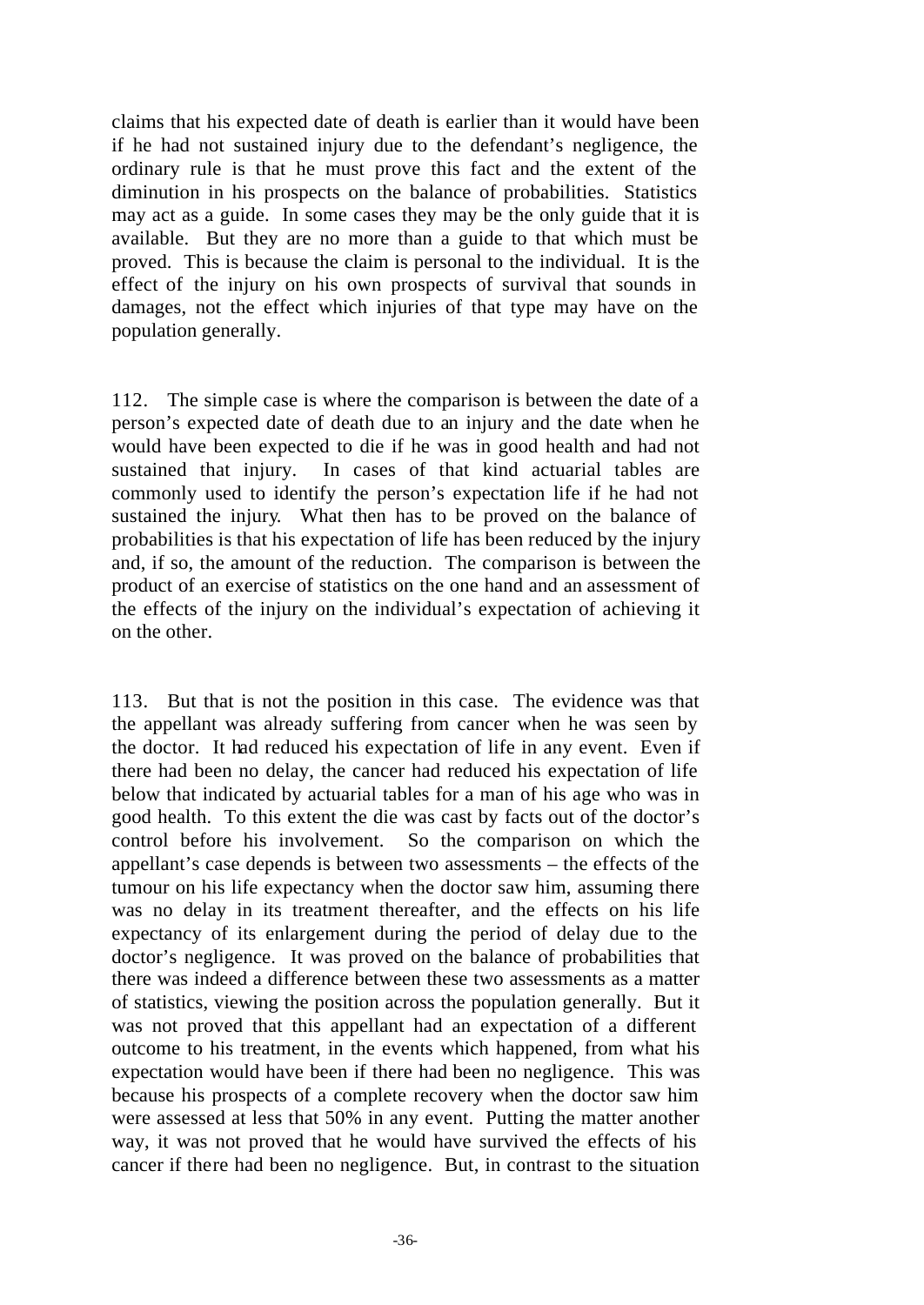in *Hotson*, the fundamental questions of fact relate to a point in time after the date of the doctor's negligence. The actionable injury in this case – the enlargement of the tumour – occurred after that date. It was caused by the delay in diagnosis. All the judges in the Court of Appeal were agreed on that point. It was this injury which caused a significant reduction in the appellant's prospects of a successful outcome.

## *Discussion*

114. It is plain that the court was not in a position in this case to base its decision on the assumption that the appellant would have achieved a complete recovery but for the doctor's negligence. It was not proved that prompt diagnosis and treatment would have made any difference to his life expectancy. This was because it was not proved that the treatment would have been successful however prompt had been the diagnosis. Must the conclusion then be that no damages are due for the proved and significant reduction in the prospects of a favourable outcome, notwithstanding the fact that this was caused by a delay in treatment which it was within the scope of the doctor's duty to prevent when he examined his patient? I think that the law would be defective if that had to be the result.

115. In *Kenyon* and *Hotson*, as I have said, the fundamental questions of fact as to whether or not the treatment would have been successful related to a point of time before the negligent failure in treatment. On the facts of those cases the question whether the loss would have occurred if there had been no negligence had to be treated as a question of past fact. The settled rule is that what has happened in the past must be proved on a balance of probabilities. As the issue in these cases related to a point of time before the alleged negligence, they did not raise any hypothetical question as to what the position might have been had events turned out differently. It can also be said that the loss of the opportunity that prompt treatment would have given for a different outcome was not the way the claim was presented in either case. In *Kenyon's* case the claim was the loss of the eye. In *Hotson's* case it was for the avascular necrosis. Commenting on those decisions in *Kyle v P & J Stormonth Darling WS,* 1992 SLT 264, 267A-B, Lord Prosser said that the loss of opportunity was part of the causal sequence which might or might not have led to the damnum or loss resulting from the injuria, but that the damnum lay not in the loss of opportunity but in the loss of the eye or the necrosis. That approach does not fit with the facts of this case. It is distinguishable on its facts from *Hotson* because at the date of the doctor's negligence the effect of the delay on the appellant's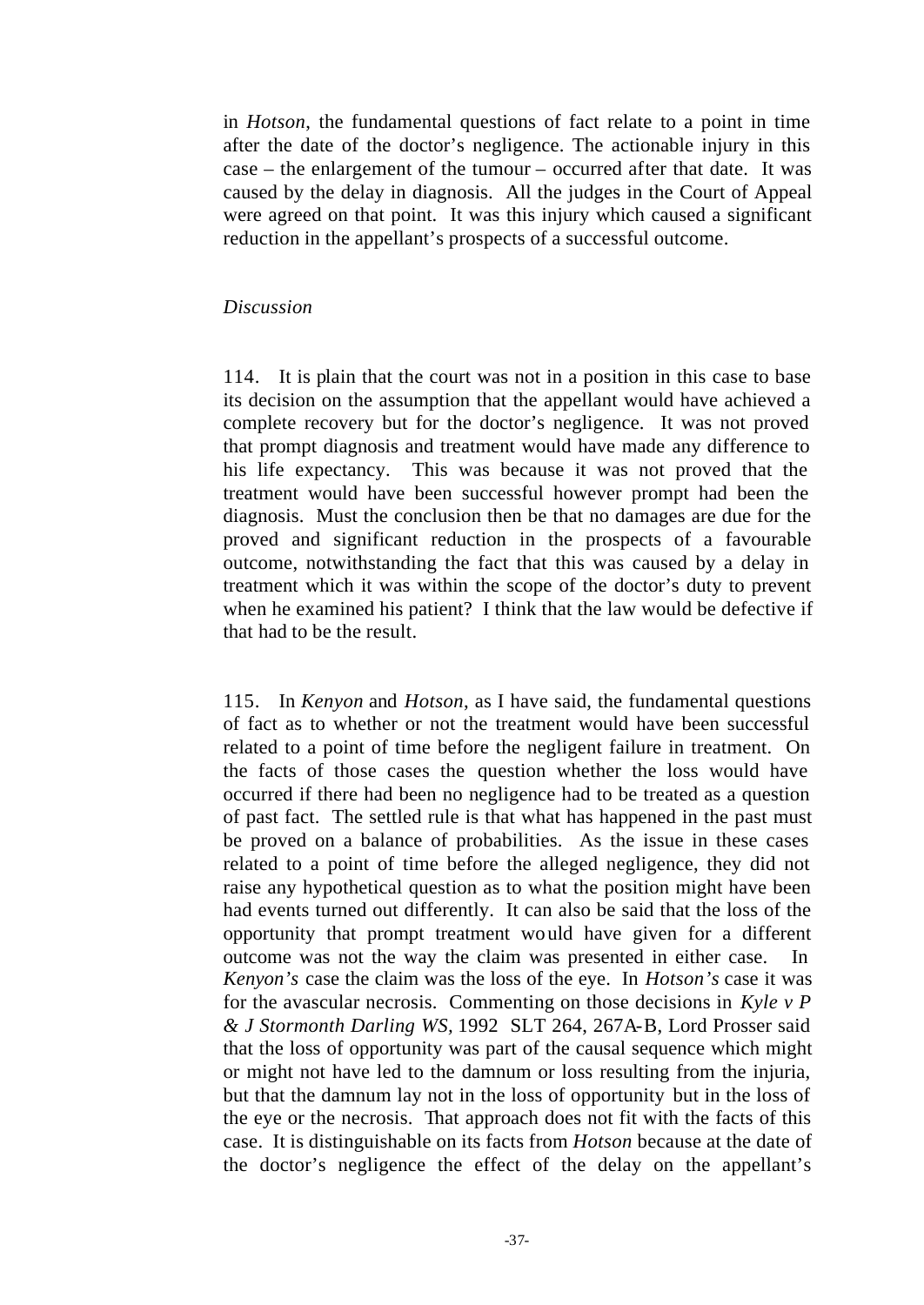prospects of a successful outcome still lay in the future. The question which would have been of compelling interest to the appellant, the answer to which could at best only be assessed and predicted at that date, was what his prospects were of a successful outcome assuming that the tumour was treated immediately. The essence of his claim lies in the effect which the enlargement of the tumour caused by the doctor's negligence had on this contingency.

116. What then was the nature of this contingency? Some forms of cancer are notoriously difficult to treat. But treatment is undertaken nevertheless, in the hope that the patient will survive at the end of it. The earlier it is discovered, the better are the prospects of treating it successfully. The patient values his prospects of survival, even if he is told that they are less than fifty-fifty. It should make no difference whether his prospects are over fifty-fifty or less than that, so long as they were significant and not illusory. If the prospects were speculative or illusory, the law will ignore them. *De minimis non curat Praetor.* But if they were significant the appellant is entitled to feel that he has lost something if something was done, or omitted to be done, which reduced those prospects. It is not right to describe this simply as the loss of a chance. It has been demonstrated that there was a significant reduction in his prospects of a successful outcome. Irrespective of whether it is proved that in his case the cancer was capable of being treated successfully, the fact is that his prospects of a successful outcome were significantly less than they would have been but for the doctor's negligence.

117. The key to the decision in this case lies, I think, in the way in which the appellant's cause of action is identified. The description of it as a claim for the loss of a chance is invited by the approach which the pleader has taken to the issue of damages. The description is apt in cases where the claim is for an economic loss or the loss of something to which the claimant has a right, such as in *Chaplin v Hicks* [1911] 2 KB 786 and *Kitchen v Royal Air Force Association* [1958] 1 WLR 563. But that is not what this claim is about. It is, in essence, a claim for the loss and damage caused by the enlargement of the tumour due to the delay in diagnosis. It is for the loss and damage caused, in other words, by a physical injury which the appellant would not have suffered but for the doctor's negligence. The fact that there was a physical injury has been proved on a balance of probabilities. So too has the fact that, in addition to pain and suffering, it caused a reduction in the prospects of a successful outcome. I would hold that, where these factors are present, the way is open for losses which are consequential on the physical injury to be claimed too. I do not think that those consequences of the physical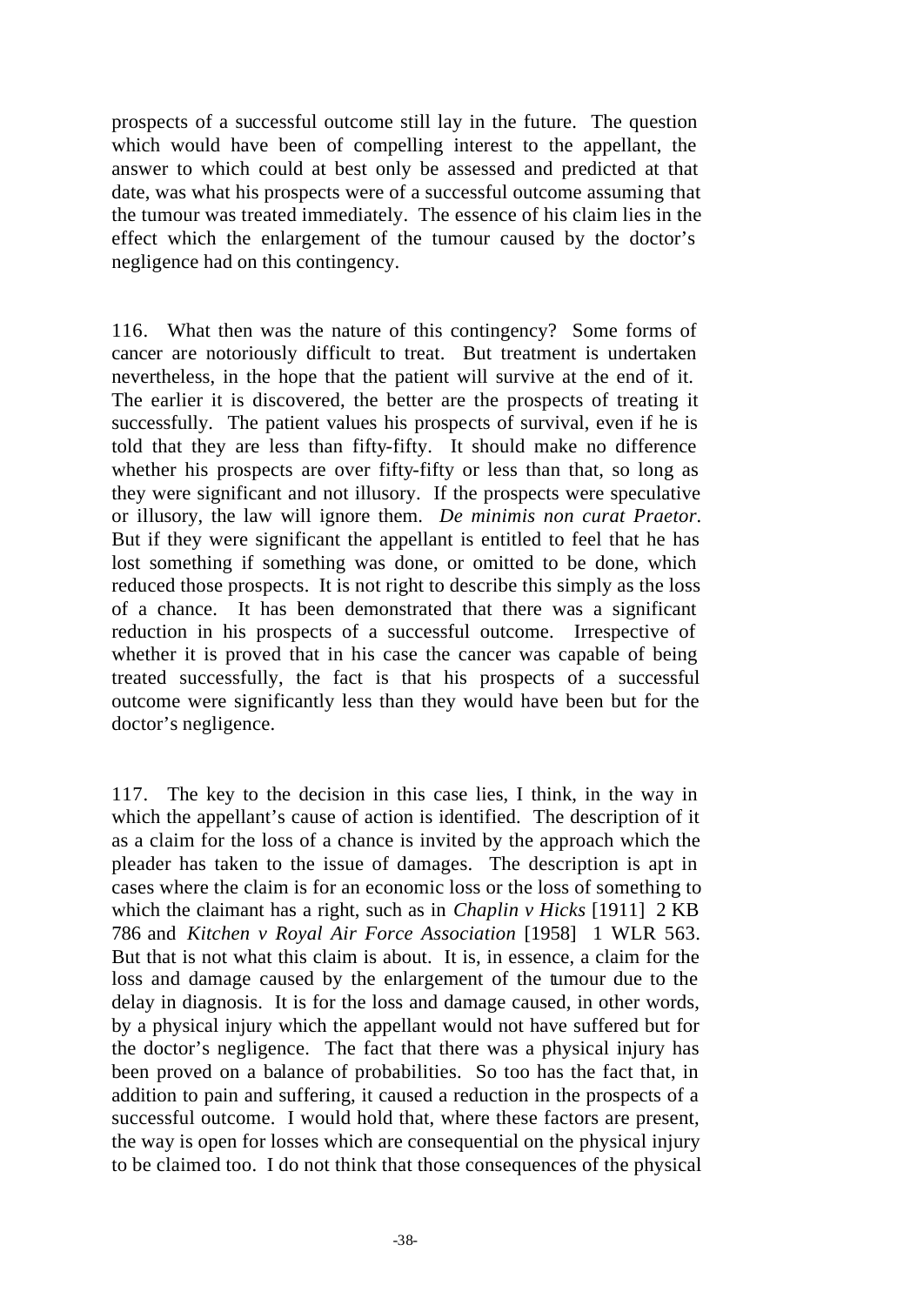injury should be treated as if they were the product of a separate cause of action from the pain and suffering. I see the reduction in the prospects of a successful outcome as one element among several in the claim for which there is a single cause – the enlargement of the tumour. This was a physical injury, the avoidance or minimisation of which was within the scope of the doctor's duty of care when the appellant consulted him.

118. I would distinguish this case from those where a claim is made for compensation for a disease from which the claimant does not presently suffer and with which, perhaps more likely than not, he will not ever be afflicted. In cases of that kind the claim that there is an increased risk of contracting the disease may be regarded as a speculative claim for future harm. It will be dismissed if the claimant cannot prove on a balance of probabilities that he will suffer from the disease. In this case the appellant was already suffering from the cancer from which he claims, as result of the doctor's negligence, to have a diminished prospect of a successful recovery. I would distinguish it too from cases where the evidence shows that on a bal ance of probabilities the claimant would have suffered the damage in question anyway because of other factors not related to the wrongdoer's negligence.

119. An analogy may be drawn with cases where it is proved that a person's employment prospects, or his prospects of promotion, have been adversely affected by a physical injury. The claimant is not required, in a case of that kind, to prove on a balance of probabilities what his employment record would have been or that he would in fact have been promoted but for his injury. It is enough for him to prove that there was a prospect immediately before he was injured which he has lost due to the wrongdoer's negligence. The claim is for the loss of prospects assessed as at that date, not for the loss of a certainty. Some evidence is, of course, needed to enable the court to assess those prospects. Without that evidence the claim would be speculative, as any decision would be based on pure guesswork. But the law does not insist on proof that events would in fact have taken the course that the prospects relied upon have indicated: see, for example, the approach which Griffiths LJ took to the claim for loss of earnings in the case of a very young child in *Croke v Wiseman* [1982] 1 WLR 71, 83; see also *Doyle v Wallace* [1998] PIQR Q146, where there was a significant chance that the claimant would have qualified and become a drama teacher, and *Langford v Hebran* [2001] PIQR, Q160 where the claimant's chances of achieving fame and fortune as a kick-boxer at various stages in his career were evaluated on a scale from 80% to 20% and damages for his loss of earnings awarded accordingly.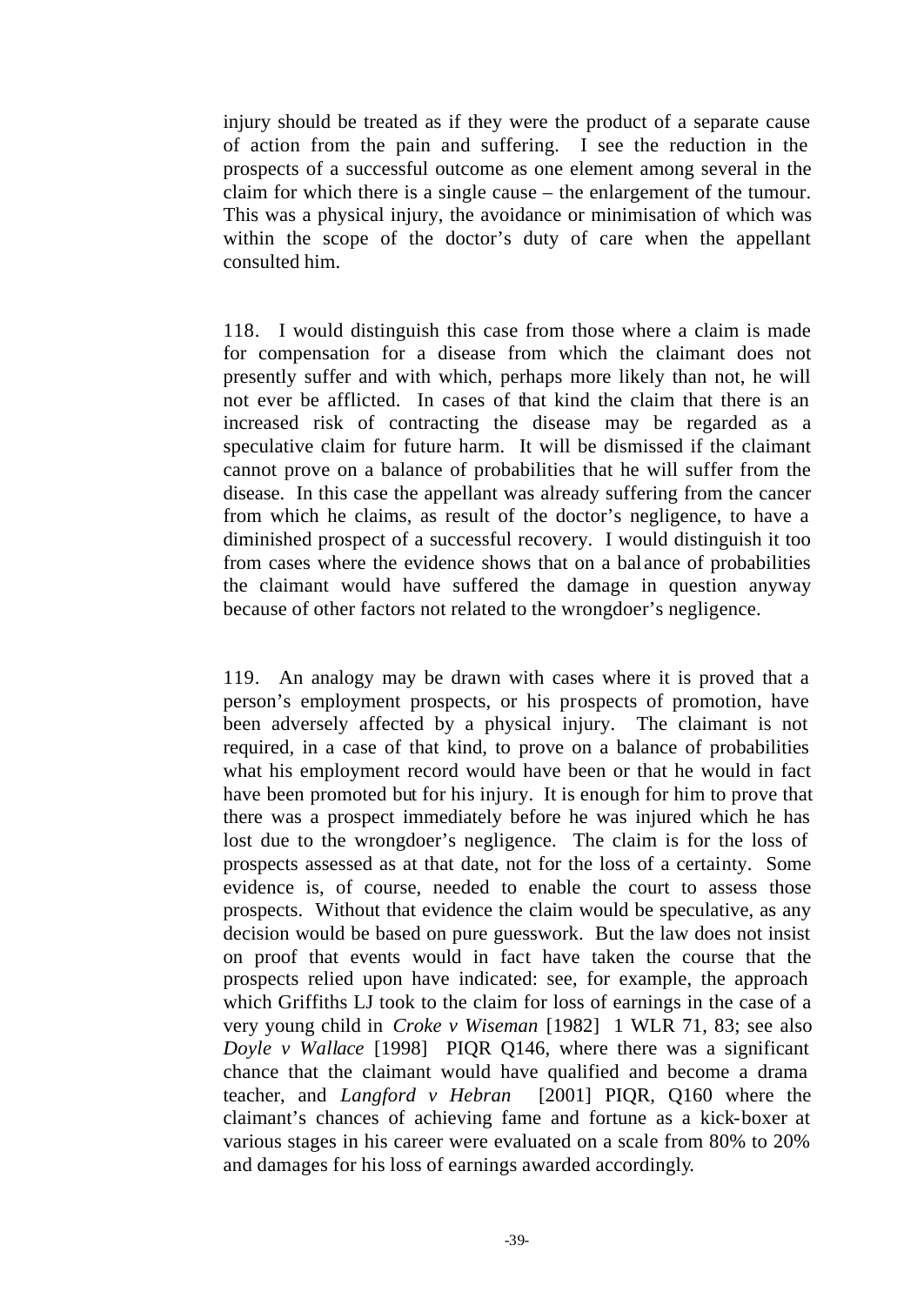120. Other examples of this approach to the part that loss of prospects plays in the assessment of awards of damages for a physical injury can be found in the awards made for the loss of prospects of marriage: see *Harris v Harris* [1973] 1 Lloyd's Rep 445, 447 per Lord Denning MR; *Hughes v McKeown* [1985] 1 WLR 963. In *Girvan v Inverness Farmers Dairy*, 1996 SC 135, 137 Lord McCluskey noted that one of the heads of claim that were not in dispute in that case was that the pursuer's injuries had made it impossible for him to continue as a dedicated clay pigeon shot and had as a result lost the very real prospect of winning substantial cash prizes and other valuable trophies and prizes. It seems to me that the appellant's claim for the diminution in his prospects of a successful outcome from his treatment for cancer falls into the same pattern. That there was a diminution in his prospects is not just a matter of speculation or guesswork. There was sufficient evidence to establish this as a fact. He could not prove that he was denied a cure for his cancer. His prospects of a successful outcome were already less than fifty-fifty. But they were nevertheless significant. And he proved that his chance of a cure was reduced as a result of the physical injury caused by doctor's negligence. In my opinion he is entitled to receive recognition of that fact in an award of damages.

## *Conclusion*

121. I would hold therefore that the significant reduction in the prospects of a successful outcome which the negligence caused is a loss for which the appellant is entitled to be compensated. If it is necessary to prove that this loss was caused by a physical injury, the enlargement of the tumour which the negligence caused was such an injury. But I agree with Lord Nicholls that the fact that the appellant was already suffering from illness at the date of the doctor's negligence from which he had at that date significant prospects of recovery provides him with a cause of action for the reduction in those prospects that resulted from the negligence. I also agree with him that what has to be valued is what the appellant has lost, and that the principle on which that loss must be calculated is the same irrespective of whether the prospects were better or less than 50%.

122. In my opinion the correct starting point for the award for the reduction in prospects is the judge's assessment of the prospects of a successful outcome if the doctor had not been negligent. The loss which he would have suffered should be calculated in the first place on the assumption that what the appellant lost when he was seen by the doctor was the certainty of a complete recovery. The result of that calculation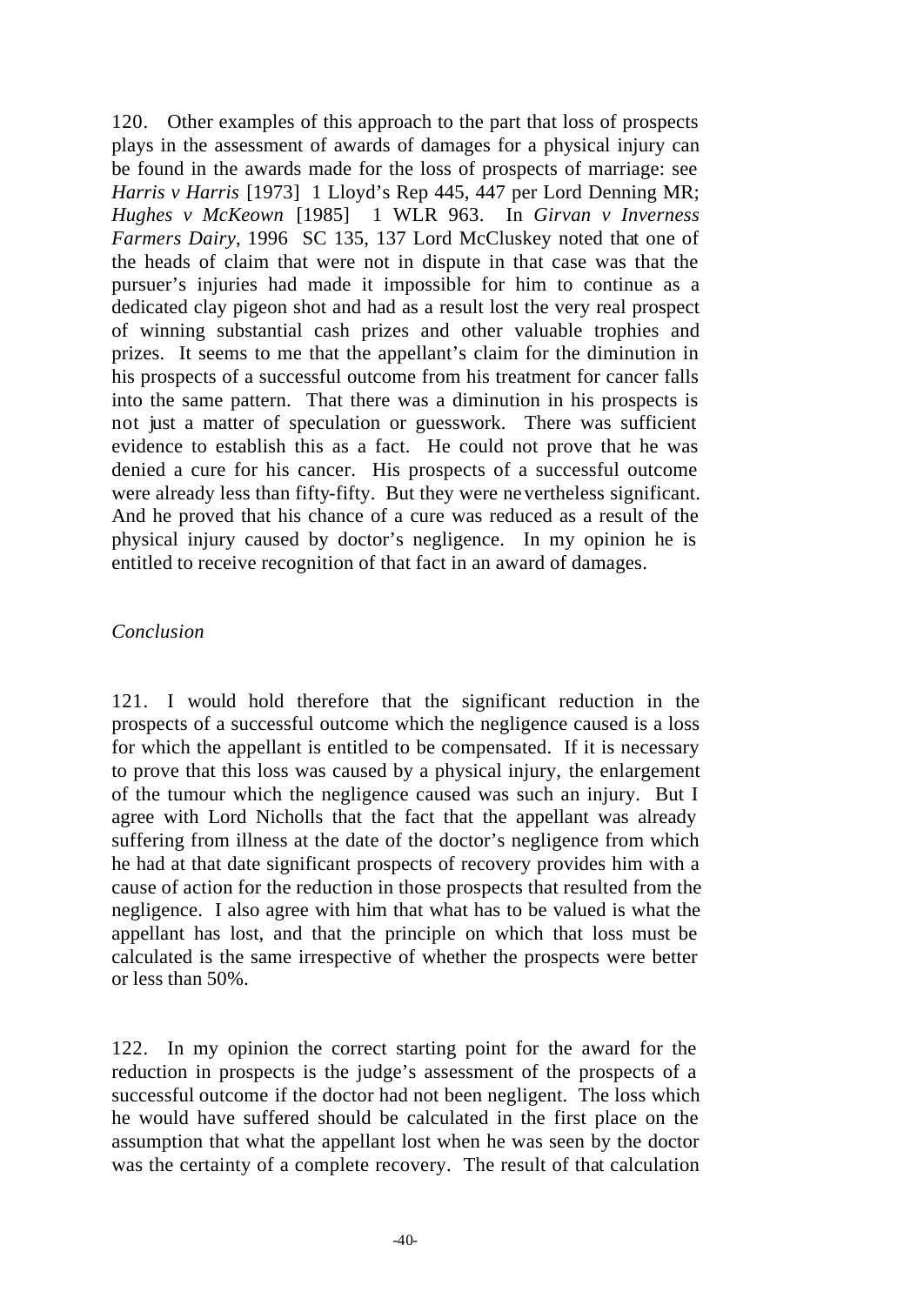will then need to be discounted to reflect the judge's findings as to the prospects of a complete recovery in view of the nature of the cancer from which the appellant was already suffering when the doctor was negligent. For the reasons which he explained in para 51 of his judgment, the judge would have discounted the damages that he would have awarded for the loss of a certainty of a cure by 80%. I would hold that the discounting exercise which he undertook was the right approach in principle, although the figures which led the judge to his conclusion are difficult to reconcile.

123. For the reasons which I have given at the outset of this opinion, however, I had hoped that it was not too late for the pain and suffering which the appellant suffered due to the tumour's enlargement and the distress caused by his awareness that his condition had been misdiagnosed to be brought into account by way of an award of general damages. Unless this is done the appellant will be left with no remedy at all for the consequences of the doctor's negligence. Very properly, as the facts that are needed are already there in the evidence and the action remains alive until this appeal and any further proceedings which may flow from it have been disposed of, the respondent does not suggest that it would be either incompetent or unfair for the claimant to seek such an award at this stage. The majority view that the appeal must be dismissed has deprived the appellant of that opportunity.

124. It is worth noting also that in their response to written submissions which the appellant's counsel provided at the invitation of the House after the hearing on the issue of quantum counsel for the respondent accepted that, if an award were to be made of general damages which reflected merely the direct physical consequences of the delay and any consequent apprehension about early mortality, they should not be reduced in consequence of any loss of a chance argument. In my opinion this is a correct statement of the approach which should be taken when an award of that kind is being made. That remains the conventional way of dealing with an award of general damages, whatever the facts may be on which it is based.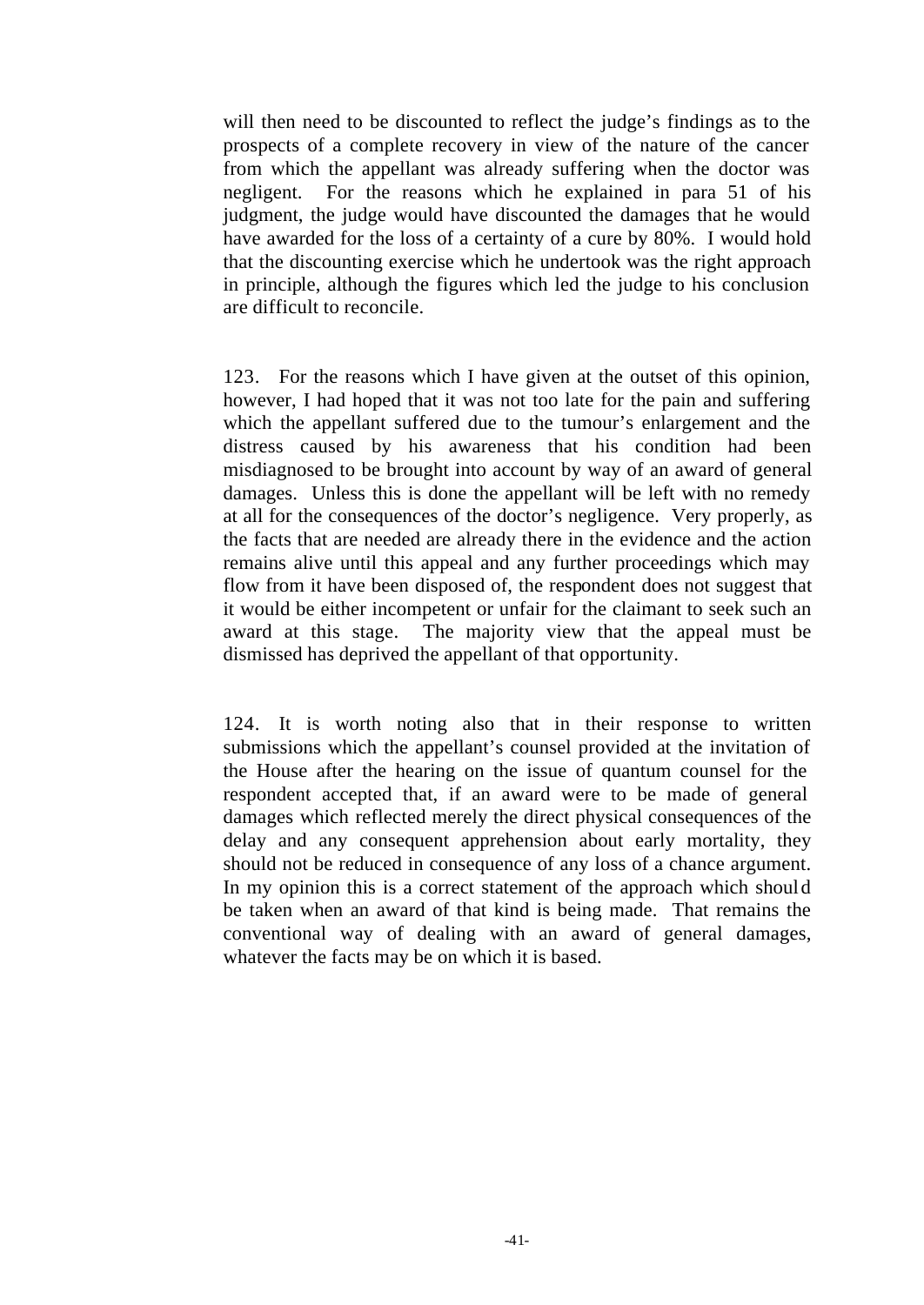# **LORD PHILLIPS OF WORTH MATRAVERS**

My Lords,

125. This appeal has raised an important issue of policy. Should this House introduce into the law of clinical negligence the right of a patient who has suffered an adverse event to recover damages for the loss of a chance of a more favourable outcome? My noble and learned friend Lord Nicholls of Birkenhead has simplified the facts in order to identify with clarity the nature of this issue. I propose to take a different approach. I intend to wrestle with the complexities raised by the facts of this case. I do so because I have found it helpful, when considering the change in our law that is proposed, to examine the practical consequences of the change.

126. Ten years ago Dr Scott negligently failed to take appropriate action when his patient, Mr Gregg, drew his attention to a lump in his armpit. The negligence delayed by nine months the commencement of Mr Gregg's treatment for cancer. Mr Gregg is entitled to damages for the adverse consequences of this delay. It is impossible to say with certainty what, if any adverse consequences were caused by the delay. In these circumstances an attempt has been made, with the help of medical expert evidence, to estimate in terms of percentage the chance that the delay caused the adverse consequences. The exercise has not been a simple one. It has involve d the use of statistics. It does not appear that either the judge or the parties had the assistance of a statistician. Nor have we. In these circumstances I have felt some diffidence about forming my own conclusions about the import of the evidence. None the less, after lengthy reflection, I have reached the conclusion that counsel and the Court of Appeal have misunderstood both the effect of the evidence and the findings made by the trial judge, Judge Inglis, in relation to that evidence.

127. Four matters have complicated the task of evaluating the evidence in this case:

- i) The complexity and yet the paucity of the statistical evidence;
- ii) The procedural history;
- iii) The novel approach taken on behalf of Mr Gregg to his claim for "lost years":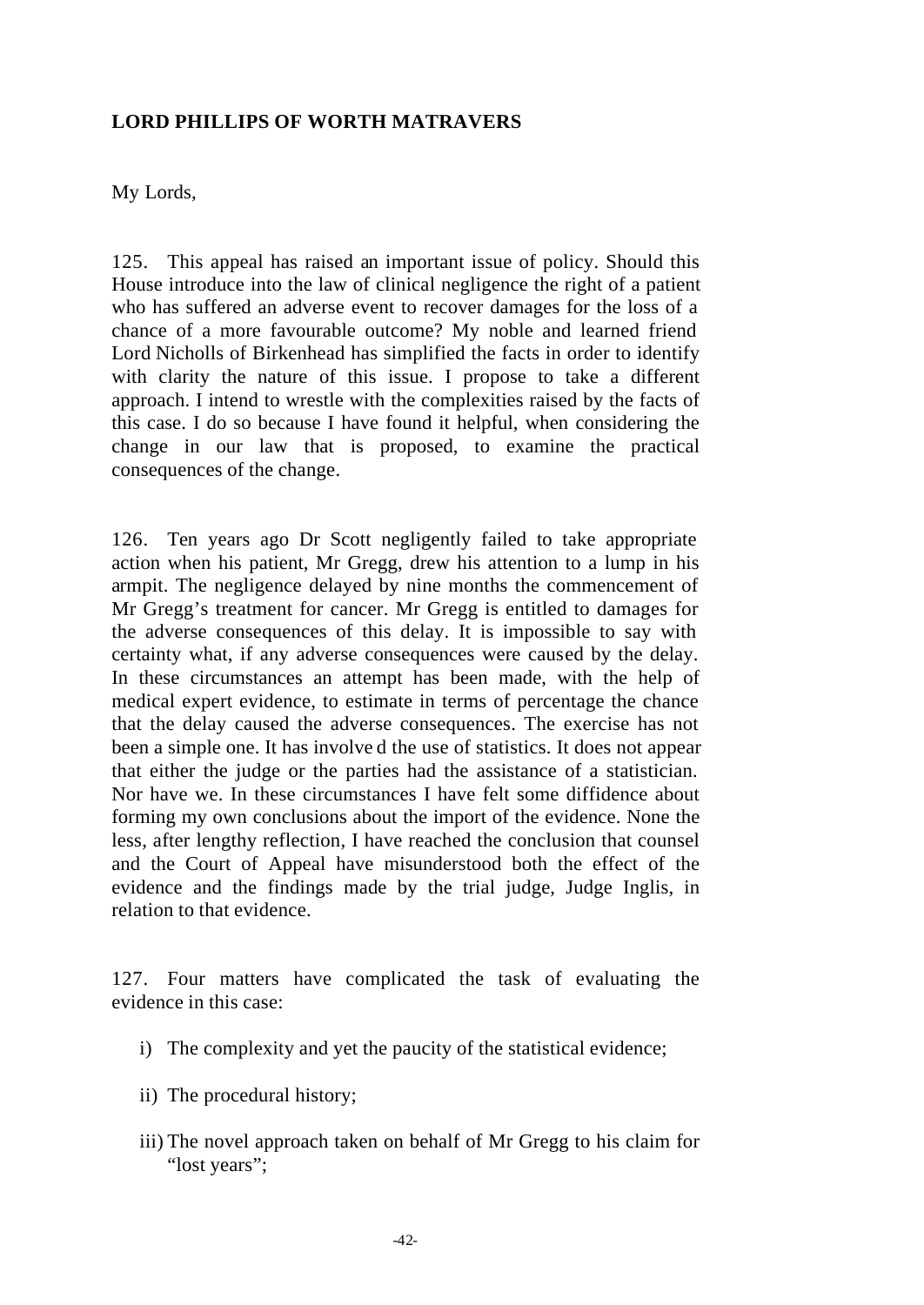iv) The fact that Mr Gregg is still alive some nine years after the commencement of his treatment.

I propose to say a word about each, before embarking on a more detailed consideration of the facts.

128. *The statistical evidence:* Each side employed a medical expert and these reached a measure of agreement. Ultimately only Mr Gregg's expert, Professor Goldstone, gave evidence. He developed a model showing the expected fate of 100 patients diagnosed with the type of cancer from which Mr Gregg suffered, although the data on that type of cancer was sparse. He gave additional oral evidence about the effect on Mr Gregg's prognosis of the delay in commencing his treatment and on his expectation of life as at the date of the trial. The task of drawing from the totality of this evidence quantitative conclusions as to the effect of the delay on Mr Gregg's clinical history and on his expectation of life is particularly difficult.

129. *The procedural history*: Mr Gregg's claim was initially advanced as a conventional claim for having been deprived of an early and complete cure. This was on the basis of medical evidence that, on balance of probabilities, but for the delay in commencing his treatment he would have achieved such a cure. Before the trial, however, it was discovered that Mr Gregg had a rare type of cancer with a less favourable prognosis. This led Mr Gregg to advance an alternative claim for damages for the reduction of the chance of a favourable outcome. The judge held that Mr Gregg had failed to prove, on balance of probabilities, that the delay in commencing his treatment had adversely affected his clinical experience or expectation of life. He held that the alternative claim for loss of a chance was bad in law. He went on, however, to make findings that would have been relevant to such a claim and to sketch out the approach to quantifying damages in respect of such a claim.

130. In the Court of Appeal the focus was largely on Mr Gregg's claim for loss of expectation of life. Before this House submissions focussed exclusively on loss of expectation of life. It seemed to us that it was not possible to approach the issues raised without also considering whether and on what basis Mr Gregg had a claim to other heads of damages. We sought further written submissions in respect of damages. The response to that request has persuaded me that the issue of principle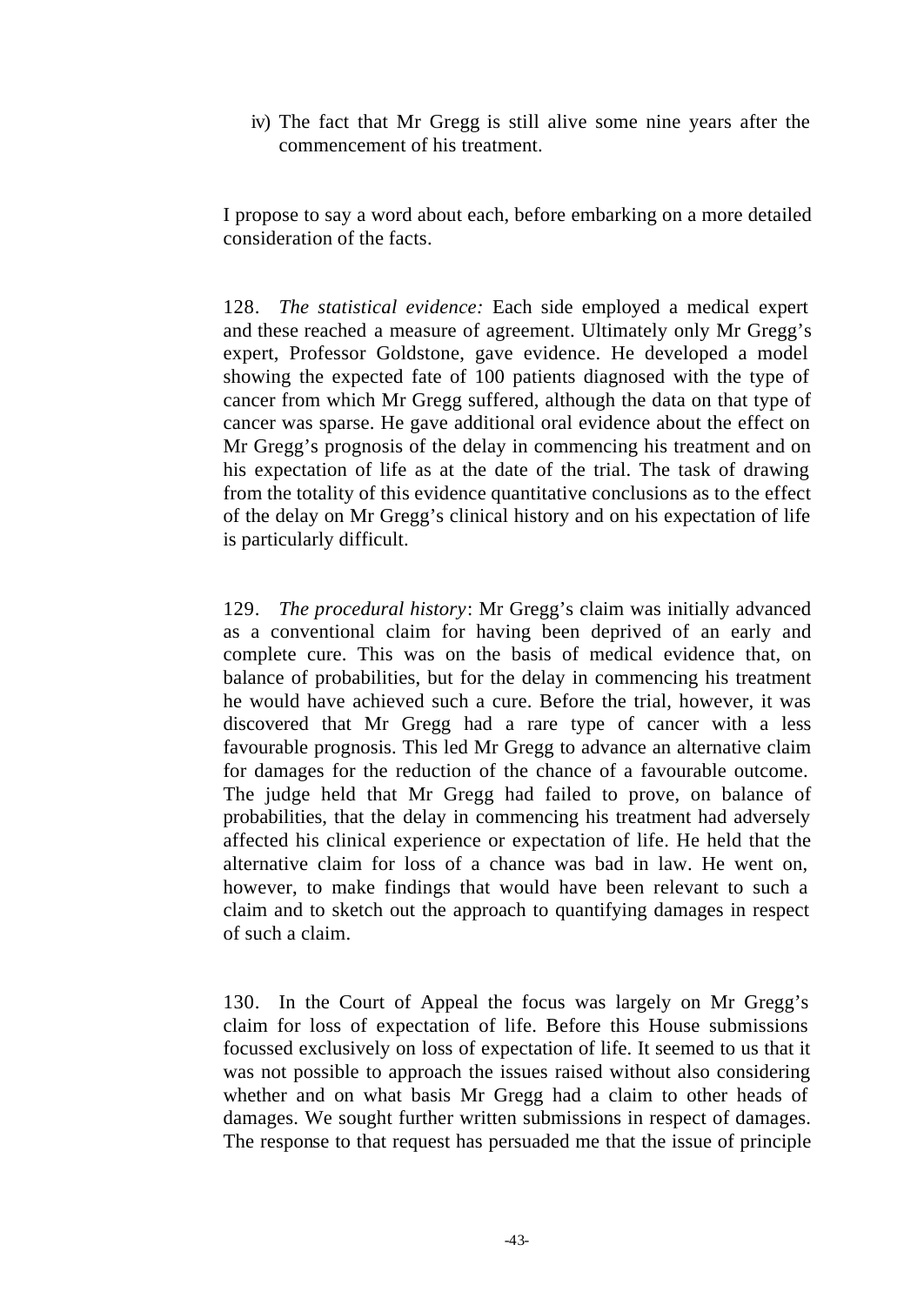raised by this appeal must be considered in the context of all heads of damages claimed.

131. *The claim for lost years:* In *Pickett v British Rail Engineering* [1980] AC 136 this House determined that where a defendant negligently causes bodily injury to a claimant which reduces the claimant's expectation of life, the claimant is entitled to recover as a head of damage the earnings lost in the "lost years". Where such a claim is advanced, the conventional way of determining the effect of the injury on expectation of life is as follows. The court determines what the claimant's expectation of life would have been but for the injury. The court then determines what the claimant's expectation of life is having regard to the effect of the injury. The difference between the two constitutes the "lost years". Statistical evidence is usually used in calculating both limbs of the determination.

132. In this case an unconventional approach to claiming for lost years has been adopted. Mr Gregg's claim has been advanced on the basis of the effect of Dr Scott's negligence on Mr Gregg's chance of being alive and disease free after 10 years. This, as I understand it, is treated for the purposes of medical statistics as being cured. I shall describe survival disease free after 10 years as "being a survivor". It is not quite clear to me what is the starting point for this 10 year period. I think that it is probably the date of commencement of treatment.

133. *Mr Gregg is still alive.* The claim for lost years has been advanced on the basis of a comparison between Mr Gregg's statistical chance of being a survivor as portrayed by Professor Goldstone's model and his actual chance of being a survivor. While statistics are of assistance in calculating the latter, Mr Gregg's clinical history up to the moment of assessment is of critical significance. At the time of the trial, Mr Gregg had survived about five years from commencement of treatment and, having regard to his clinical history Professor Goldstone estimated his chances of being a survivor as 20-30%. By the time of the hearing before us, Mr Gregg had survived a further three years, without relapse. This must plainly have resulted in a dramatic improvement in his prospects of being a survivor. It may be that his prospects of being a survivor are better than his statistical prospects would have been had his treatment been commenced timeously. This was not a matter that was raised at the hearing before us, but Mr Havers QC on behalf of Dr Scott now submits that, should the case be remitted to the trial judge for assessment of damages on a loss of a chance basis, he will have to take this into account in order to decide whether Mr Gregg has any claim for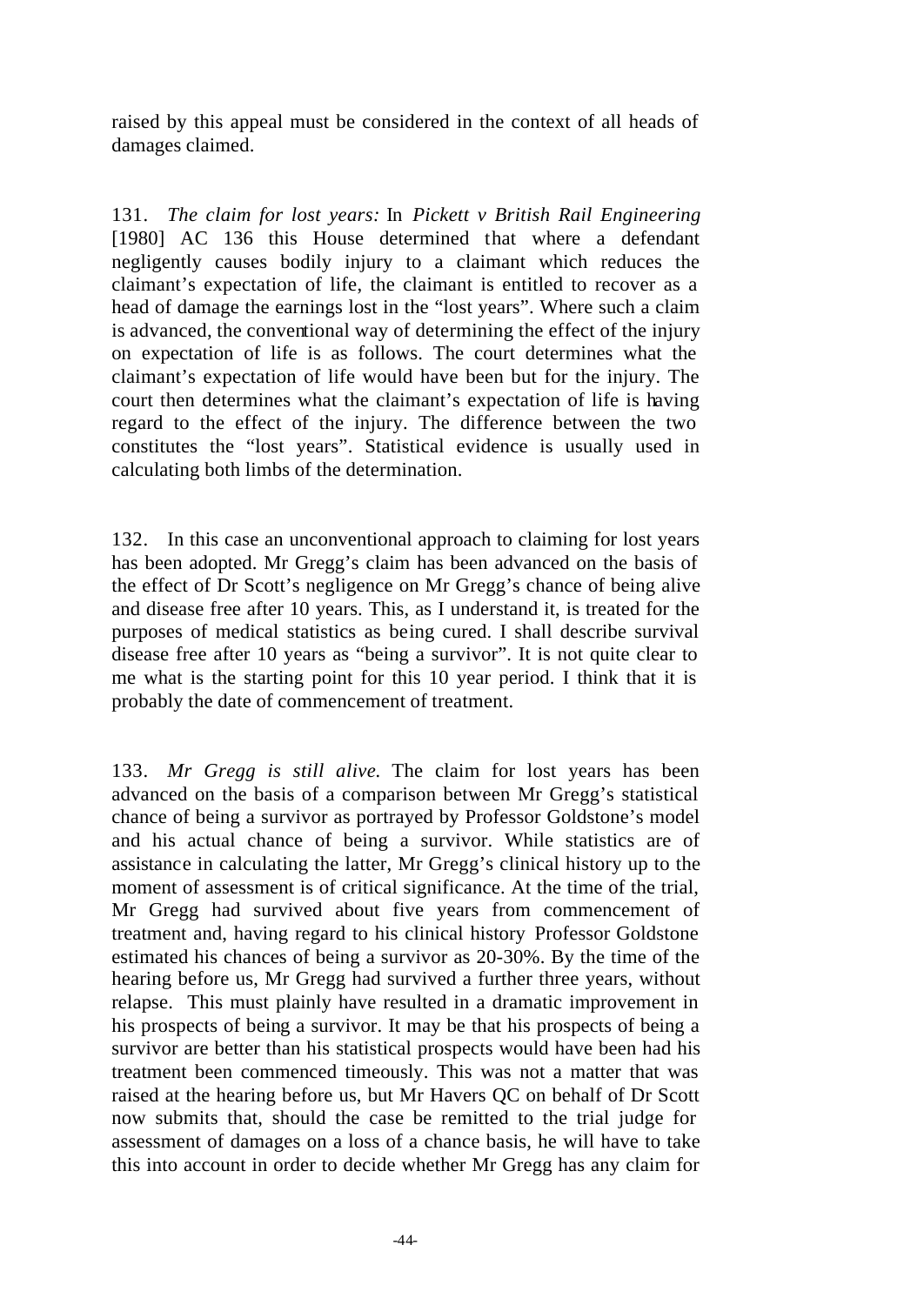lost years. Alternatively he invites us to have regard to the implications of Mr Gregg's survival and to rule that no claim in respect of lost years has been made out.

## *The primary facts*

134. The Statement of Facts agreed by the parties for the purpose of this appeal admirably summarises the primary facts as follow. Mr Gregg was born on 12 November 1951. In autumn 1994 he developed a lump under his left arm. This was due to a condition known as non-Hodgkin's lymphoma, a particular type of cancer. The cancer is of the subtype Anaplastic Lymphoma Kinase Negative ("ALK Negative") which can be distinguished from ALK Positive lymphomas. The former type of cancer carries a worse prognosis. On 22 November 1994 he went to see Dr Scott, who was and is a general practitioner, for the first and only time. Among his complaints was the lump.

135. Dr Scott concluded that the lump was a lipoma, that is a benign collection of fatty tissue, and that no further action was called for. The trial judge concluded that this was negligent, not because Dr Scott was not entitled to conclude that the lump was probably a lipoma but rather because he was not entitled on the information before him, particularly the precise location of the lump, to exclude more sinister pathology with sufficient confidence to warrant taking no further action. The trial judge found that Dr Scott should have referred the appellant to hospital on a routine basis in November 1994.

136. In 1995 Mr Gregg moved home and registered with another general practitioner. He saw this doctor on 22 August 1995 and, again, raised the question of the lump. That doctor, too, concluded that the lump was probably a lipoma but referred the appellant to a surgeon at the Lincoln County Hospital for further investigation and examination. In his referral letter he described the lump as having gradually enlarged over the previous year. When Mr Gregg was seen at hospital, on 2 November 1995, the surgeon arranged for an urgent biopsy, which confirmed the presence of cancer.

137. There was some delay thereafter whilst the precise nature of the pathology was identified. A CT scan did not reveal spread of the disease elsewhere in the body. Mr Gregg was awaiting treatment when he was admitted to hospital as an emergency on 13 January 1996 with acute and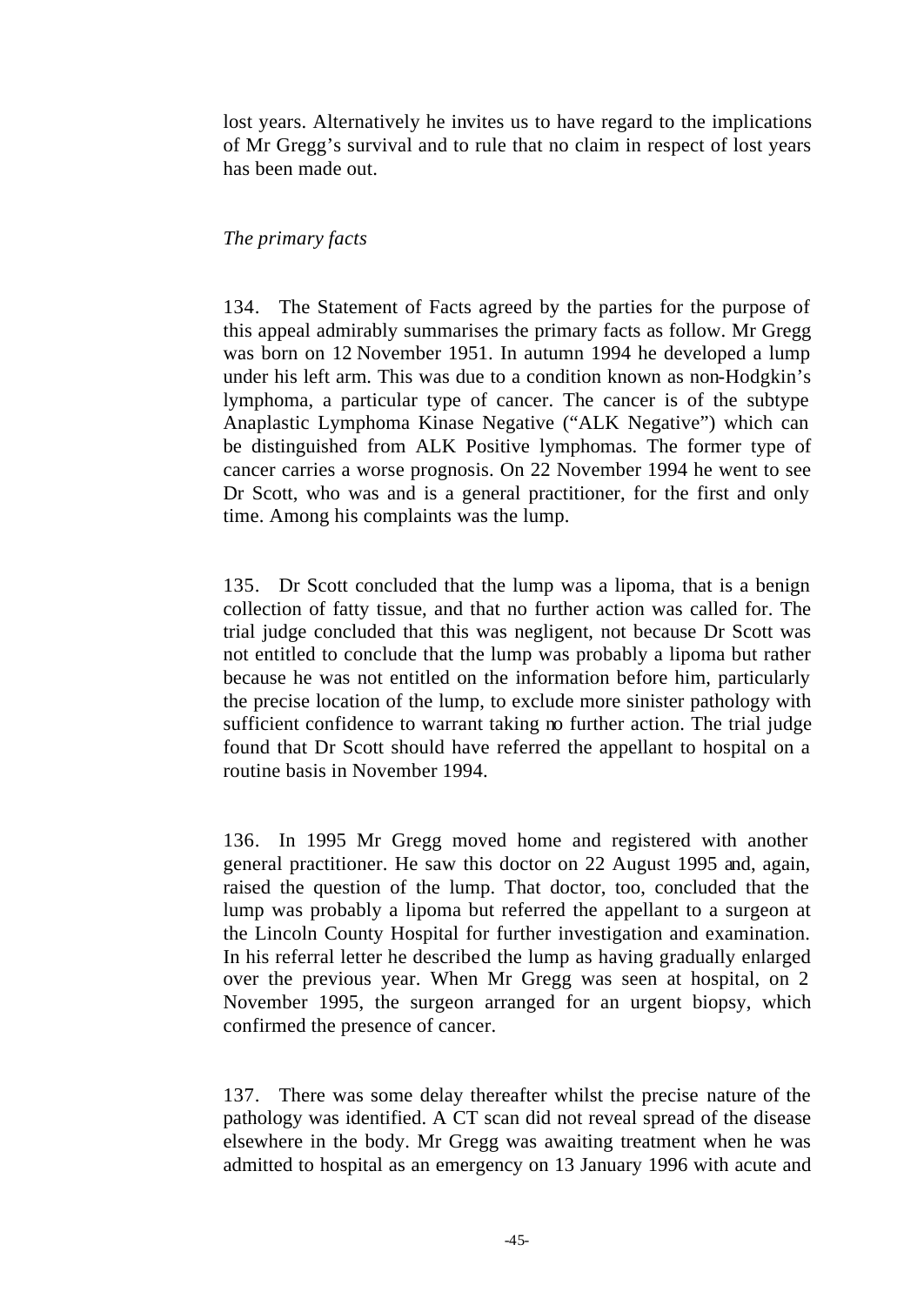intense chest pain. This was the symptomatic result of the spread of the cancer into the left pectoral region.

138. Chemotherapy was administered on six occasions and was then supplemented by a course of radiotherapy. Although the tumour responded, it did so incompletely. It was therefore decided that Mr Gregg should be subjected to high dose chemotherapy. This involved the harvesting of stem cells, the administration of chemotherapy and the subsequent replacement of the preserved stem cells. The treatment took place in Leicester in August 1996 and Mr Gregg was discharged in September 1996.

139. In early 1998 Mr Gregg suffered a relapse when he developed a tumour in the right axilla, which statistically gave him a very poor prognosis. The result was that the chemotherapy which was then started was intended to be merely palliative. He was told that he could not be cured. "Cure" in this context means that the patient has survived for at least 10 years without evidence of disease. In April 1998 there was thought to have been another relapse, although this was never demonstrated histologically. Nonetheless, a further course of palliative chemotherapy was prescribed. Since then, there has been no recurrence of the disease, so far as the parties are aware.

140. The effects of the history outlined above have been devastating for Mr Gregg and his life. He suffered severe side effects from the original treatment, in particular the high dose of chemotherapy in August 1996. He had to give up work. He felt very ill and has continued to feel weak and lacking in energy ever since. Since his relapse in 1998 he has believed that he has been living on borrowed time. He was put on high dose steroids and became obese, as well as suffering when withdrawn from those drugs. Mr Gregg and his wife have been very anxious and distressed, and Mr Gregg has been preoccupied with his illness and possible death.

## *The expert evidence*

141. Before statistics could be used in the present case it was necessary to determine, as a question of fact, the date when treatment would have commenced had Dr Scott referred Mr Gregg to hospital in November 1994 and the extent to which his cancer had developed between that date and the date when treatment was in fact begun in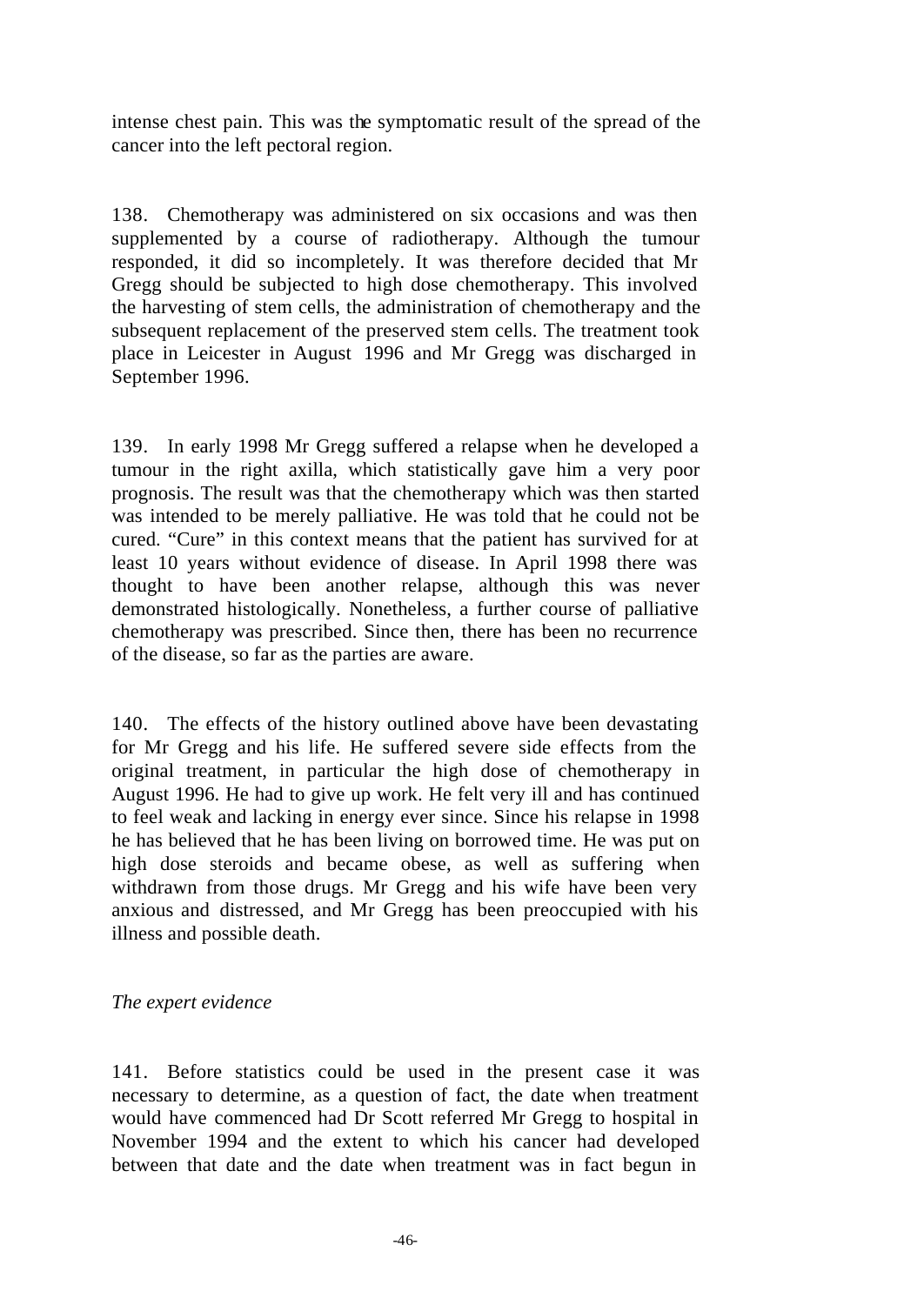January 1996. As to this the experts were in broad agreement. The judge found that, had Dr Scott referred Mr Gregg in November 1994, his cancer would, in due course, have been diagnosed and his treatment would have commenced 9 months earlier than it did, that is in about April 1995 rather than in January 1996. The judge further found, on the basis of the medical evidence, that the significant spread of the disease to the left pectoral region occurred in the last months of 1995, that is after the date that he would have received treatment had Dr Scott not been negligent.

142. When the experts first advised in the present case, the use of the relevant statistics appeared relatively simple. There exists a prognostic index which is widely used as a predictive model for patients diagnosed with aggressive non-Hodgkin's lymphoma. This appeared to provide a satisfactory basis for estimating (1) what Mr Gregg's prognosis would have been had treatment begun in April 1995, before his cancer had spread, and (2) what his prognosis was having regard to the stage to which the disease had developed when treatment was in fact started.

143. In the years that elapsed up to the trial, in which judgment was given on 3 August 2001, events occurred which rendered the use of the prognostic index much more difficult. The first was the discovery that patients, such as Mr Gregg, with the ALK negative sub-type have a less favourable prognosis than those with the ALK positive sub-type. The evidence in relation to this is "immature". Mr Gregg's expert, Professor Goldstone, nonetheless did his best to develop a model which adjusted the prognostic index so as to predict the expected fate of 100 patients diagnosed with the ALK negative lymphoma. The judge accepted the evidence that Professor Goldstone gave as the basis for deciding the questions of causation and damages.

144. The other matter which made the use of statistics more difficult was the contrast between their indication of the probable progression of a patient in Mr Gregg's position and Mr Gregg's actual experience in the five years that elapsed between the commenceme nt of his treatment and the trial.

145. The judge set out at length the statistical evidence provided by the experts in the period leading up to the trial and Professor Goldstone's oral evidence at the trial. Oral expert evidence was not adduced by the defence.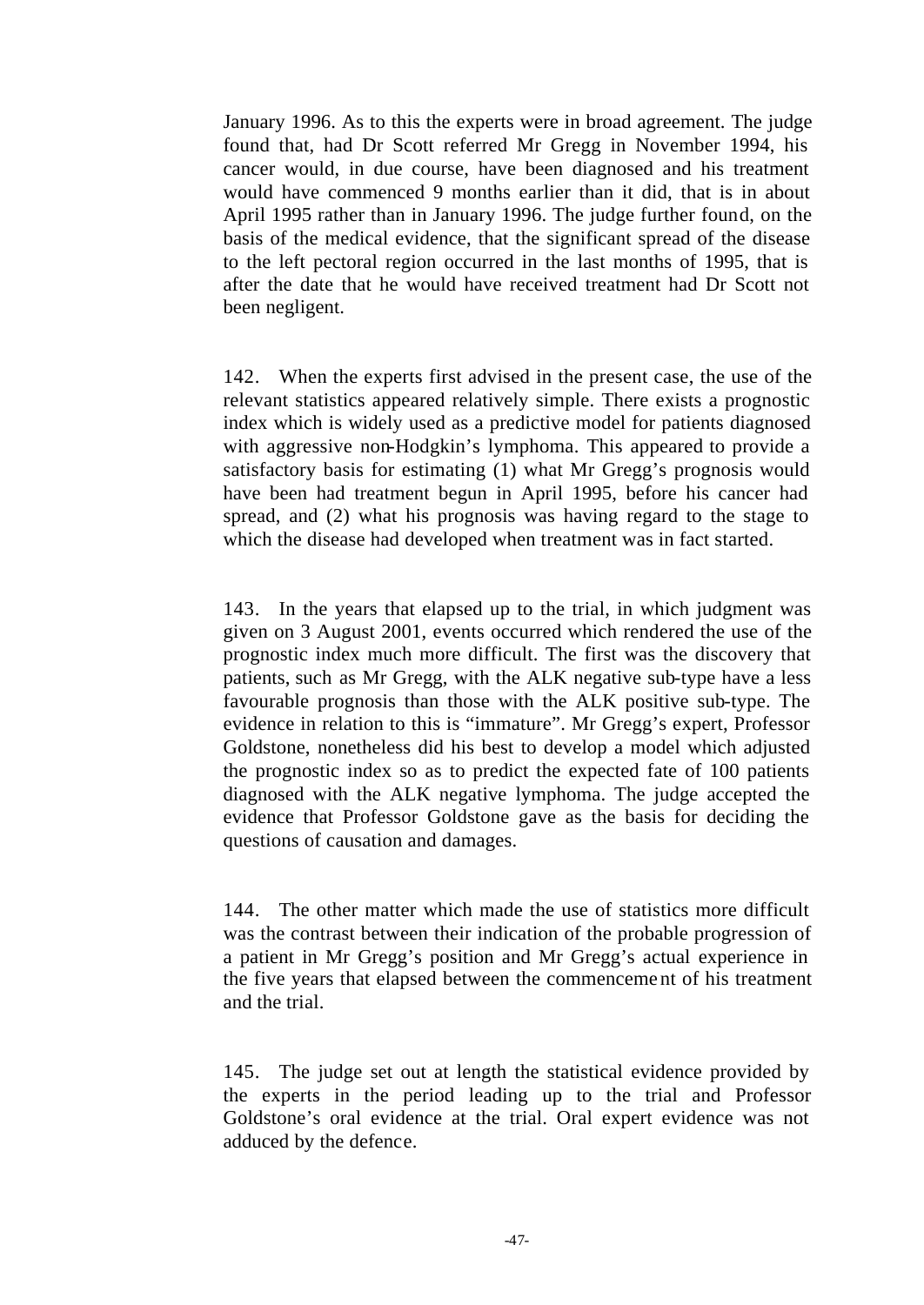146. Professor Goldstone's model showed with some particularity the fate of those in his cohort of 100. The judge summarised this evidence in a paragraph which also included Professor Goldsmith's estimate of Mr Gregg's survival prospects as at the date of the trial:

"Of those with initial treatment by CHOP chemotherapy with or without field radiotherapy 55 will achieve complete remission. 45 will not achieve complete remission, and of those 41 will then die. Four who did not achieve complete remission immediately will be brought to achieve it by further treatment of various kinds. Thus of the initial 100 59 manage to achieve complete remission. Of those 35 do not relapse. They are described by Professor Goldstone as the core group of survivors. 24, however, do relapse (usually, if they are going to, within two years or so of achieving remission). Of those 24 half, a further 12, will not be responsive to further treatment and will die. The remaining 12 will be responsive to further treatment, typically high dose chemotherapy with stem cell harvesting such as the claimant himself went through. Of those 12 half, a further six, will not relapse again and will become survivors. Of the remaining six who do relapse again, only one will survive. The number of survivors from the 100 who started out will therefore be 42. Mr Gregg's disease and treatment has not quite taken this course, since he is probably to be regarded as someone who attained complete remission only after stem cell treatment and high dose chemotherapy. But he is someone who, having received that treatment, subsequently relapsed. He may therefore be regarded as possibly the one survivor [at] the end of the process described in the model. He had after his relapse in early 1998 a 10% or 15% chance of survival. However, he has now survived over three years, and as time goes by the chances of relapse diminish. The best that Professor Goldstone can say of it now, however, is that given all that has happened, at present Mr Gregg's chances of survival for five years is less than 50%, though he put a figure of 20% to 30% as the present chance as best as he could assess it."

# *The fallacy*

147. The Statement of Facts and Issues agreed by the parties included a statement that the judge found that the effects of the delay in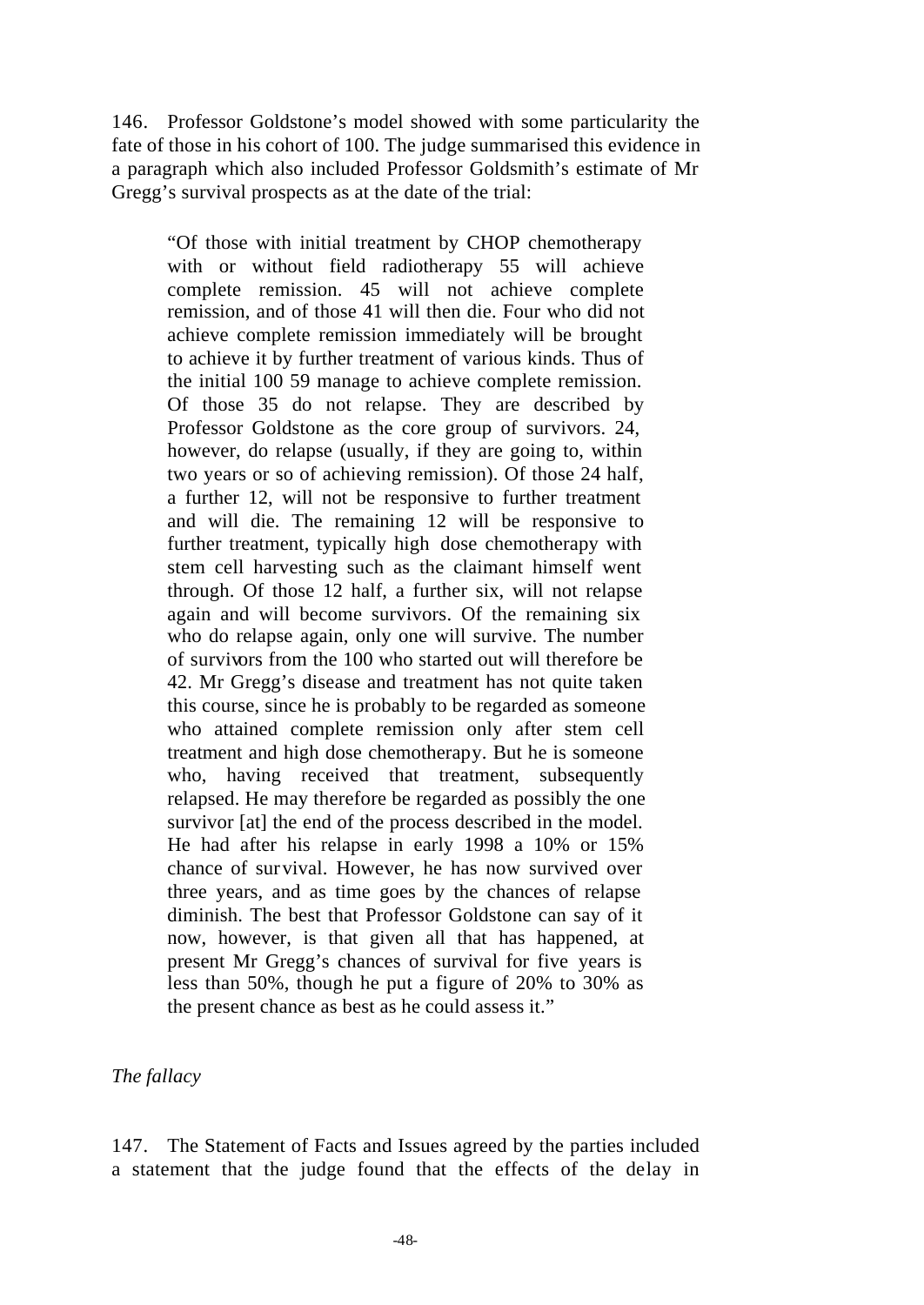commencing Mr Gregg's treatment meant that his "chances of long-term survival fell as a result of the negligence from 42% (on initial presentation to [Dr Scott]) to 25% (as at the date of trial)". The Court of Appeal drew the same conclusion. I believe that it was fallacious.

148. Latham LJ stated that the "the assumption was" that the cohort that made up Professor Goldstone's model "consisted of patients with the same stage of disease as that from which the appellant suffered at the time when treatment should have been commenced". This assumption was, I suspect, critical to the conclusion to which I have referred in my previous paragraph. Even if the assumption were correct I do not believe that the conclusion followed. But I question the assumption. When describing Professor Goldstone's model, the judge stated: "The 100 patients in the worked example include all ages, and also people with other unrevealed personal characteristics, *one of which is the stage of the disease at diagnosis"* (emphasis mine).

149. For the purposes of argument I am prepared to assume, however, that Professor Goldstone's model evidenced Mr Gregg's statistical chances at the time when his treatment should have commenced. It does not follow that the difference between this and Mr Gregg's actual prognosis at the time of the trial was attributable to the delay in starting his treatment. The judge did not state that this was the case. Nor did Professor Goldstone. Had it been the case there would have been no need for the further evidence given by Professor Goldstone on the likely effect of the delay in commencing Mr Gregg's treatment. Nor would there have been room for the consideration of this question which the judge was to give at a later stage of his judgment, to which I shall come in due course and which was inconsistent with the simple premise that the delay in commencing his treatment had reduced Mr Gregg's chances of being a survivor from 42% to 25%.

150. At this point I would like to identify two other examples of what I believe to be misuse of statistics. In the Court of Appeal Latham LJ accepted the following argument advanced on behalf of Mr Gregg:

"There is no doubt that in the present case, the delay in diagnosis caused the tumour to enlarge, invade neighbouring tissue and cause severe pain. It was the enlargement of the tumour which reduced the chances of successfully treating it. This aspect of the plaintiff's claim was never addressed by the judge. Nonetheless, the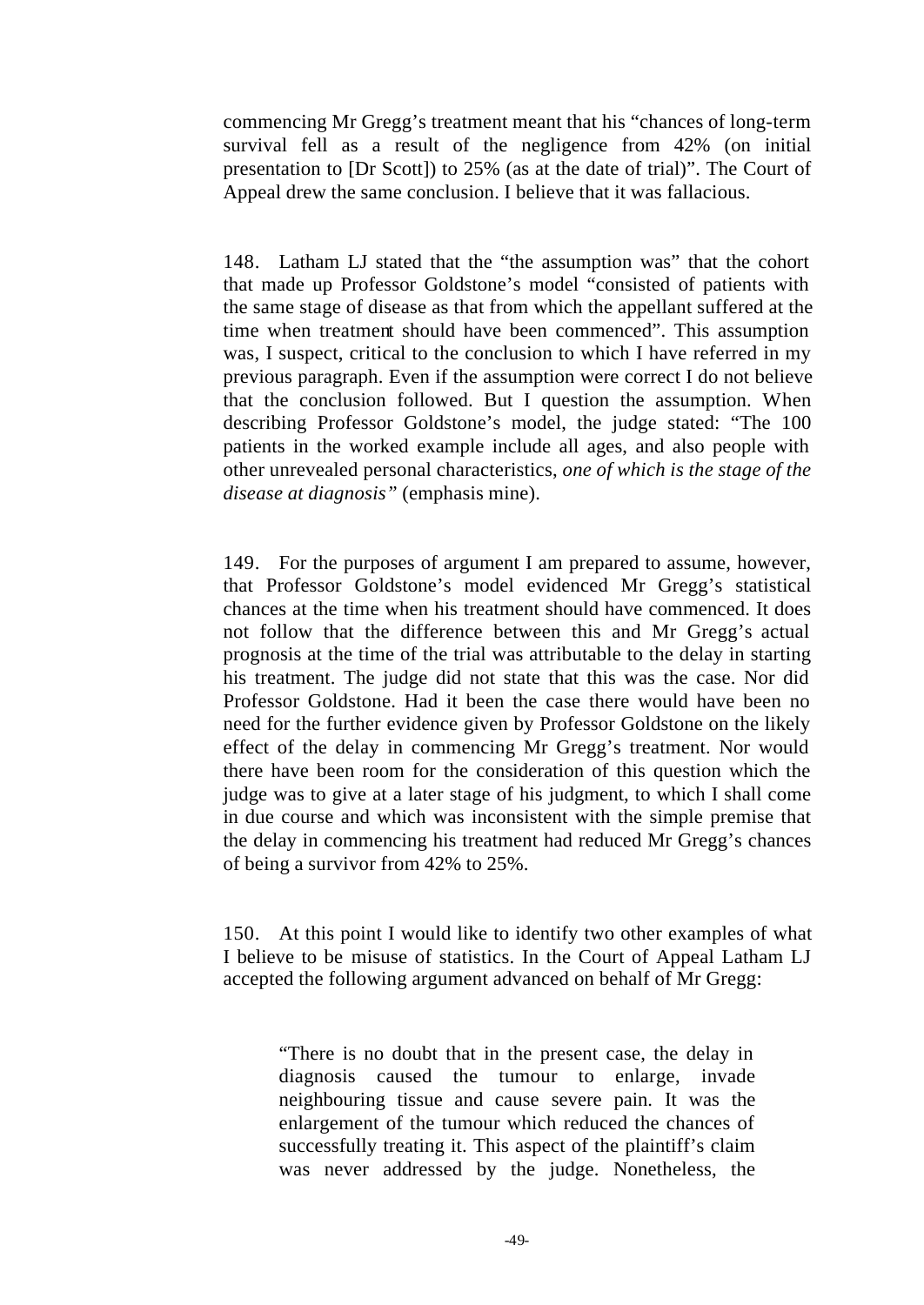judge's findings amply support the submission that the appellant had indeed suffered injury which entitled the appellant to general damages for the pain and suffering which were the physical consequence of the spread of the tumour, an assessment of the extent to which delay resulted in more intensive therefore damaging treatment, an assessment of the increased risk of relapse and the adverse effect on prognosis, involving an assessment of the consequences to the appellant's expectation of life."

That approach, if correct, would seem to lead to the conclusion that had Mr Gregg received prompt treatment, his chances of surviving without relapse or further treatment would have been 60% and his chances of surviving, with further treatment if necessary, would have been 75%, for these are the prospects according to Professor Goldstone's model for those achieving initial complete remission.

151. Mance LJ dismissed the analysis on the following basis:

"The head of loss in respect of which the claimant is seeking to claim is diminution of his life expectancy. That represents a substantive head of claim, for which the claimant could recover if he could show, as a matter of probability, that the respondents' negligence had caused it. If damages cannot be recovered for that as such, it is because the appellant cannot show (as I have concluded that he would have to) that he was not already going to suffer that head of loss, independently of the negligence. It is not possible to change the starting point to the enlarged tumour and to ask the court to assess the prospects that this made any difference to the claimant's life expectancy."

152. With respect, I do not find this reasoning wholly convincing. It reflects, I suspect, a reaction against treating Mr Gregg's chances of achieving initial remission, if treated promptly, as a certainty, when statistically they were only 55%, and using this as a base for the exercise of calculating, on a basis of statistics, the effect of the delay on his life expectancy.

153. There are other objections to Latham LJ's approach, and indeed to the approach which leads to the conclusion that the delay in starting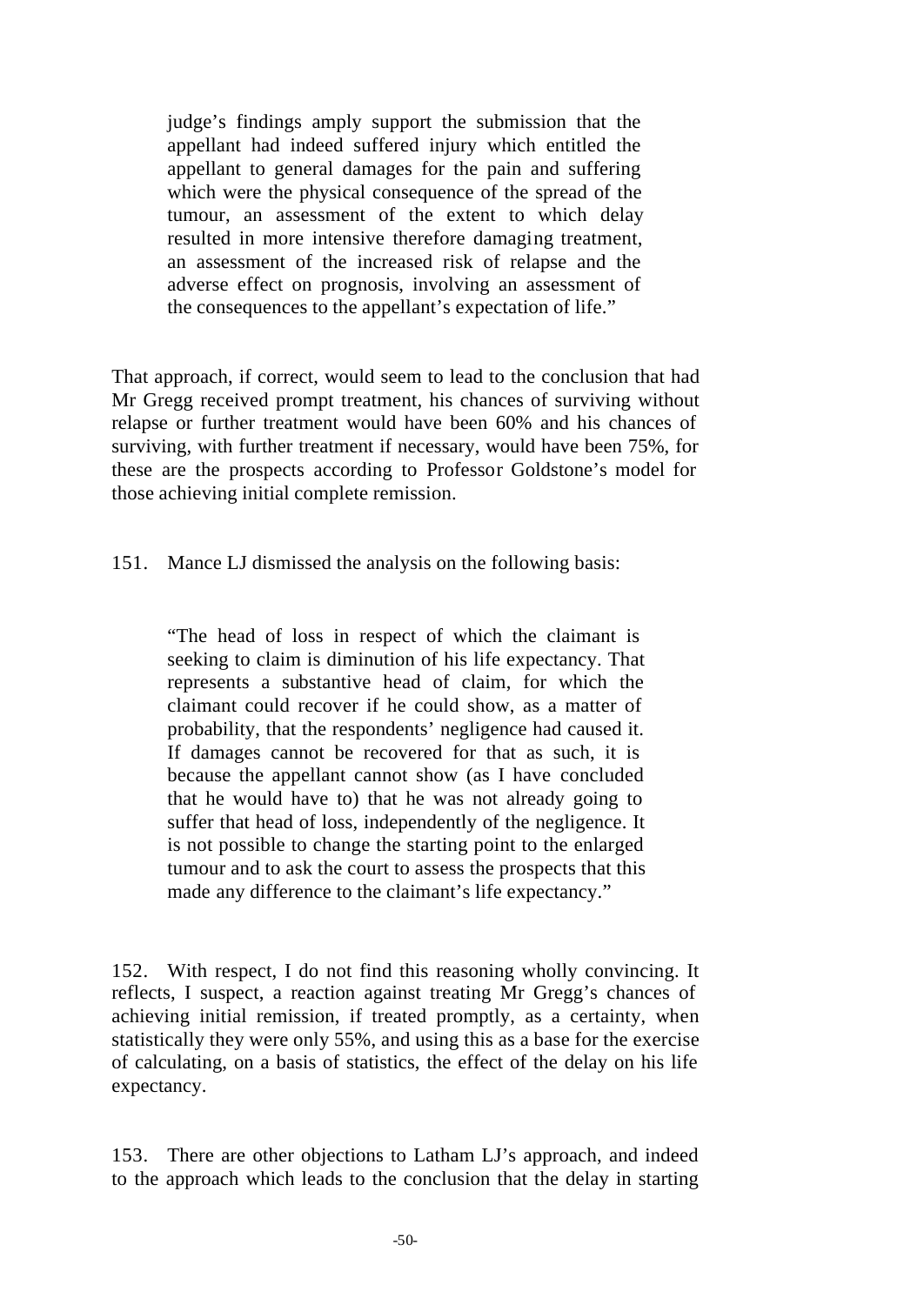Mr Gregg's treatment reduced his chances of being a survivor from 42% to 25%. Professor Goldstone's model simply showed statistically the likely fate of his cohort of 100. It gave no indication of the factors that would determine what would befall an individual member of that cohort. Mance LJ convincingly speculated:

"the most obvious influencing factors are, one would suppose, internal to the claimant at the time of the negligence, however unknown or unknowable they may be; and they consist of the precise characteristics, development and spread of the cancerous cells at the time of the negligence as well as the claimant's precise physical characteristics and resistance. Other influencing factors may very well include subsequent events such as the particular medical treatment received, the patient's subsequent life-style and his or her, or indeed others', reaction to the stress inevitably incurred."

154. The assumption that Mr Gregg would have achieved initial complete remission had he been treated promptly is the obverse of the assumption that the reason why he did not achieve complete remission on initial treatment was that by then his cancer had spread. Neither is axiomatic. The possibility exists that some other factor existed which would have prevented Mr Gregg from achieving initial complete remission, if treated earlier, and which in fact prevented initial complete remission when he was treated. In the absence of other evidence the assumption of a probable link between the fact that his cancer had spread and the fact that he did not obtain initial complete remission was, however, a reasonable one.

155. More tenuous was the assumption that the difference between Mr Gregg's 42% chance of being a survivor (on the basis of Professor Goldstone's model) and his 25% prospect of being a survivor, as assessed at the date of trial, was attributable to the fact that, before treatment had begun, his cancer had spread to the pectoral region. Professor Goldstone's model showed that, of the 42 destined to be survivors, all but four (at the most) achieved initial complete remission. Of the 55 who achieved initial complete remission between 38 and 42 were destined to be survivors. Of the 45 who did not achieve initial complete remission, four at the most were destined to be survivors. The degree of uncertainty in these figures reflects the fact that Professor Goldstone's model gives no figure for the prospect of surviving of the small sub-category of four who achieve complete remission, not initially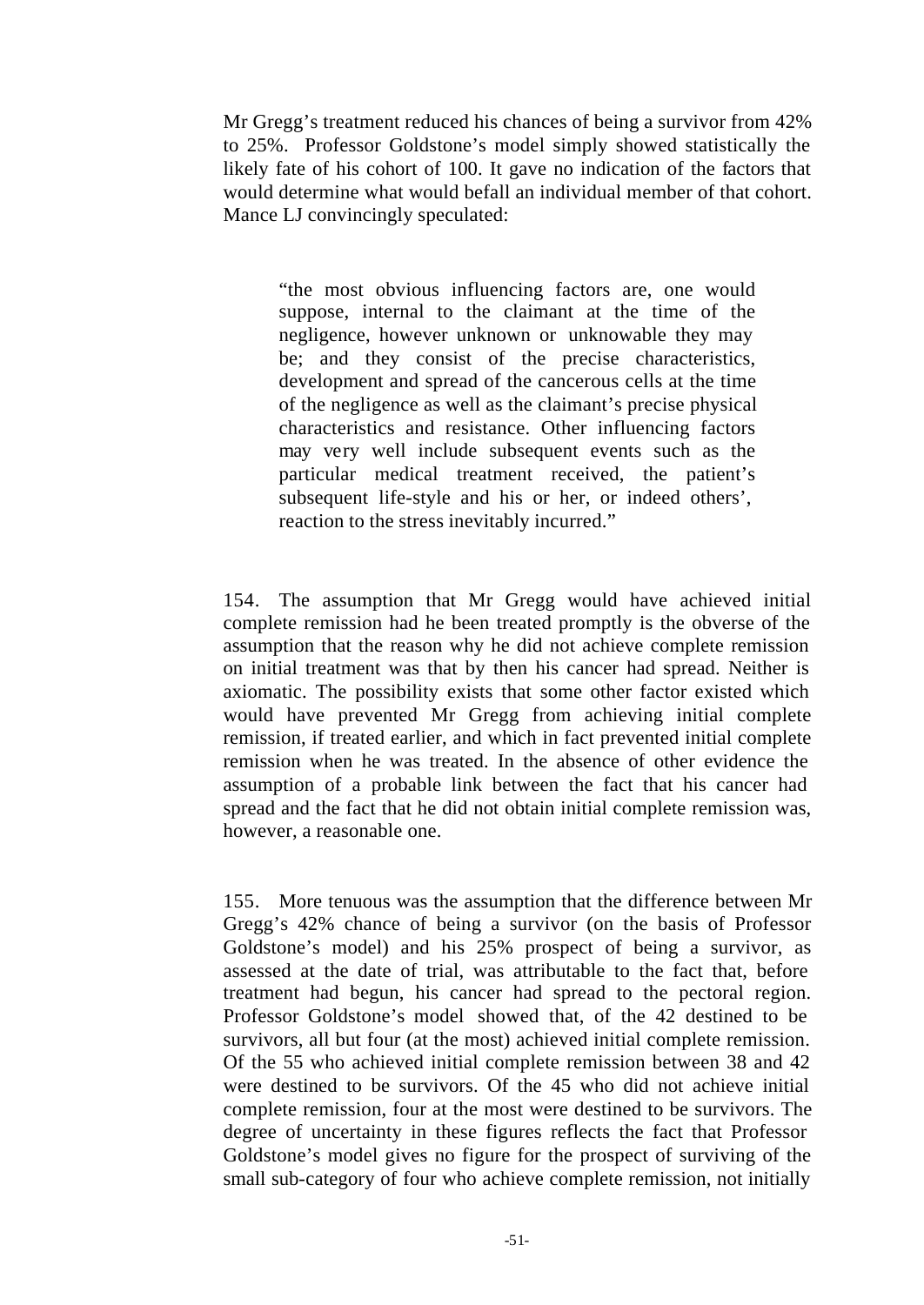but after further treatment of various kinds. Mr Gregg's subsequent clinical history demonstrated that he fell into this small sub-category. It seems to me that, so far as his chances of surviving were concerned, once Mr Gregg had achieved complete remission, Professor Goldstone's model gave no reason to think that Mr Gregg was worse off than he would have been had his treatment commenced nine months earlier.

156. Professor Goldstone's model demonstrated, however, that what then happened to Mr Gregg placed him in a further small sub-category – the six who relapsed after remission, responded to treatment, and then relapsed again. Of these six, on Professor Goldstone's model, only one survived. This led Professor Goldstone to comment that Mr Gregg might be regarded as "possibly the one survivor". Although statistically his prospects of surviving after the second relapse were no better than one in six, by the time of the trial they had improved to 20% to 30% and were climbing daily.

157. All of this demonstrates that Professor Goldstone's model was a very inadequate tool for assessing the effect of the delay in treatment on Mr Gregg's progress and prognosis and that his subsequent clinical progress was of critical significance in re-assessing this.

158. This last fact has not escaped those acting for Mr Gregg. In their written submissions on how to assess quantum they contend that the judge erred in not having regard to the fact that Mr Gregg had, in fact, achieved complete remission so that the statistical evidence should have been applied to him on that premise. This led, so they submit, to the following conclusion:

"The evidence was that 59 of the original 100 would have survived initial treatment and that the appellant was, necessarily, one of those. Of those 59, 17 went on to die. That amounts to (say) 28%. Thus, assessed at the date of trial the appellant would have had a 72% chance of survival had he received appropriate treatment. On the expert evidence that chance was reduced by the negligent delay: it had been 10%-15% assessed at the date treatment should have been given but had increased to 20%-30% as at the date of trial (paragraph 34, last sentence). Thus, if (as the judge did) one takes the mid-way point the appellant's lost chance assessed at the date of trial was  $72\%$  -  $25\%$  = 47%. In those circumstances the correct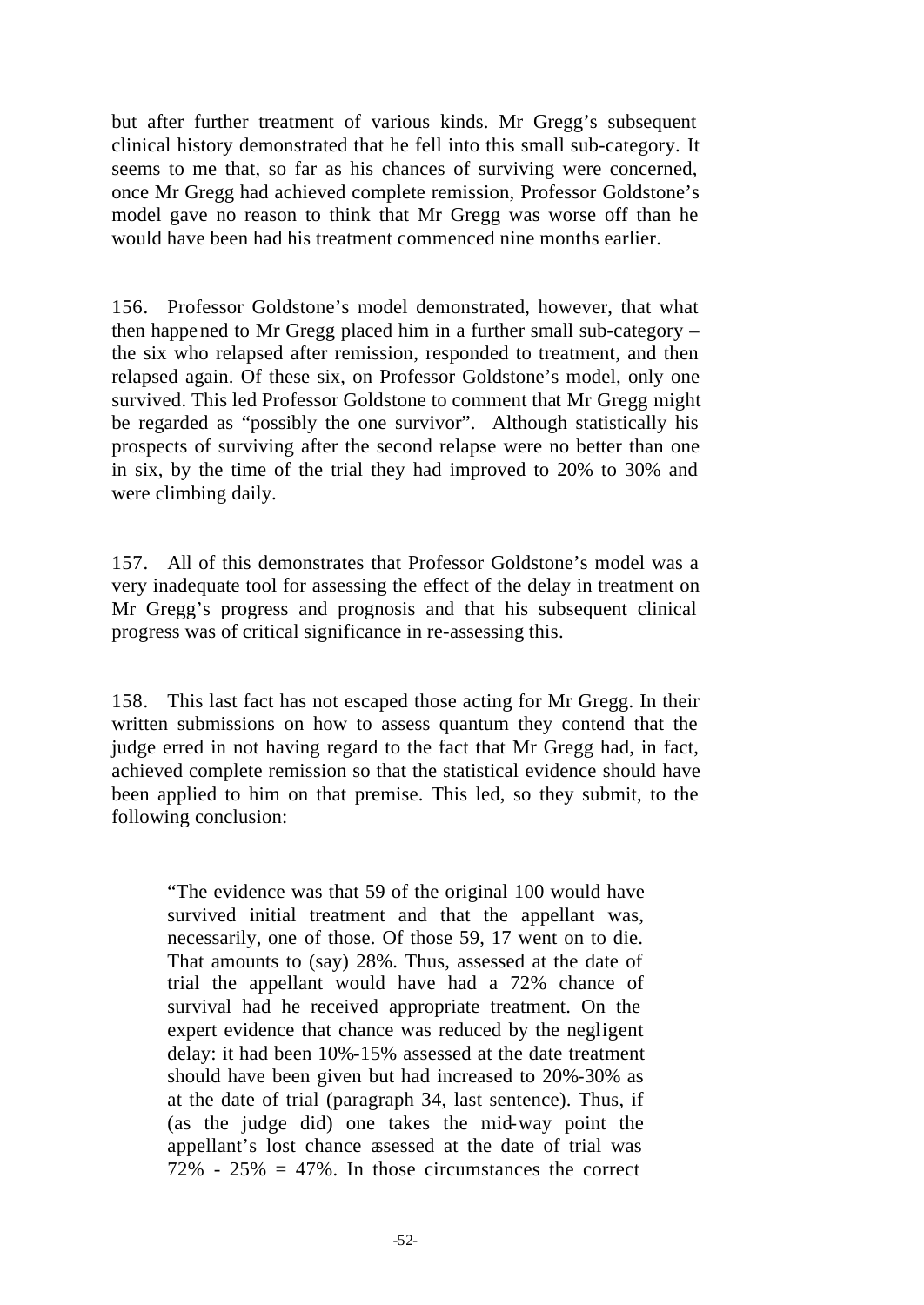approach was to have awarded the appellant damages on the basis of a 47% loss of the chance of survival."

159. It seems that this submission was made to the trial judge and to the Court of Appeal, and rejected by each. Its fallacy, so it seems to me, is that it assumes that the deviation between Mr Gregg's clinical history after first remission and the statistical chances of surviving after remission was attributable to the delay in commencing Mr Gregg's treatment. I can see no basis for this conclusion.

### *Professor Goldstone's evidence*

160. As I indicated earlier, neither Professor Goldstone nor the judge proceeded on the premise that the difference between the 42% chance of surviving depicted by Professor Goldstone's model and Mr Gregg's 25% chance of surviving, as assessed at the trial, was caused by the delay in commencing Mr Gregg's treatment. It is time to turn to see what Professor Goldstone and the judge did have to say abo ut this.

161. In answer to a written question from counsel, Professor Goldstone stated, on the premise that one had regard to the limited data on the adverse effect of the ALK negative sub-type of cancer, that the upstaging of Mr Gregg's cancer in the period of delay turned his prospects of survival from the order of 30% to something in the order of 10%. He further estimated that, as at the date of the trial, his prospects of surviving were between 20% to 30% and climbing. Looking at the matter more broadly, he advised:

"As to the effect of delay on the course of treatment, if he does not survive he would have gone through the various stages anyway. The probability is that he will not survive. If he does, it is more likely than not that he would have been cured by simple treatment, CHOP only, or less therapy, but that is using the overall data and not the ALK data."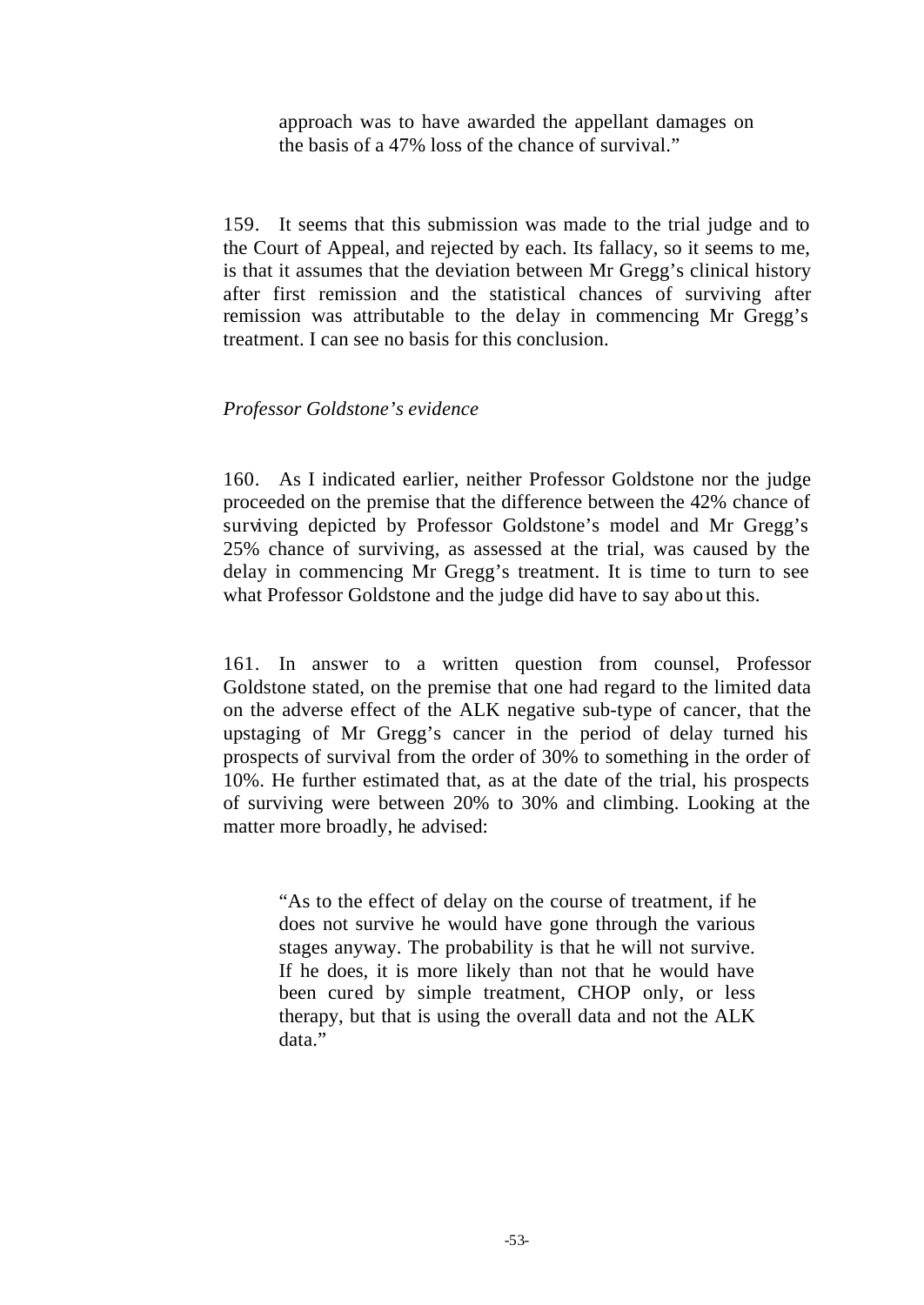162. The judge in his findings went rather further than this last statement by Professor Goldstone. The judge held that, if Mr Gregg had been treated promptly:

"It is possible to say on the basis of Professor Goldstone's model that he would more probably than not have achieved complete remission with initial CHOP therapy and without high dose chemotherapy with stem cell harvesting."

163. The judge, applying a conventional test of balance of probability, dismissed Mr Gregg's claim. He held:

"In this case the claimant has failed to prove that it is more probable than not that the outcome for him, looked at at the time of trial, wo uld have been materially different had he been treated nine months earlier. Since the burden of proof lies on the claimant that means it should be taken as more probable than not that, treated earlier, the claimant would nonetheless have had at some stage to undergo high dose chemotherapy with stem cell harvesting, would have relapsed, and would thereafter have had a very poor prognosis for survival …"

"Although he might have suffered them at different times, Mr Gregg would on the balance of probabilities have gone through the same sequence of setbacks and treatments, and his outlook now is not shown to be different from what it would have been had there been no negligence."

164. The judge went on to make findings to cater for the possibility that his approach was incorrect and that Mr Gregg was entitled to advance his claim on the basis of loss of a chance. In so doing he followed the approach of Andrew Smith J in *Smith v National Health Service Litigation Authority* [2001] Lloyd's Rep Med 174. He held:

"50. The approach in *Smith*, as applied to this case would be to say that in the spring of 1995 the claimant had a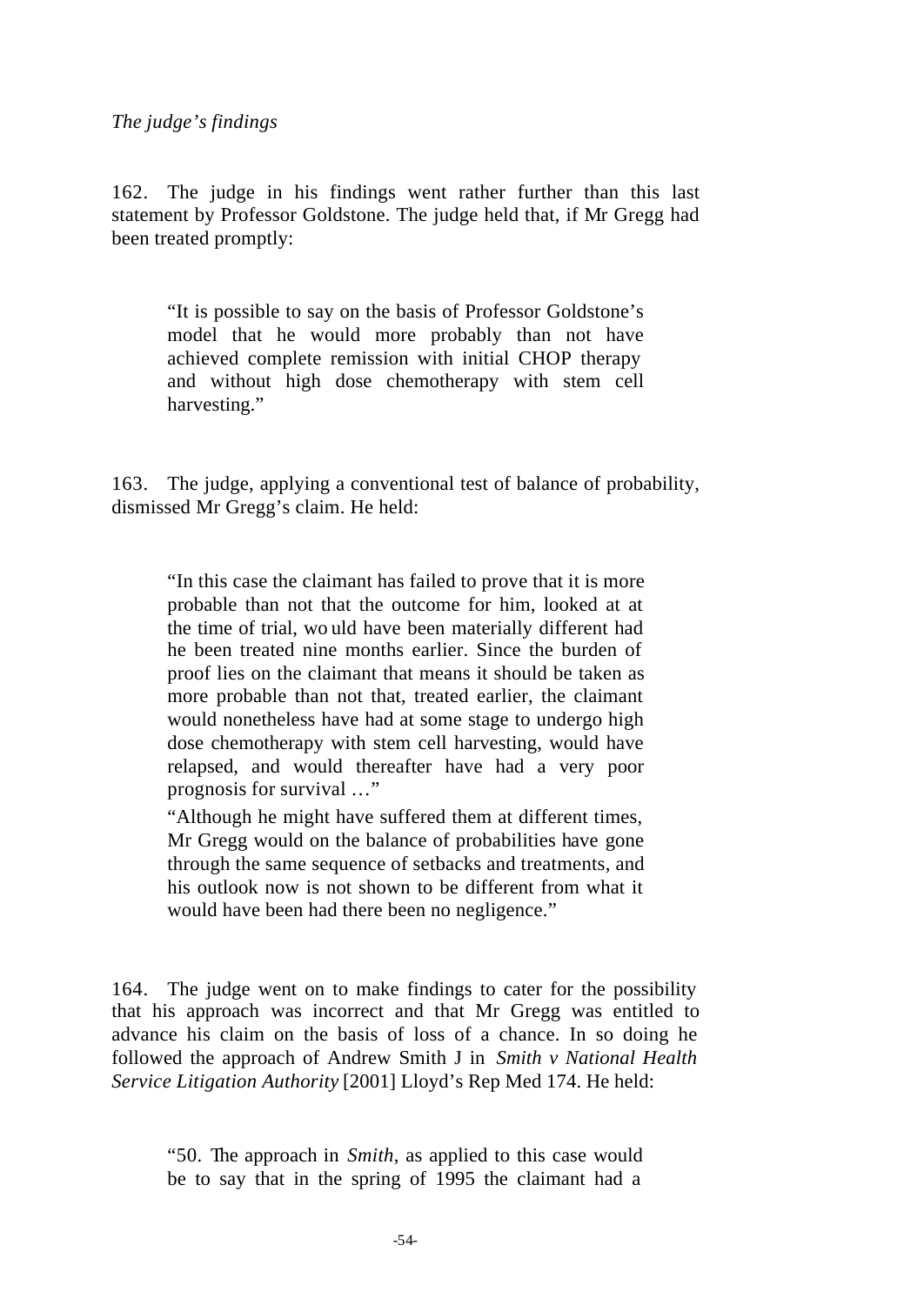chance of achieving disease free recovery after the application during the summer and autumn of 1995 of one course of CHOP chemotherapy treatment possibly with radiation, a course that would last six months or so. He had a chance, which is taken to be a less than evens chance, of achieving a combination of complete remission and not relapsing. He no doubt had a chance also of an intermediate position, for example of having to have high dose chemotherapy, but not relapsing thereafter. The evidence does not enable me to come to a conclusion about each of the routes by which, at the time of trial, the claimant could have been taken to arrive at a state of disease free recovery. As a question of fact, however, I think that I should quantify the diminution, by reason of the delay, in the claimant's chance of achieving disease free status after the initial six months treatment.

51. Professor Goldstone was unable to put a percentage figure on that chance. It has to be taken as less than evens, because if he had been able to commit himself to the delay having turned a probability into an improbability the claimant would simply have won on causation. It might be said that since neither he nor Dr Bunch put a figure on it, the court should not. I do not agree. Once the effect of delay is said, as here, to be substantial, putting a figure on the chance is a jury question, as it was to the judge in *Smith* in similar circumstances. In his first report Professor Goldstone said that the claimant's chances of successful treatment were "massively reduced" by the delay, but his more cautious approach by the time of the trial resulted from emerging knowledge, particularly about the possible effect of ALK negative status. The experts thought it possible that his individual prognosis had been reduced to less than 50% of what it would have been intrinsically at the outset. So, for example, if he had a 45% chance of a good outcome, that could have been reduced to 20% by the delay. If he had a 45% chance lost completely because of the negligence, then that would translate into an award of 45% of the damages that would be awarded had the certainty of a good outcome been lost completely. But the chance was not lost completely, only reduced, and if a chance is to be given a cash value, a 45% chance is worth much less to start with than, for example, a 75% chance. I think it right to take roughly half of the less than evens chance as being the measure of the reduction of the possibility that the claimant might in any event have achieved disease free status after one course of treatment.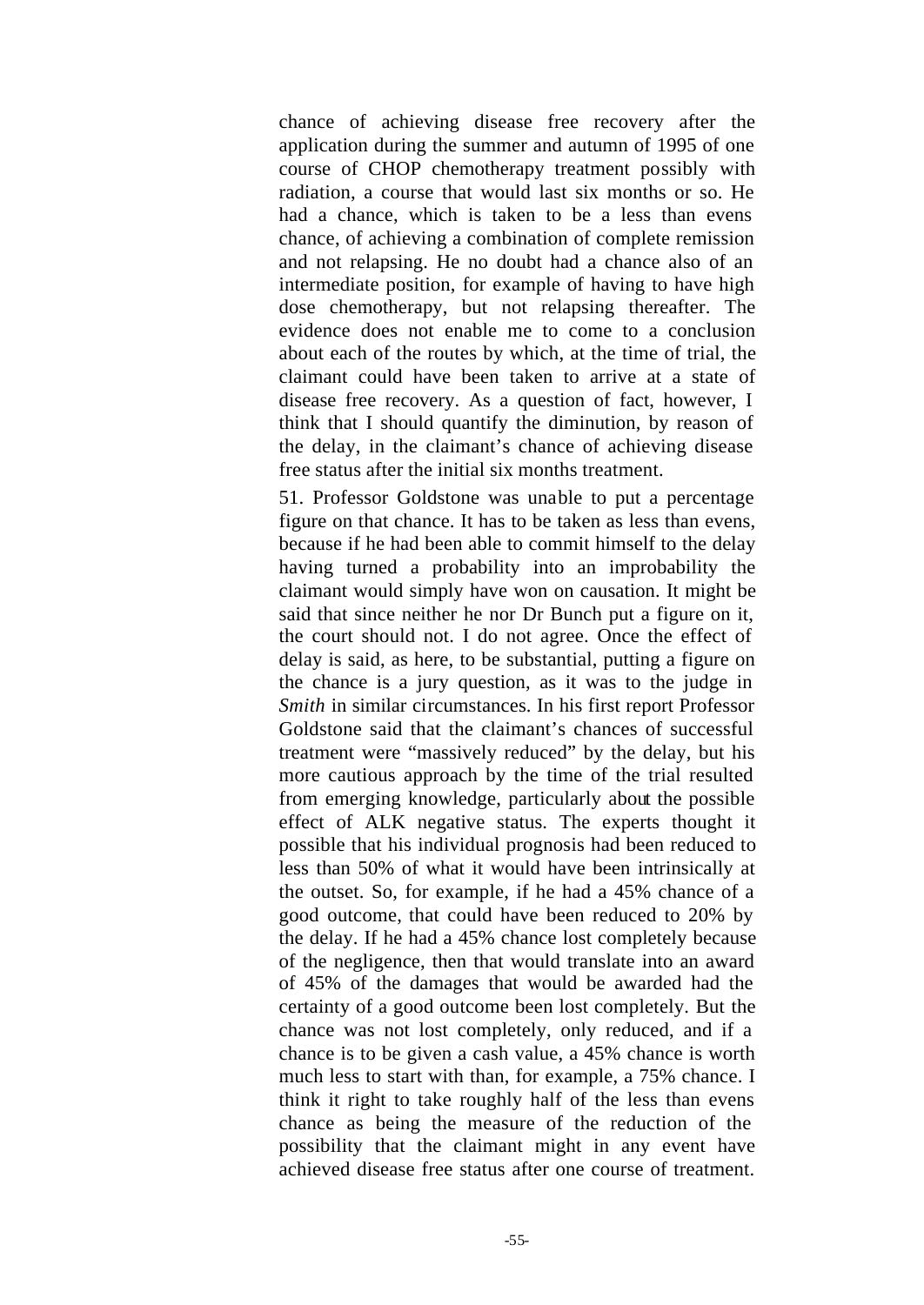The loss of chance award will therefore be 20% of the damages that would have been awarded for the loss of the certainty of cure after one initial six months course of treatment. The calculation therefore involves deciding what would have been the award for the loss of that certainty, and then discounting it by 80%."

165. The judge then proceeded to make findings as to the damages that would have been recoverable on a 100% recovery basis. He dealt first with loss of earnings in the period up to trial. Next he turned to future loss of earnings. In this context he made the following findings:

"57. The claimant's life expectancy now has not been the subject of direct evidence, though life expectancy is an essential piece of information for the calculation of future loss, both during an expected life period, and for a lost years claim afterwards. I think that if possible a figure must be arrived at. It is not permissible to take the loss to retirement age and discount it for the claimant's own risk of mortality (as opposed to the discount applied for the male population as a whole). The finding I have made is that he has a 25% chance of surviving five years. The present state of his chances was only expressed as to five years. It would be wrong to say from that that his life expectancy is therefore 15 months, because that would be to assume that he will definitely die within five years. In increasing that 15 months without any scientific basis I must be cautious, and err if at all, in the absence of evidence, in favour of the defendant. I would without confidence arrive but nonetheless arrive at an expectation of life from now of four years, and calculations should be based on that.

58. That means that applying the multiplicand I have previously identified to loss of earnings, there will be a four year multiplier appropriately discounted for acceleration and care will continue for the same period. Thereafter, since I have adopted a multiplier / multiplicand approach a lost years' claim is properly sustainable, and I do not regard it as too speculative. The basis is that employment would have continued to normal retirement age at 65, since the assumption on which the claim is predicated is one of disease free survival."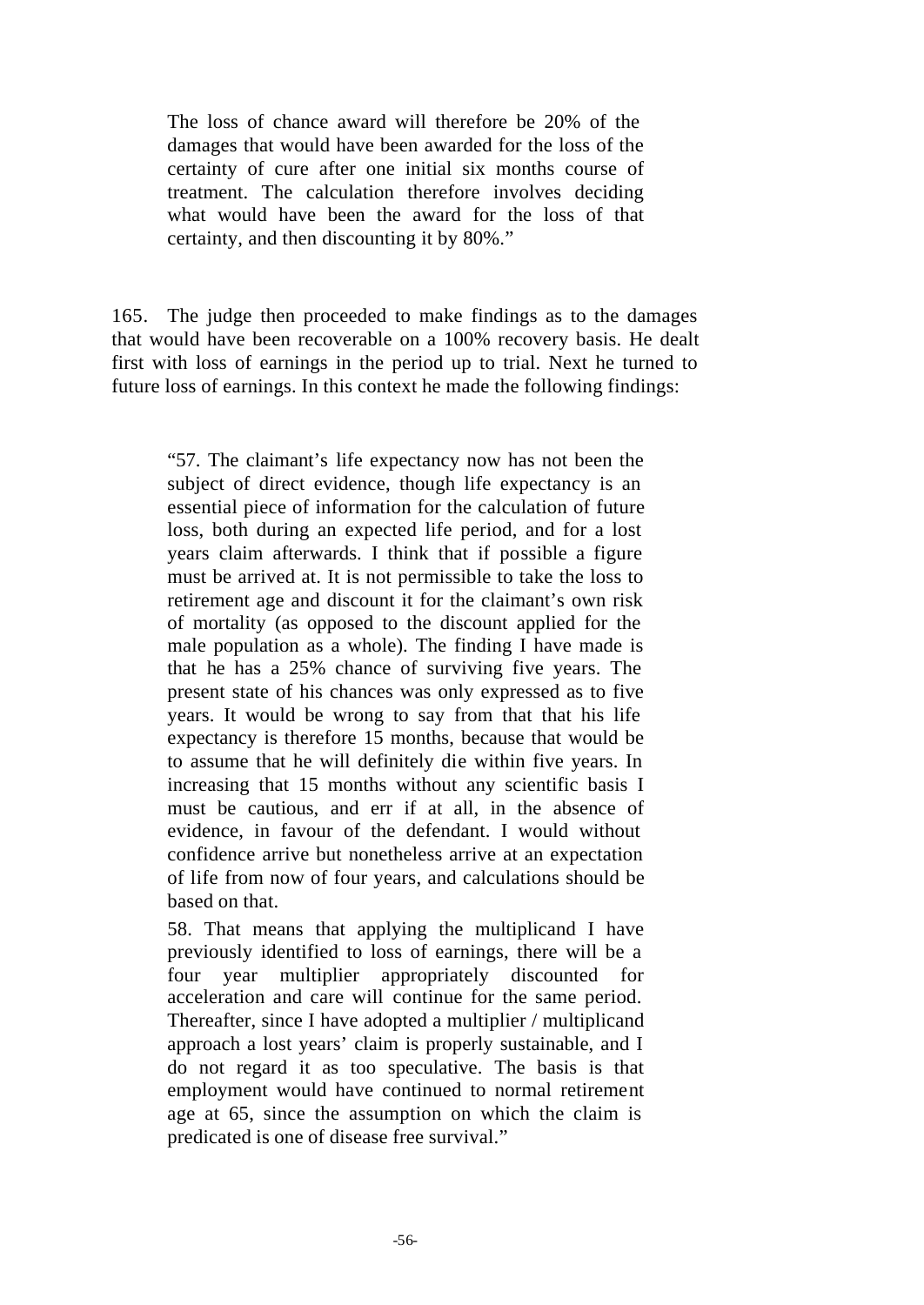166. I have the greatest admiration for the manner in which the judge applied himself to this most difficult case and this passage of his judgment covered an area of particular difficulty. The problem was that all the evidence had focussed on Mr Gregg's chances of surviving, disease free, for 10 years from the start of treatment. That, as I understand it, was why Professor Goldstone addressed himself to Mr Gregg's chances of surviving for five years from the date of trial, which itself started five years after the commencement of treatment. The judge's approach equated disease free survival after 10 years with survival for the rest of Mr Gregg's working life. While this may not have been realistic, I do not see that the judge had any data which would enable him to adopt a more realistic approach.

## *Applying a loss of a chance approach to the facts of this case*

167. Mr Gregg suffered a series of adverse events beyond the initial development of his cancer:

- i) The spread of the cancer to the pectoral region, accompanied by acute pain;
- ii) High dose chemotherapy with harvesting of stem cells;
- iii) Relapse when a tumour developed in the right axilla, accompanied by chemotherapy
- iv) Psychiatric distress on being told that this relapse meant that he would die
- v) A further suspected relapse with additional chemotherapy.

He may also suffer a further adverse event: premature death within 10 years of the commencement of treatment.

168. The chance that the delay in commencing his treatment has caused each of these adverse events is not the same. The evidence did not, however, permit the judge to make nice differentiations. He simply addressed himself to assessing the chance that, if Mr Gregg had received prompt treatment, he would have avoided all these adverse events. He concluded that his chance of so doing had been reduced by 20% as a result of the delay in commencing his treatment. He thus equated Mr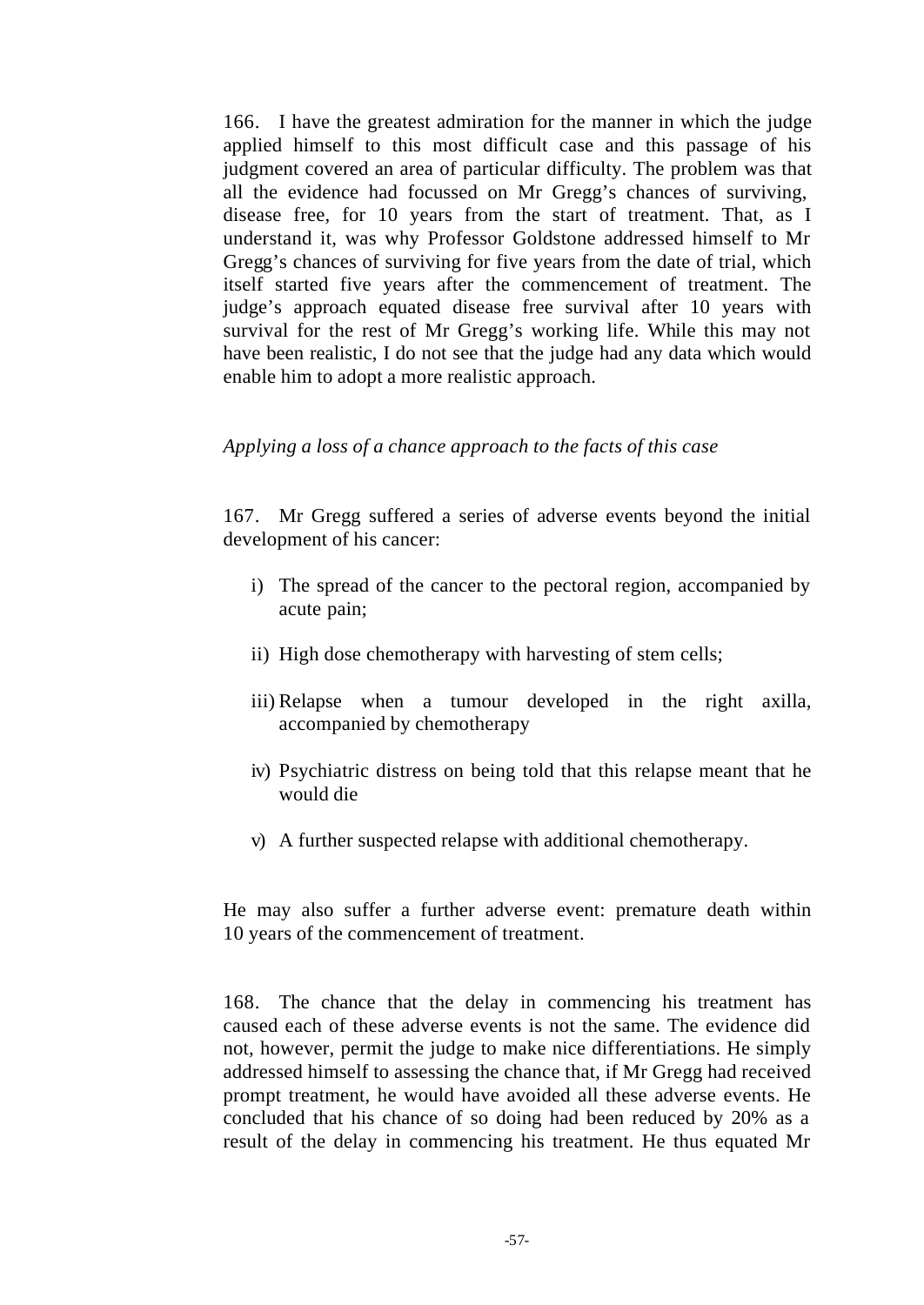Gregg's lost chance of avoiding the adverse events prior to trial with his lost chance of avoiding premature death.

169. It is no longer possible to reach such a conclusion. The closer that Mr Gregg comes to being a survivor the smaller is the likelihood that the delay in commencing his treatment has had any effect on his expectation of life. At the same time, Professor Goldstone's model and his other evidence indicate that if Mr Gregg proves to be a survivor, the odds are high that he would have achieved complete and final remission if treated before his cancer had spread. On balance of probability I suspect that one is now in a position to conclude that the delay in commencing Mr Gregg's treatment has not affected his prospect of being a survivor but has caused him all the other adverse events which I have set out above. If his claim is to be assessed on the basis of a loss of a chance, some discount will have to be made for the small possibility that, even had he been treated promptly, he would have experienced the same adverse events and some small award may fall to be made for the loss of a chance of living 10 years, unless such an exercise is swept away as being "de minimis".

170. My Lords, these reflections on the present case demonstrate, so it seems to me, that the exercise of assessing the loss of a chance in clinical negligence cases is not an easy one. Deductions cannot safely be drawn from statistics without expert assistance. I am all too well aware that I have drawn a number of deductions from the evidence in this case without expert assistance and that these are at odds with those that have been drawn by others. Even if some of my deductions can be shown to be unsound, I hope that I have demonstrated that analysis of the evidence in this case is no easy task. In contrast, the task of determining the effect of Dr Scott's negligence on a balance of probabilities was very much easier. It is always likely to be much easier to resolve issues of causation on balance of probabilities than to identify in terms of percentage the effect that clinical negligence had on the chances of a favourable outcome. This reality is a policy factor that weighs against the introduction into this area of a right to compensation for the loss of a chance. A robust test which produces rough justice may be preferable to a test that on occasion will be difficult, if not impossible, to apply with confidence in practice.

171. On the other hand it is hard to justify a test which results in substantial injustice simply on the ground that it is easier to apply. I have given careful consideration to the reasoning of my noble and learned friends Lord Nicholls of Birkenhead and Lord Hope of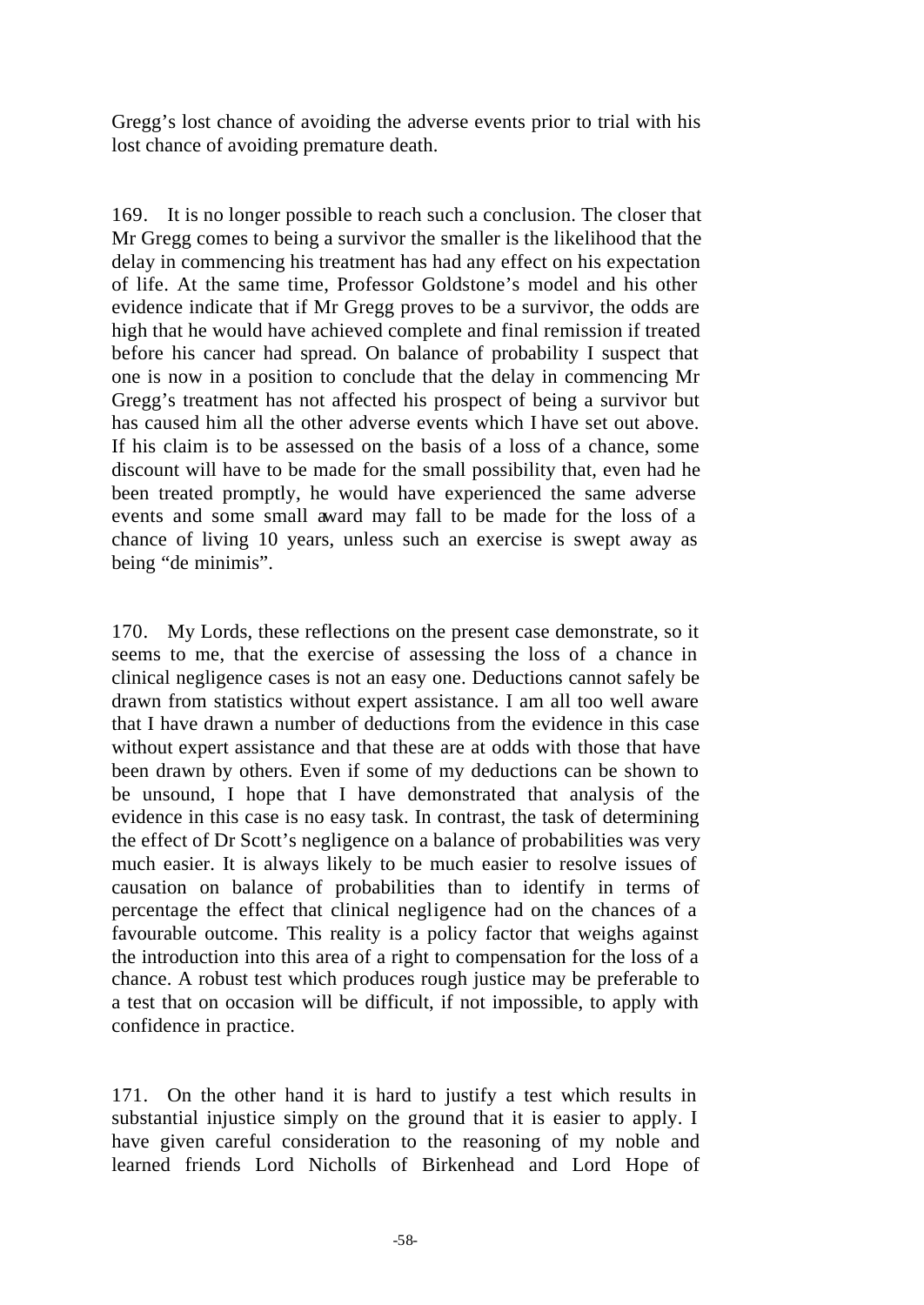Craighead but I am not persuaded that the injustice that they identify is as cogent as they suggest or that it justifies the change to our law that Lord Nicholls of Birkenhead proposes. While Lord Hope of Craighead has endorsed Lord Nicholls of Birkenhead's conclusions he has added reasons of his own for allowing this appeal which I have difficulty in reconciling with Lord Nicholls of Birkenhead's approach.

172. In *Fairchild v Glenhaven Funeral Services Ltd* [2003] 1 AC 32 this House made a change in the law of negligence in the interests of justice. The change benefits a workman who has contracted a mesothelioma after being exposed to asbestos fibres by a series of employers. An employer who has contributed 20% of that exposure and thus 20% to the employee's risk of contracting the disease will be liable *in full* to the employee, albeit that the chances are 5 to 1 that he is not in fact responsible for causing the disease. In this case Lord Nicholls of Birkenhead proposes a different approach in the case of a doctor whose negligence has decreased the chance that a patient will be cured of a disease. Under that proposal the doctor will be liable *to the extent* that his negligence has reduced the chance of a cure. My Lords it seems to me that there is a danger, if special tests of causation are developed piecemeal to deal with perceived injustices in particular factual situations, that the coherence of our common law will be destroyed.

173. In enquiring whether justice requires a change to our law, I propose to consider four different heads of claim that may be brought by a living claimant. These are:

- i) A claim that negligence has caused a discrete injury;
- ii) A claim that the injury so caused may, in the future, cause further injury;
- iii) A claim that the injury so caused has reduced the claimant's expectation of life;
- iv) A claim that negligence has reduced the prospect of cure of a fatal illness.

I shall, in discussing these heads, refer to the facts of the present case for purposes of illustration.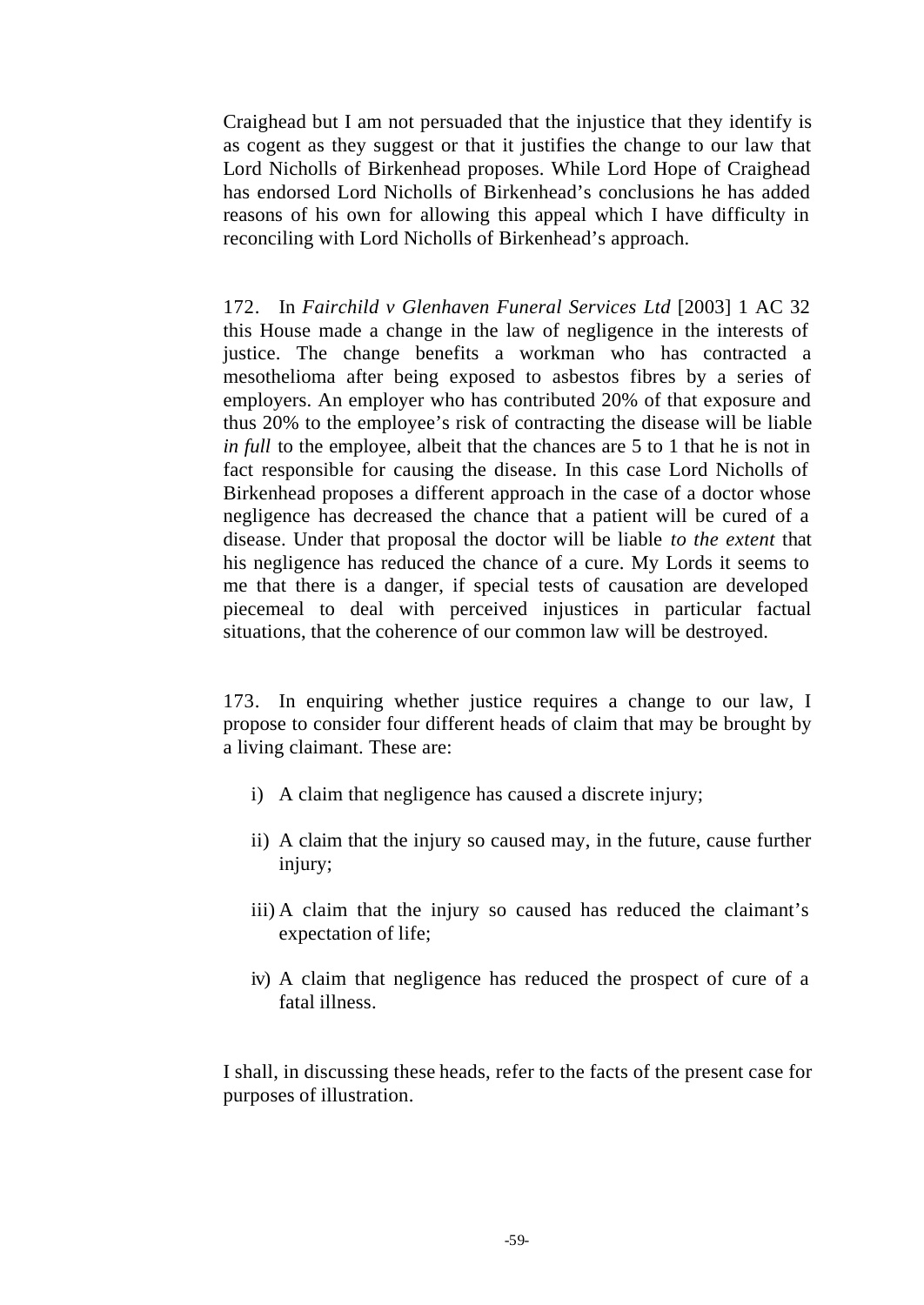174. Under our law as it is at present, and subject to the exception in *Fairchild,* a claimant will only succeed if, on balance of probability the negligence is the cause of the injury. If there is a possibility, but not a probability, that the negligence caused the injury, the claimant will recover nothing in respect of the breach of duty: *Hotson v East Berkshire Health Authority* [1987] AC 750; *Wilsher v Essex Area Health Authority* [1988] AC 1074. There is an argument that justice would be better served if, in such a situation, damages were recoverable for the chance that the negligence may have caused the injury. Neither Lord Nicholls of Birkenhead nor Lord Hope of Craighead considers that in this case we should hold that those two decisions of this House are no longer good law. I agree. So to hold would have implications for the balance of probability test of causation in other areas of our law. That consideration could better be given by the Law Commission than this House and it certainly has not been given in the present case.

175. As I understand the speech of Lord Hope of Craighead, he would hold the normal rule applicable in the present case. His analysis is that, on balance of probability, Dr Scott's negligence caused the enlargement of Mr Gregg's cancer with consequent pain and suffering and that Mr Gregg is entitled to general damages for this head of damage in full. If so, I believe that he differs from Lord Nicholls of Birkenhead, as I shall show when I come to consider the fourth head of claim.

# *A claim that injury caused by negligence may cause further injury*

176. It is commonplace for an injury caused by negligence to carry with it the chance that it may lead to further injury, such as arthritis or epilepsy. The usual approach of the English court is to make a single award of damages which has regard to this chance of future injury. In some circumstances, however, it is more satisfactory for a claimant to recover damages in respect of injury actually sustained and to have the right to claim further damages if and when that injury is shown to have led to further injury. In such circumstances, the court can make an order for provisional damages – see section 32A of the Supreme Court Act 1981. The test of causation in relation to both the original injury and a subsequent injury alleged to be consequent upon the original injury is balance of probability.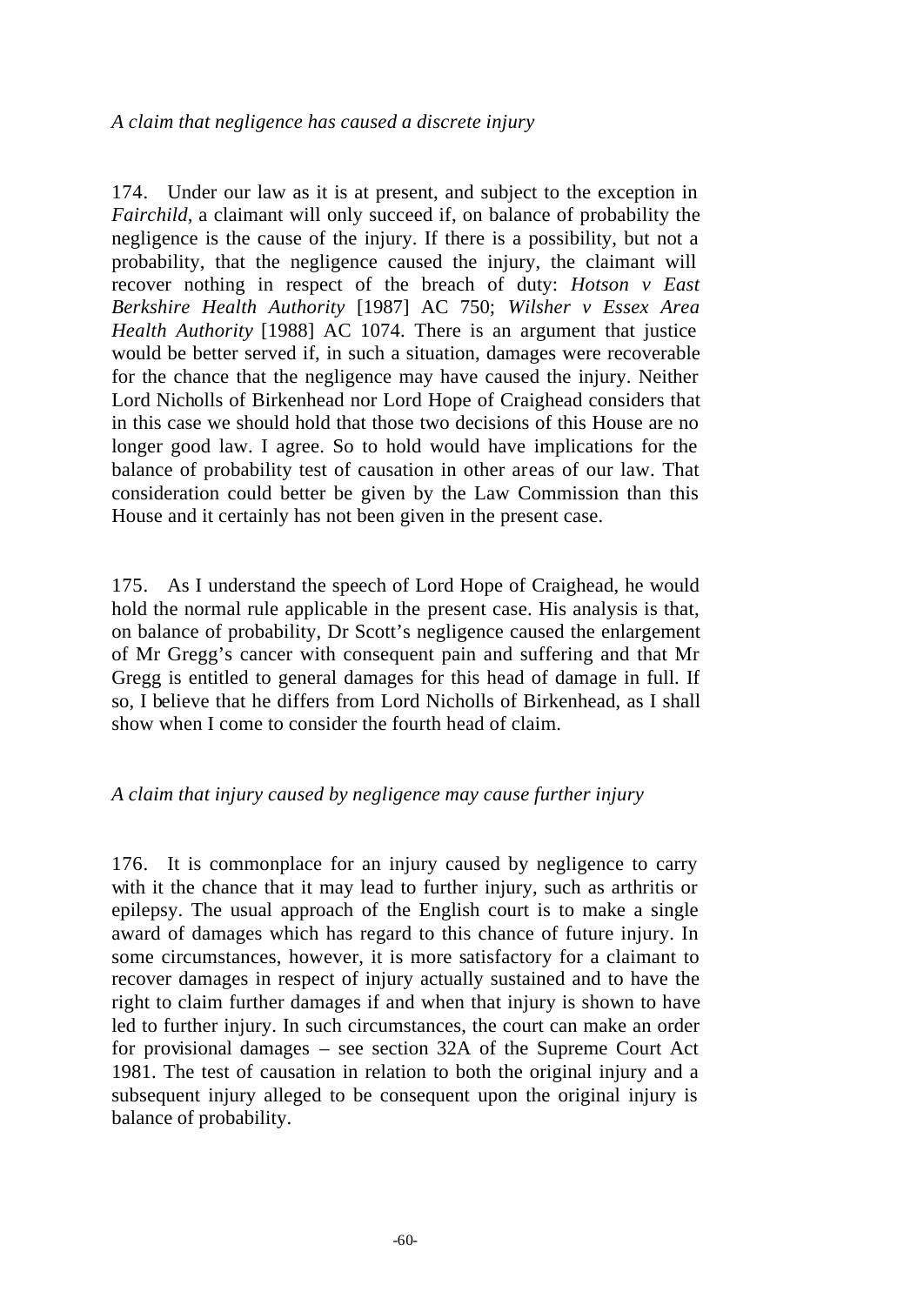*A claim that injury caused by negligence has reduced the claimant's expectation of life*

177. I agree with Lord Hope of Craighead that this case has been made peculiarly difficult to analyse by reason of the fact that, at least before this House, the only claim advanced has been a claim for loss of expectation of life. English law in relation to personal injury has yet to recognise a claim for the loss of a future prospect that is not consequent upon an established injury. It does, however, recognise that a claimant who has sustained such an injury can recover damages for loss of expectation of life, or "lost years". Such a head of claim has been established by decisions of this House, and is something of an oddity.

178. Most of us, if asked why we would not wish to die prematurely, would respond that we would not wish to be deprived of the pleasures of a full life including the enjoyment of the company of those we love. The law, however, gives only token compensation for such loss. What it does give is compensation for the earnings that the claimant will be unable to achieve once he is dead. There is a reason for this.

179. Section 1(1) of the Fatal Accidents Act 1976, as amended, provides:

If death is caused by any wrongful act, neglect or default which is such as would (if death had not ensued) have entitled the person injured to maintain an action and recover damages in respect thereof, the person who would have been liable if death had not ensued shall be liable to an action for damages, notwithstanding the death of the person injured.

Those who can bring the action are the dependants of the deceased and the damages that they can claim represent the loss of the dependency. They have, of course, to prove that the death was caused by negligence on balance of probability.

180. In *Pickett v British Rail Engineering Ltd* [1980] AC 136 a claimant suffering from mesothelioma had brought a claim against his employers and won, but his claim for loss of earnings consequent upon his anticipated premature death was not allowed. He appealed and then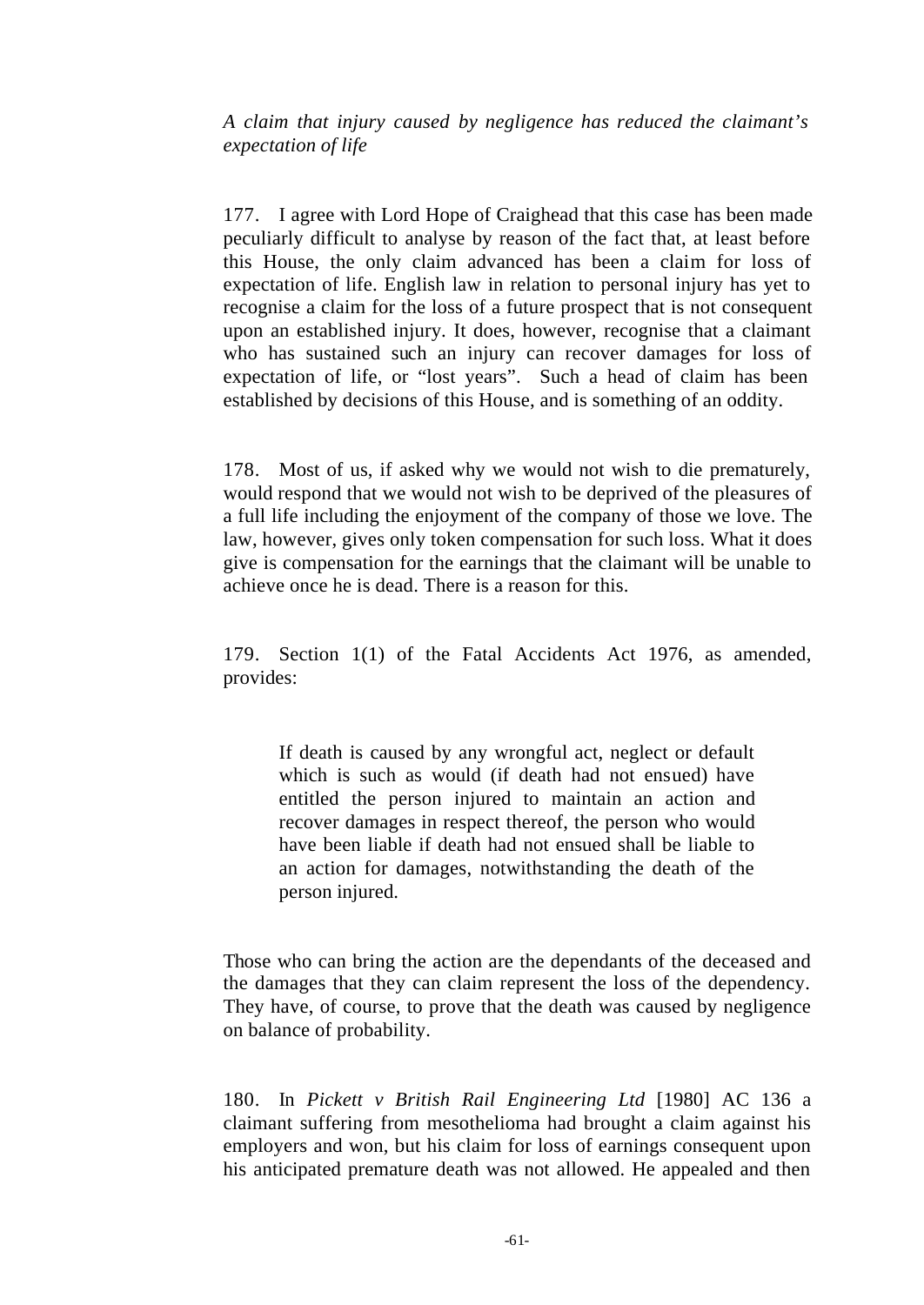died. His personal representatives pursued the appeal to this House. The House proceeded on the assumption that, because the claimant had brought a successful claim for his personal injury, a claim by his dependants under the Fatal Accidents Act was precluded, although Lord Salmon emphasised that he expressed no concluded opinion about the correctness of that assumption. In these circumstances the House held that damages could be recovered for loss of earnings in the claimant's lost years. Only in this way could provision be made for the loss to be suffered by the dependants.

181. It was soon recognised that this decision gave rise to problems where the heirs of the deceased were not his dependants – see *Gammell v Wilson* [1982] AC 27. These problems were, to a degree, remedied by section 4 of the Administration of Justice Act 1982, which provided that the damages recoverable for the benefit of a deceased person in a survival action should not include "any damages for loss of income in respect of any period after that person's death". It remains the position, however, that a living claimant, who proves that he has been caused a personal injury by negligence, can include in the damages recovered compensation for lost earnings in the "lost years".

182. It seems to me that this right is a poor substitute for the right of the claimant's dependants to make full recovery for loss of dependency if and when the claimant dies prematurely. It would be much better if the claimant had no right to recover for such loss of earnings and the dependants' right to claim under section 1(1) of the Fatal Accidents Act 1976 subsisted despite the claimant's recovery of damages for his injury. I am not persuaded that this result could not be achieved by a purposive construction of that section.

183. Meanwhile, so long as the dependants' rights under the Fatal Accidents Act only arise where death is proved, *on balance of probability*, to have resulted from negligence, I do not see that there is a strong case for changing the law so as to enable a claimant to recover for *loss of the chance* of achieving earnings in the lost years.

184. I would like, now, to turn to the claim for lost years in the present case. *Pickett v British Rail Engineering* establishes that, where a claimant proves on balance of probability that an injury has been caused by negligence, and that such injury has shortened his life, he can recover damages in respect of the earnings lost in the "lost years". The lost years are calculated by comparing the age at which the claimant would have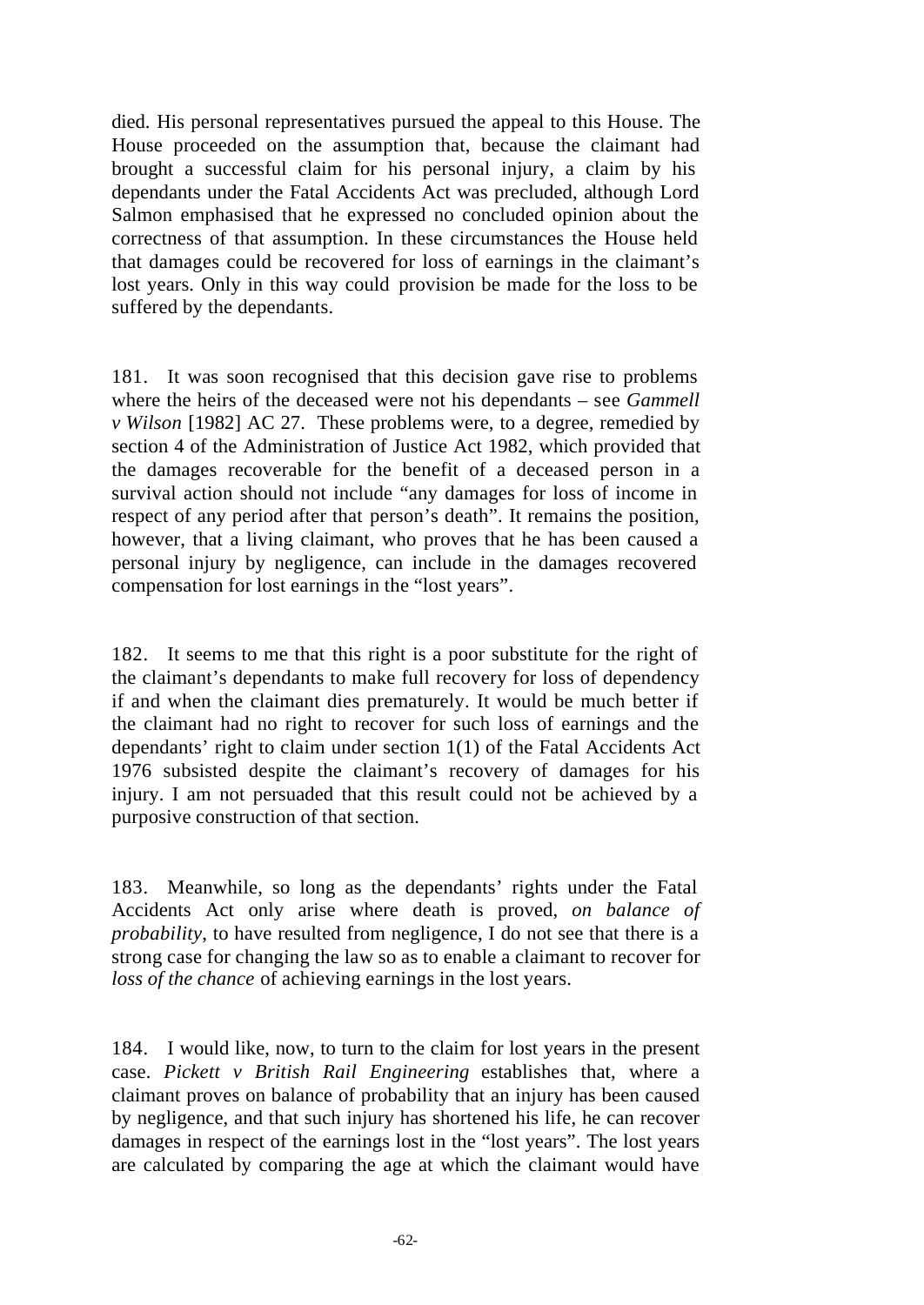expected to die had he not been injured with the age at which he is expected to die in consequence of his injury. Statistics will normally be used to calculate the former and, save where death is imminent, the latter. The expected age at death will be the age to which the claimant will live on balance of probability. His chances of reaching a greater age will be less than 50%. His chances of reaching a lesser age will be more than 50%. In so far as calculations are based on statistics the exercise is, of course, a somewhat artificial one.

185. In the present case the claimant has not adopted a conventional manner of advancing his claim for lost years. Insofar as the statistical evidence established that his prospects of surviving had been reduced by Dr Scott's negligence, it should have been possible, by use of statistical evidence, to show that, on balance of probabilities, his life expectancy had been reduced by a specific number of years. It should, with the use of statistics, have been possible to calculate a single life expectancy for all in Professor Goldstone's model. A comparison of that life expectancy with Mr Gregg's life expectancy at the date of trial would have produced a specific number of lost years. On the premise (I believe a false premise) that these years were lost as a consequence of the spread of the cancer, damages should have included any earnings lost in those years.

186. Instead of advancing his claim in this conventional way, Mr Gregg has claimed for the reduction in his chance of surviving for ten years. He has then equated this with his chance of surviving to the age of 65. This has enabled him to claim a proportion of what he would have earned in the rest of his working life. The result may be more satisfactory to him than the result of the conventional approach, but no challenge has been made to the unconventional approach to claiming damages for earnings lost in the lost years.

187. Lord Hope of Craighead has concluded that Dr Scott's negligence caused the spread of Mr Gregg's cancer and that he can recover for the effect that the spread of his cancer had on his life expectancy. That conclusion is not, as a matter of principle, in any way at odds with the current law. It is, I think, the approach adopted by Latham LJ in the Court of Appeal. It involves starting the calculation by considering what Mr Gregg's prospects of surviving would have been had he been treated promptly and achieved complete remission, rather than suffered the spread of the cancer. On Professor Goldsone's model these prospects would have been, not 42 out of 100 but between 38 and 42 out of 55. It seems to me that Lord Hope of Craighead's approach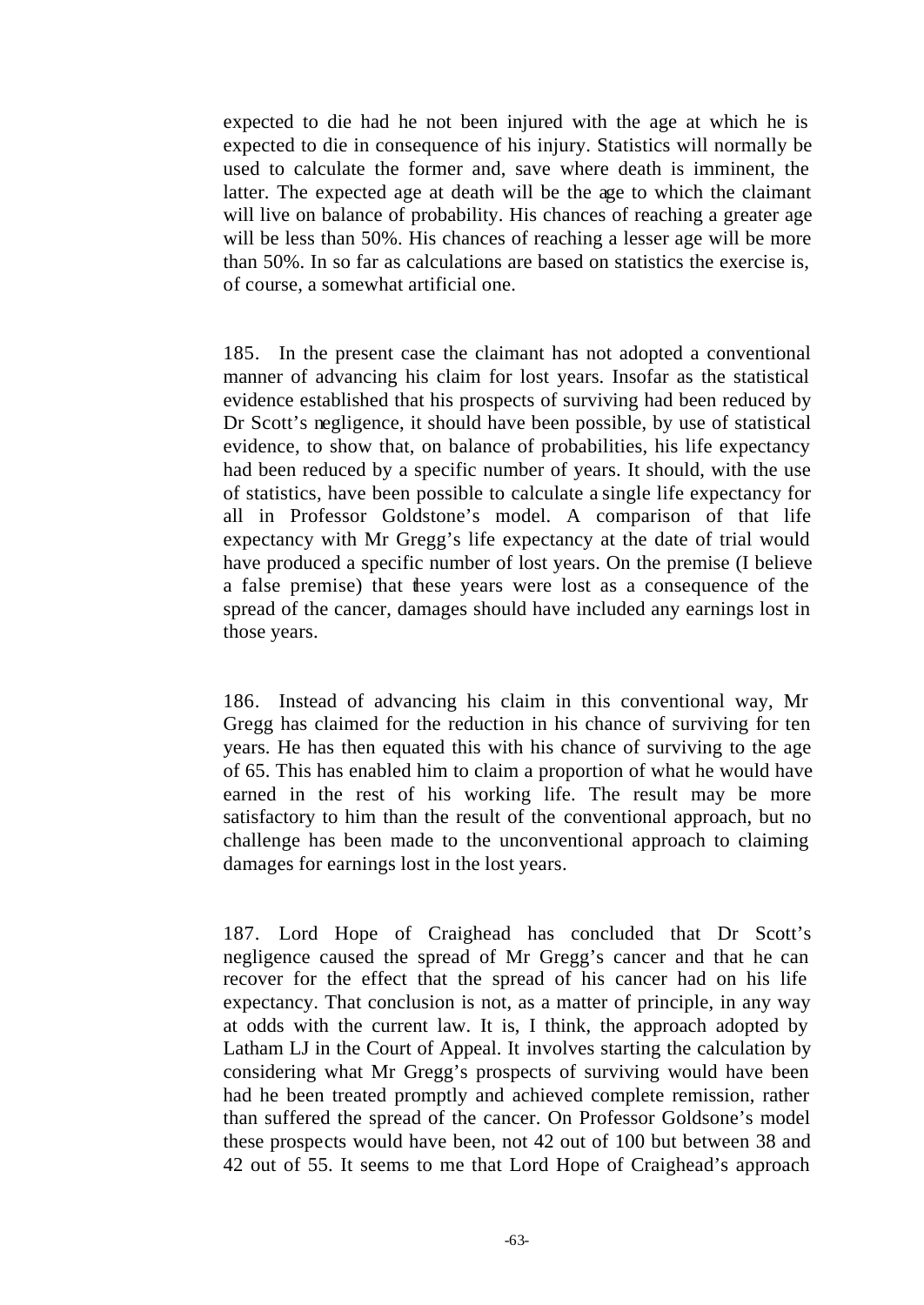will produce a different result to that of Lord Nicholls of Birkenhead, to which I now turn.

*A claim that negligence has reduced the prospect of the cure of a fatal illness*

188. Mr Gregg was suffering from a progressive disease which, if not treated, was almost certain to result in the spread of cancer leading to premature death. Delay in commencing the treatment in such a case tends to reduce the prospects of a cure, but whether, and to what extent it will do so in the individual case depends on factors unascertainable by the court. It is in these circumstances that Lord Nicholls of Birkenhead postulates that a claimant should recover damages for the reduction in his prospects of a cure, whether those prospects would have been more or less than 50% in the absence of the negligence. I can envisage the application of this approach once the adverse outcome, which the exercise of due care might have averted, has occurred. I find it less easy to see the basis on which the claim is established where the adverse outcome is still prospective. Does the claimant have to show that the negligence has had some adverse physical impact in order to establish his cause of action? If so, is liability for that adverse impact also to be assessed on a loss of a chance basis, rather than on balance of probability? I suspect that my noble and learned friend would answer yes to each question. If so, it is apparent that his approach will produce a different outcome from that of Lord Hope of Craighead.

189. There are no doubt cases where it is possible to adopt the simple approach of asking to what extent the negligent treatment has reduced the prospects of curing the patient. There are other cases, and this is one, where that simple question is almost impossible to answer. On the facts known to him at the time of the trial it was possible for the judge to lump together the five adverse events that Mr Gregg had experienced and the prospect of Mr Gregg dying of his cancer and to say that the delay in his treatment had increased the chances of all of these occurring by the same 20%. On the facts known today, that is no longer possible. The likelihood seems to be that Dr Scott's negligence has not prevented Mr Gregg's cure, but has made that cure more painful.

190. The complications of this case have persuaded me that it is not a suitable vehicle for introducing into the law of clinical negligence the right to recover damages for the loss of a chance of a cure. Awarding damages for the reduction of the prospect of a cure, when the long term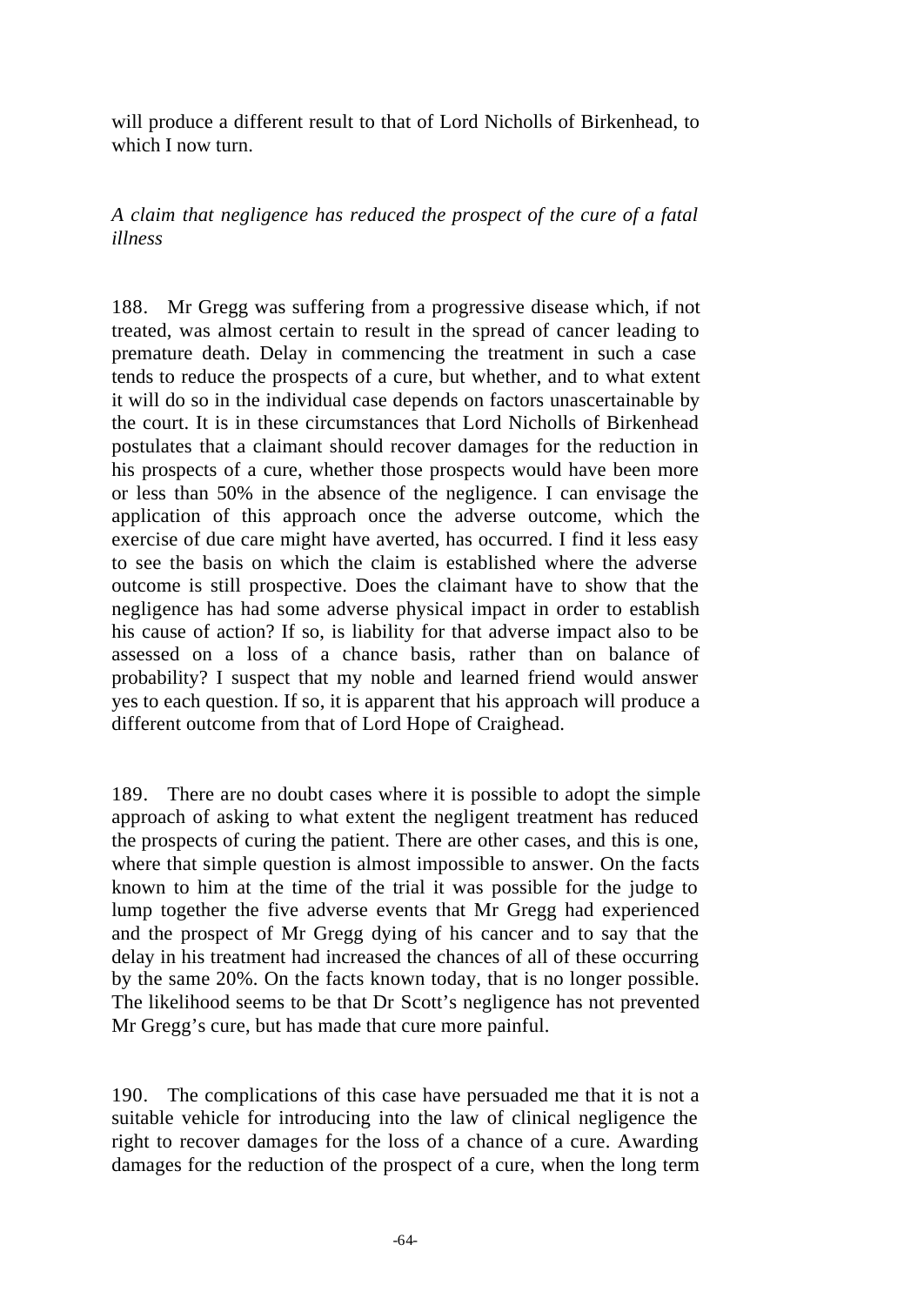result of treatment is still uncertain, is not a satisfactory exercise. Where medical treatment has resulted in an adverse outcome and negligence has increased the chance of that outcome, there may be a case for permitting a recovery of damages that is proportionate to the increase in the chance of the adverse outcome. That is not a case that has been made out on the present appeal. I would uphold the conventional approach to causation that was applied by Judge Inglis.

## *Conclusion*

191. The judge concluded, on the data before him, that on balance of probabilities the delay in commencing Mr Gregg's treatment that was attributable to Dr Scott's negligence had not affected the course of his illness or his prospects of survival, which had never been as good as even. The data have now changed and Mr Gregg's prospects of survival, despite the delay in commencing his treatment, seem good. The delay may well, however, have meant that his path to what seems a likely cure has involved more intrusive treatment, and more pain, suffering and distress than would have been experienced had treatment commenced promptly. Those acting for Mr Gregg have, however, not sought to reopen the facts but have relied on the facts as found by the judge. On those facts I agree with Lord Hoffmann and Baroness Hale that this appeal must be dismissed.

## **BARONESS HALE OF RICHMOND**

## My Lords,

192. The Court of Appeal were divided about this case, as are we. We have found it very difficult. Yet the vast majority of personal injury cases are not difficult. The evidence may be complicated, witnesses may be confused or unreliable and the expert opinions may be contradictory or incomprehensible. But eventually the trial judge sorts it all out and makes findings of fact, as did His Honour Judge Inglis in his conspicuously careful and detailed judgment in this case. Usually, it is then a matter of applying some well settled principles to the facts found. Well settled principles may be developed or modified to meet new situations and new problems: the decisions in *Fairchild v Glenhaven Funeral Services Ltd* [2003] 1 AC 32 and *Chester v Afshar* [2004] 3 WLR 927 are good examples. But those two cases were dealing with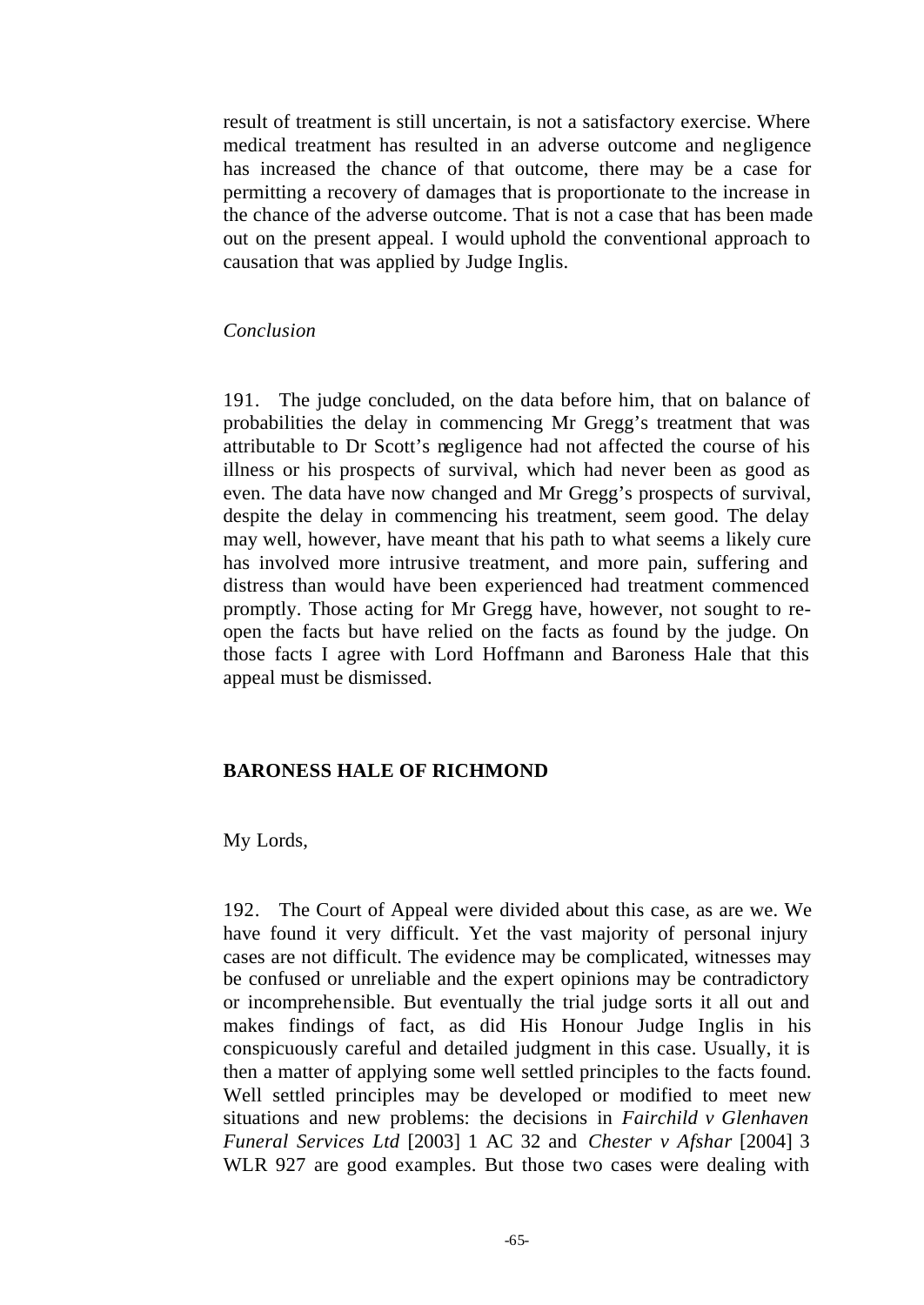particular problems which could be remedied without altering the principles applicable to the great majority of personal injury cases which give rise to no real injustice or practical problem.

193. It is now hornbook law that damage is the gist of the action in negligence. The defendant owes a duty to take reasonable care of the claimant, the breach of which has caused the claimant actionable damage. The primary facts of what took place must be proved on the balance of probabilities. It must also be shown on the balance of probabilities that what the defendant negligently did or failed to do caused the claimant's damage. As Tony Weir (*Tort Law*, Oxford University Press, 2002, pp 74-75) puts it:

"Classically all that need be shown is that it would *probably* have made a difference if the defendant had not been in breach of duty. Certainty is not required. The essential thing is to persuade the judge that the harm would probably have been avoided if the defendant had acted properly: it does not matter whether he is easily persuaded, because it is obvious, or is persuaded only with difficulty, because the matter is far from clear. The tendency to state the matter in terms of percentages is to be avoided. 'More likely than not' is a matter of persuasion, not of proof."

194. Once persuaded, however, the judge awards the claimant the full value of the damage that has been caused. As Tony Weir goes on to say:

"The idea that recovery should be proportional to the cogency of the proof of causation is utterly unacceptable .  $\cdot$  .  $\cdot$ 

195. If it is more likely than not that the defendant's carelessness caused me to lose a leg. I do not want my damages reduced to the extent that it is less than 100% certain that it did so. On the other hand, if it is more likely than not that the defendant's carelessness did *not* cause me to lose the leg, then the defendant does not want to have to pay damages for the 20% or 30% chance that it did. A 'more likely than not' approach to causation suits both sides.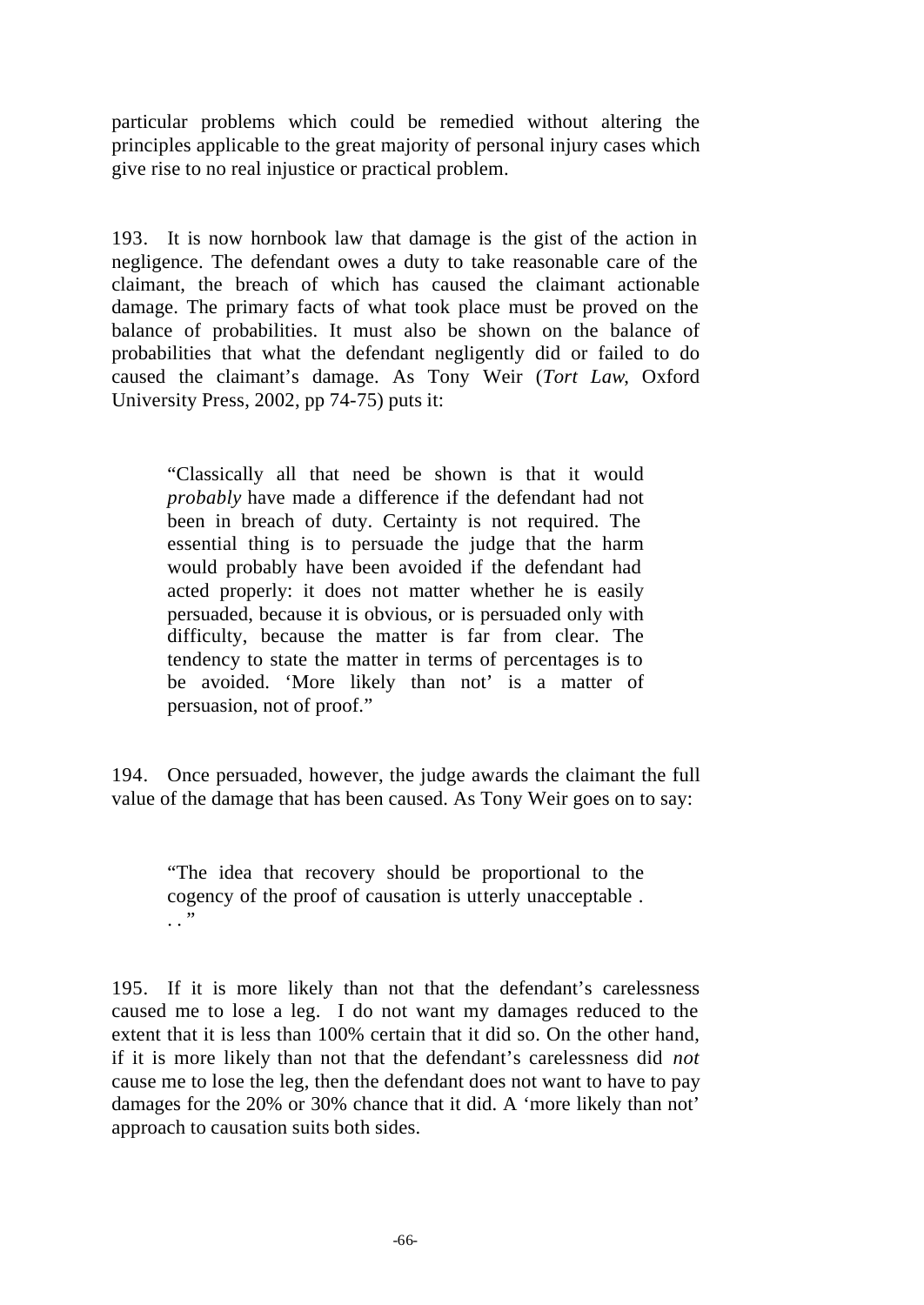196. So it matters how the claimant, and the law, define the damage which is the gist of his action. In this case, the particulars of claim defined the damage flowing from the defendant's negligent failure to refer the claimant for specialist investigation in an entirely conventional way:

"By reason of the Defendant's negligence, the Claimant has suffered pain and injury, loss and damage.

### PARTICULARS OF PAIN AND INJURY

There was rapid spread and development of the Claimant's non-Hodgkin's lymphoma disease at the end of 1995. Had the Claimant been referred in or about November 1994, the malignancy would have been diagnosed and treatment commenced with the disease having progressed no further than stage 1. The treatment would have been by means of either radiotherapy or CHOP chemotherapy. There would have been a very high likelihood of cure. The Claimant would have been unlikely to develop any secondary recurrence, and would not have required the further treatment detailed above.

The prospects of obtaining a cure by the time that treatment was in fact commenced were reduced to below 50% . . .

# PARTICULARS OF LOSS AND DAMAGE

The Claimant refers to the provisional schedule of loss and damage served herewith . . . "

197. We have never seen that schedule. But we can deduce from the way in which the judge assessed the damages which he would have awarded, had the claimant proved the case as alleged in the Particulars of Claim, that it was a conventional claim for pain, suffering and loss of amenity; loss of earnings and costs of care; and loss of expectation of life. All of this would have been payable had he succeeded in proving on the balance of probabilities that 'but for' the defendant's failure to refer him for investigation in November 1994 he would have been 'cured'. The law's definition of cure for this purpose is a permanent cure, restoring him to a normal expectation of life. Only that would entitle him to damages for loss of earnings during what would otherwise have been that normal life span. One of the many complications in this case is that the definition of cure to which the medical evidence was directed was disease free survival ten years after the initial treatment. One can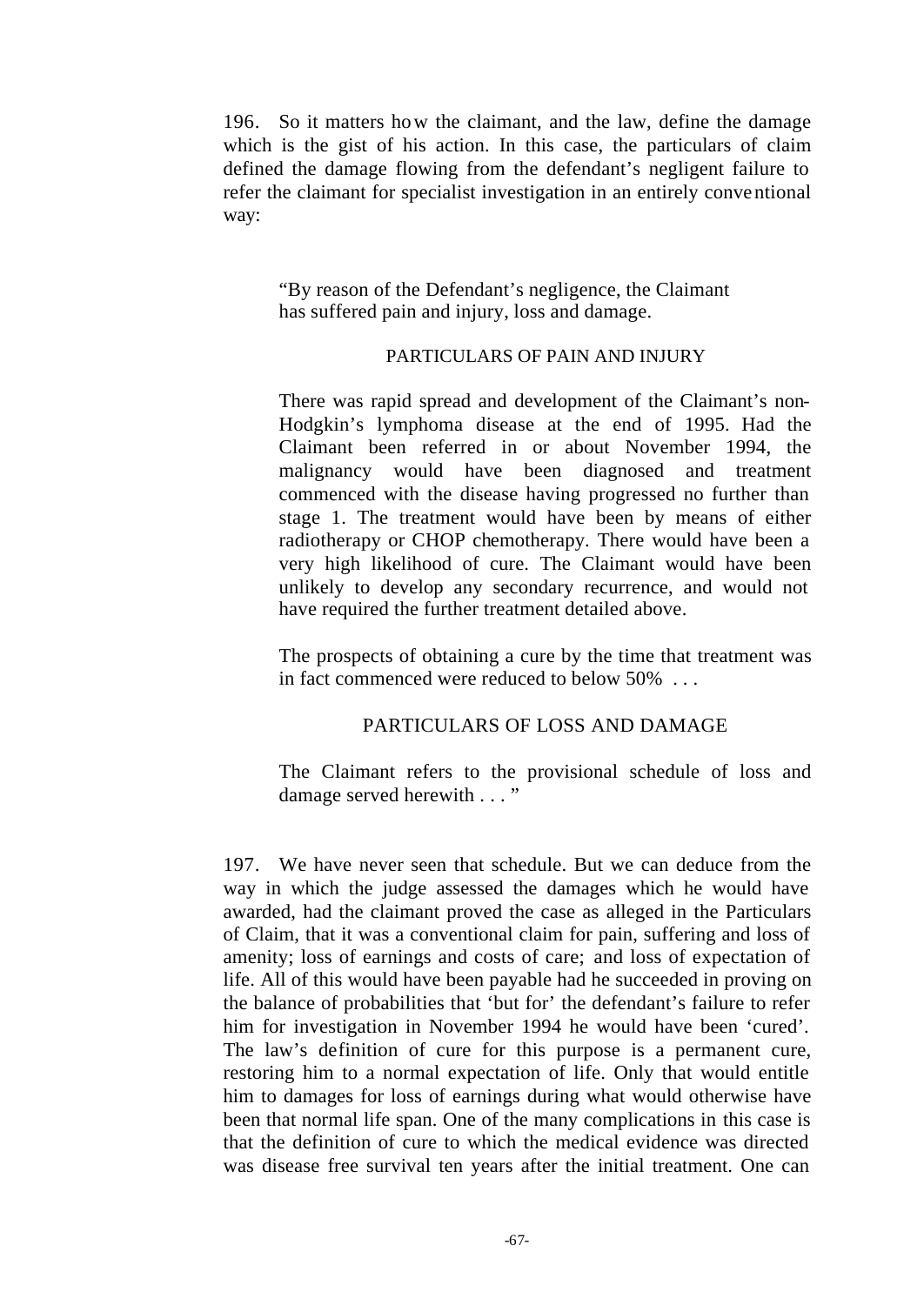well understand why, both for clinical and research purposes, there has to be a working definition of this kind. But it has no particular relevance to the law. The law asks what difference the negligence has made to the claimant's life as a whole. But if the claimant *had* succeeded in proving that but for the defendant's negligence he would have been cured, neither claimant nor defendant would have suggested that his damages should be discounted to reflect the degree to which the judge was not certain that this was so.

198. But at trial the claimant could not prove that without the delay in referral he would probably have been 'cured' (even on the particular definition of 'cure' adopted by the experts in the case). It turned out that his was a type of cancer in which the chances of cure were never that good. So he tried to redefine the damage he had been caused by the delay. On appeal, he put it in two different ways (he also had a third argument, based on *Fairchild*, but that has not been pursued before us).

## *The quantification approach*

199. First, he said that the delay in diagnosis and treatment had caused physical injury, in the shape of the spread of the cancer in late 1995 before his therapy began. The losses he had suffered were simply consequential on this physical damage, just as loss of earnings and loss of life expectancy are consequential on a broken leg. He accepts that issues of causation of damage must be decided on the balance of probabilities. But he argues that issues of quantification of future losses are conventionally decided on the evaluation of risks and chances: see the well known words of Lord Diplock in *Mallet v McMonagle* [1970] AC 166, 176, cited by my noble and learned friend Lord Nicholls of Birkenhead at para 12 earlier. Consequential loss or reduction of the chance of a cure should be evaluated in the same way as, say, an increased risk of arthritis from a broken leg or epilepsy from a broken head.

200. This argument was accepted by Latham LJ in the Court of Appeal and remained the primary case submitted before us. I was for a long time attracted by it. But I have concluded that it will not do, at least on the facts of this case. Consequential loss still has to be consequential upon, that is caused by, the injury that has been caused by the defendant's negligence. If I am injured in a road accident, I still have to prove that any earnings I have lost are caused by that injury and not by, for example, my own decision to give up work and go round the world.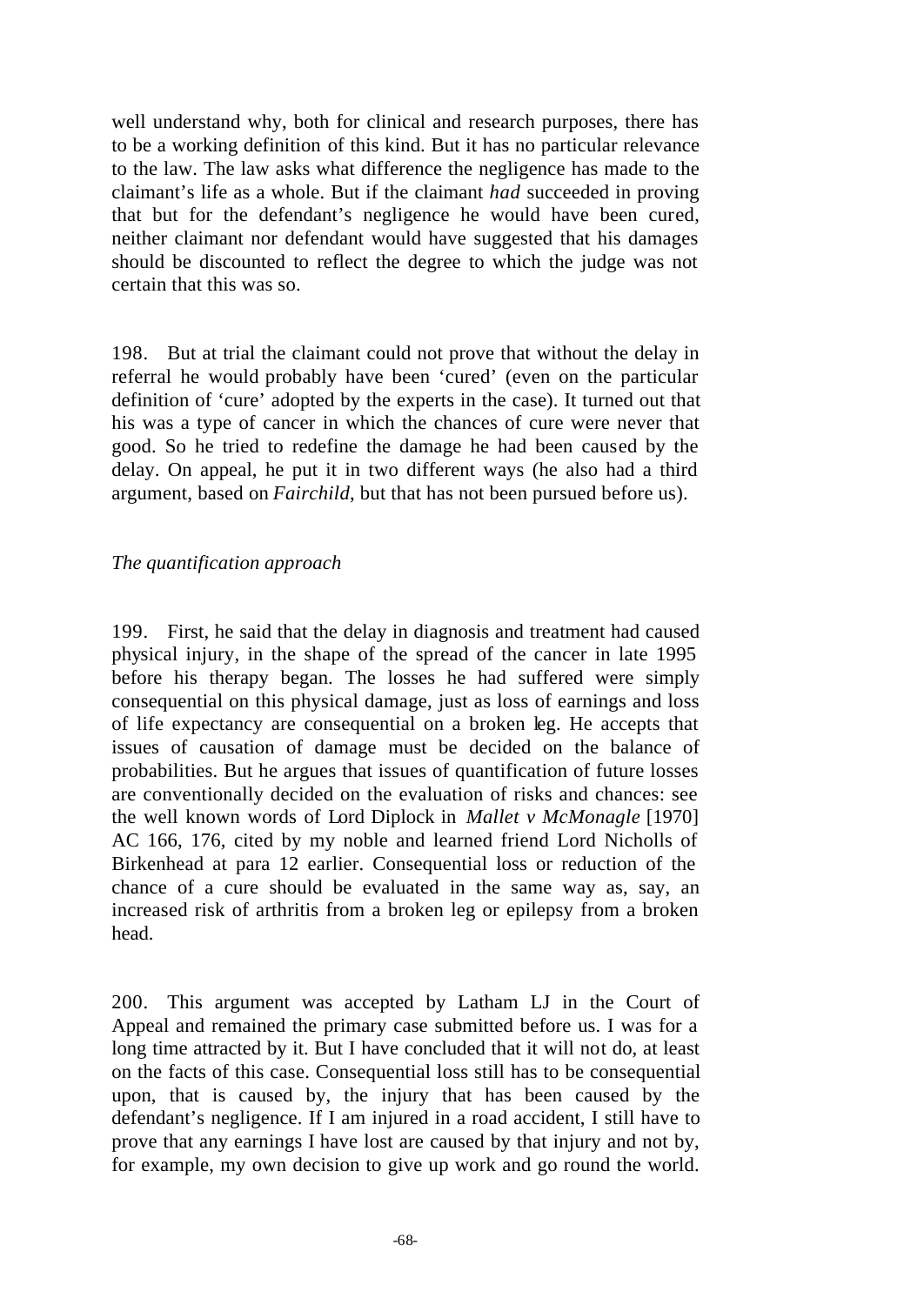The claimant accepts that causation still has to be shown on the balance of probabilities.

201. The judge did find (para 38) that, during that nine month period of delay from when treatment should have begun in around April 1995 to when it did begin in January 1996,

". . . the Claimant's condition 'upstaged' significantly, so that he was less likely to achieve complete remission and had a poorer prognosis as a result. Specifically his chances of avoiding radical high dose chemotherapy, his chances of avoiding a relapse, and his chances of ultimate survival were all reduced."

202. But this was all in terms of chances, not of probabilities. It was not a finding that the delay caused the upstaging. Then,

"It is not possible to say that without the adverse prognostic factors caused by the delay the Claimant . . . would more probably than not have become a disease free survivor, or that he would have avoided relapse and relapse after high dose chemotherapy. He may have done, but it is not possible to say. *It is possible to say on the basis of Professor Goldstone's model that he would more probably than not have achieved complete remission with initial CHOP therapy and without high dose chemotherapy with stem cell harvesting."* (emphasis supplied)

203. Doctors do not cause the presenting disease. If they negligently fail to diagnose and treat it, it is not enough to show that a claimant's disease has got worse during the period of delay. It has to be shown that treating it earlier would have prevented that happening, at least for the time being. The italicised words do amount to a finding that the claimant would have achieved initial remission had he been treated earlier. But he would still have had to have the initial treatment and he would still, on the judge's later findings (see para 53), have given up work while it was going on. Had there been no later relapse, the judge thought that he should be taken as having begun work of some kind at the beginning of 1997, but there should be no loss of earnings claim before then. Similarly, there should be no claim for the costs of care before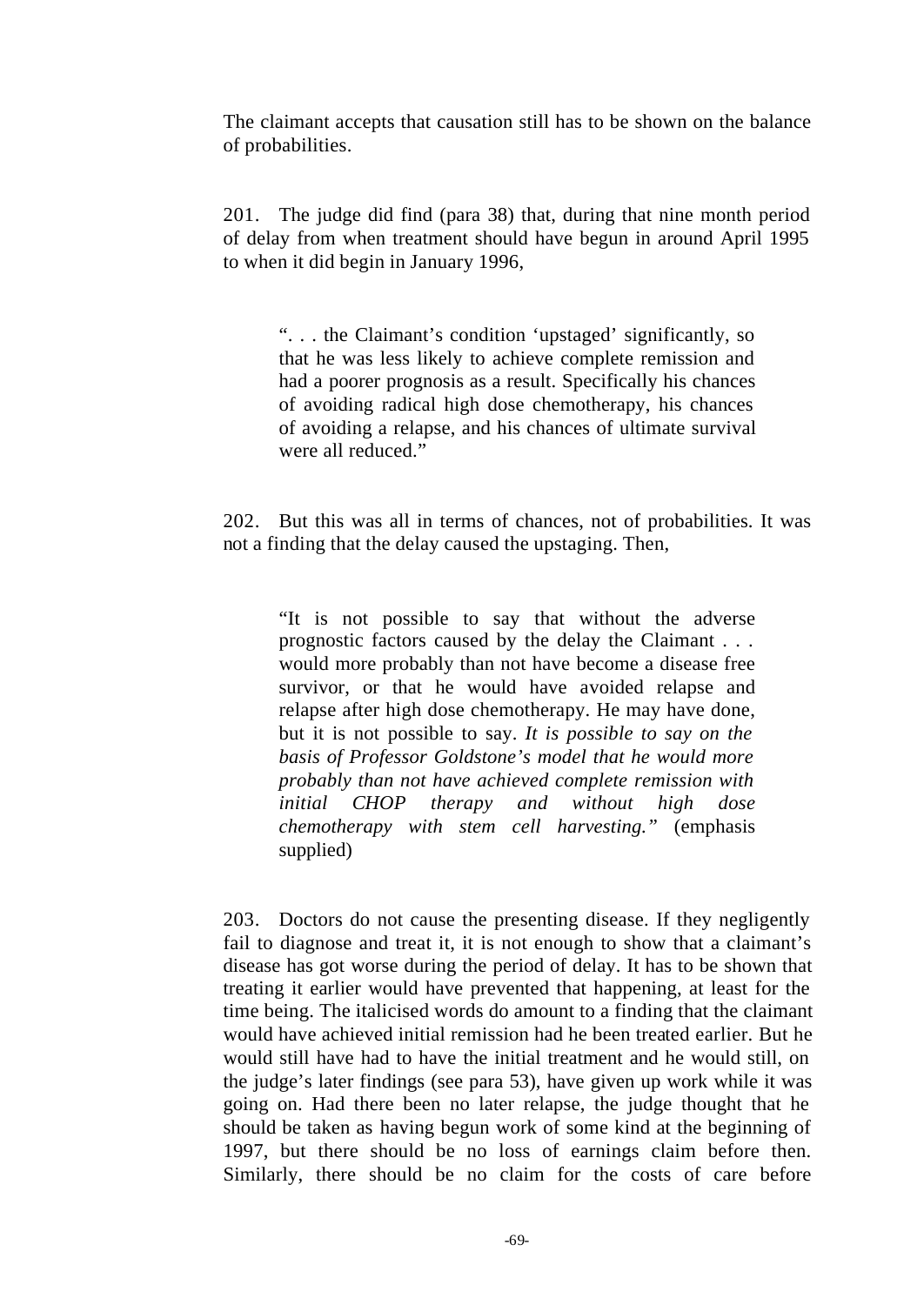September 1996, anything before that not being attributable to the more radical treatment which became necessary (see para 59). Hence, the initial loss of earnings and cost of care were the result of the disease and the need to treat it, *not* the result of the negligence.

204. However, there was a further course of more radical treatment in August 1996, because the initial treatment had not been wholly effective. This appears to have been effective for a while. Then there was a relapse in early 1998, when the claimant underwent further radiotherapy which was intended only as palliative care because he was by then thought incurable, and a possible further relapse later that year, and further palliative chemotherapy. The prognosis at that stage was very poor. The effect upon the claimant's life has been devastating. But the judge could not find on the balance of probabilities that this would not all have happened to him anyway, with or without the initial delay in treatment (para 48):

" . . . Although he might have suffered them at different times, Mr Gregg would on the balance of probabilities have gone through the same sequence of setbacks and treatments, and his outlook now is not shown to be different from what it would have been had there been no negligence."

205. This means that it cannot be said that the later pain, suffering and loss of amenity caused by the need for further treatment, and the associated loss of earnings and costs of care, were consequential on the injury caused by the negligence. Even if the initial treatment had led to remission, the need for further treatment and the relapses would have happened anyway because of the disease.

206. Even on conventional principles, this does not necessarily mean that the claimant is not entitled to anything at all. The defendant is liable for any *extra* pain, suffering, loss of amenity, financial loss and loss of expectation of life which may have resulted from the delay. If, without the delay, the claimant would have achieved a longer gap before more radical treatment became necessary, then he should be entitled to damages to reflect the acceleration in his suffering. If the pain and suffering he would have suffered anyway was made worse by the anguish of knowing that his disease could have been detected earlier, then he should be compensated for that.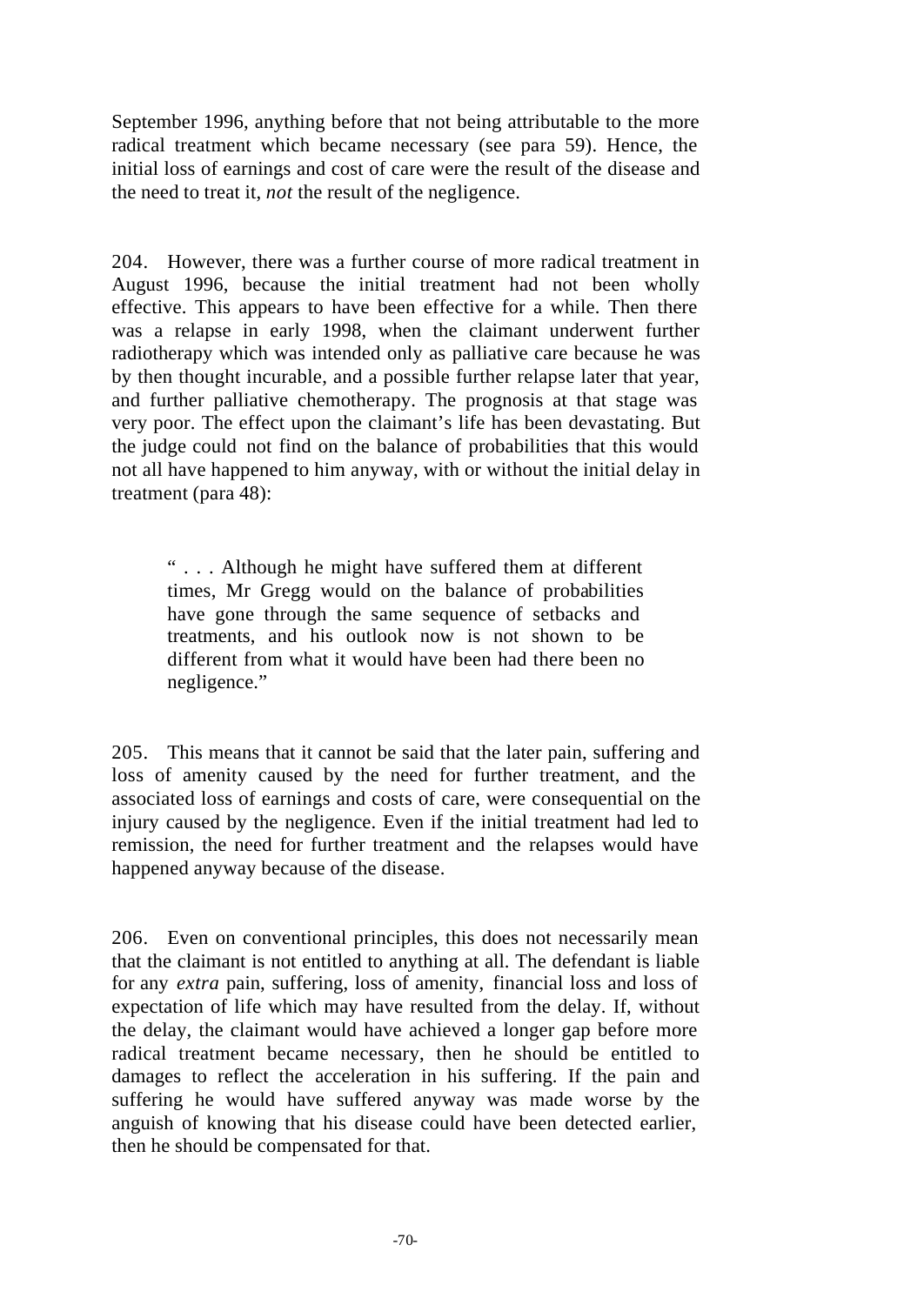207. There is also the distinct possibility that the delay reduced his life expectancy in the following sense. It is possible that had he been treated when he should have been treated, his median life expectancy then would have been x years, whereas given the delay in treatment his median life expectancy from then is x minus y. This argument requires that the assessment of loss of life expectancy be based on median survival rates: ie those to be expected of half the relevant population at the particular time. If half the men with Mr Gregg's condition would have survived for x years or over with prompt treatment, and half would have survived for less than x years, then x is the median life expectancy of the group. If the same calculation of life expectancy from when he should have been treated is done in the light of the delay in treatment, the median life expectancy may have fallen. There might therefore be a modest claim in respect of the 'lost years'.

208. But none of this appears to have been explored before the judge. This was presumably because the focus before him had been on establishing that the claimant would otherwise have achieved a complete 'cure'. Ignoring for the moment the particular definition of cure adopted in the medical evidence, this would have entitled the claimant to far more in the way of loss of earnings and cost of care than would a claim for a modest reduction in median life expectancy.

## *The loss of a chance argument*

209. The second, and more radical, way of redefining the claimant's damage is in terms of the loss of a chance. Put this way, his claim is not for the loss of an outcome, in this case the cure of his disease, which he would have enjoyed but for the negligence. His claim is for the reduced chance of achieving that outcome. As Jane Stapleton explained (by reference to the argument accepted by the Court of Appeal in *Hotson v East Berkshire Area Health Authority* [1987] AC 750) in "The Gist of Negligence" (1988) 104 LQR 389, 391-2:

"Clearly, if the gist of the complaint were traditionally formulated in terms of contraction of necrosis, the plaintiff would fail to establish the requisite causal link on the balance of probability. The novelty of the case was that the plaintiff attempted to circumvent this result by choosing to formulate the gist of his action, not in terms of the necrosis outcome, but in terms of the lost chance of avoiding that outcome. In other words, although the plaintiff fails to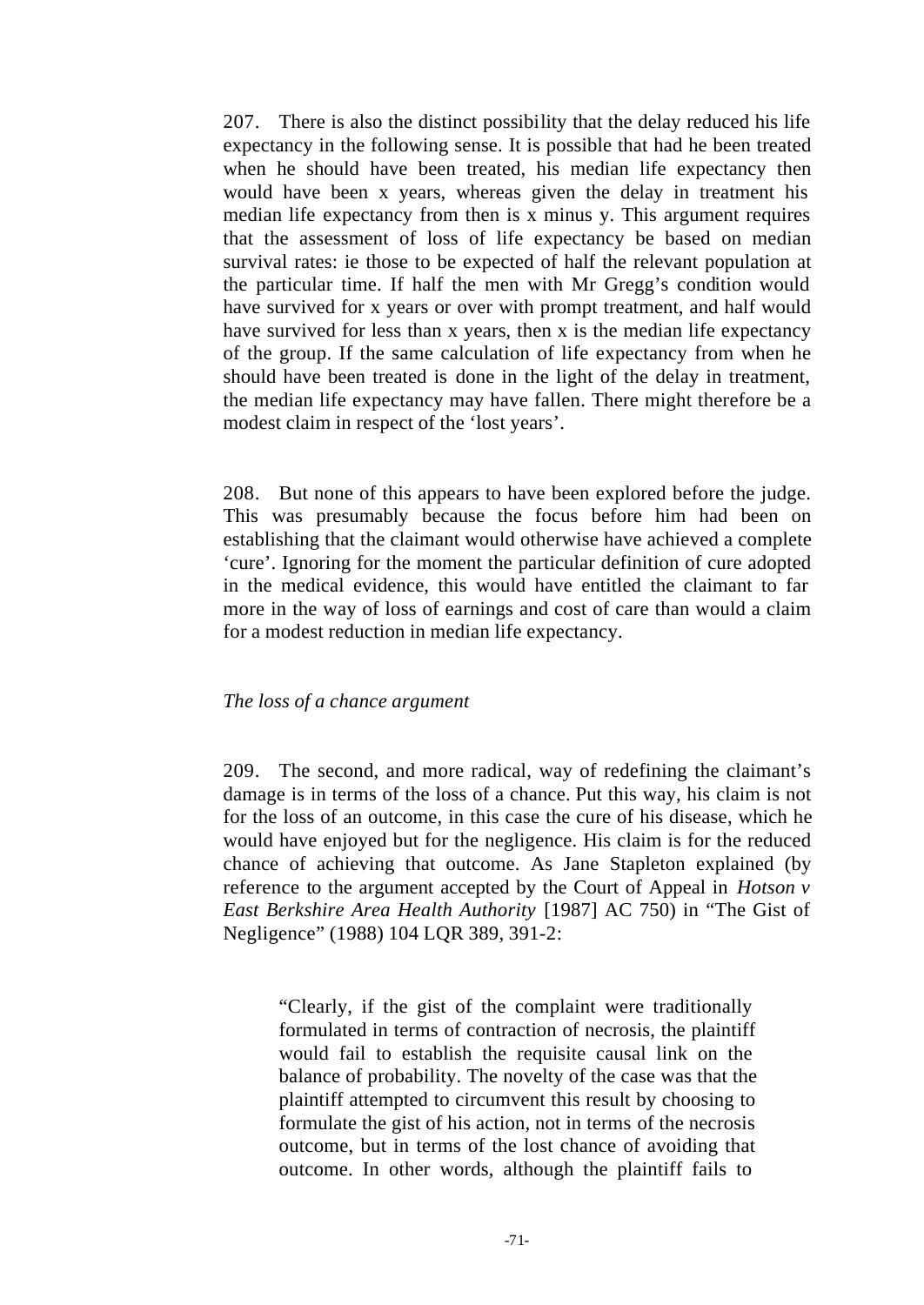establish causation on the balance of probabilities to one formulation of the damage forming the gist, he seeks to succeed in doing so to an alternative formulation based on loss of a chance. Importantly, the *Hotson* argument retains the traditional form of the causation test . . ."

210. In that case, the claimant had actually suffered the adverse outcome, avascular necrosis. The risk of suffering that outcome as a result of falling from the tree was 75%. The defendant's negligent failure to detect the injury to his hip took away the remaining 25% chance of avoiding it. Clearly he could not prove that the negligence had caused the outcome. It was more likely than not that it had made no difference. But might he have proved that it was more likely than not that the negligence had reduced his chance of avoiding that outcome?

211. The House of Lords treated this as a case in which the die was already cast by the time the claimant got to the hospital (or at least the claimant could not prove otherwise). The defendant had not even caused the loss of the chance of saving the situation, because by the time the claimant got to them there was no chance. The coin had already been tossed, and had come down heads or tails. But there must be many cases in which that is not so. The coin is in the air. The claimant does have a chance of a favourable outcome which chance is wiped out or significantly reduced by the negligence. The coin is whipped out of the air before it has been able to land.

212. This is, therefore, a new case, not covered precisely by previous authority. The appellant himself describes his argument as the 'policy approach'. He recognises that it is a question of legal policy whether the law should be developed as he argues it should be. The wide version of the argument would allow recovery for any reduction in the chance of a better physical outcome, or any increase in the chance of an adverse physical outcome, even if this cannot be linked to any physiological changes caused by the defendant. A defendant who has negligently increased the risk that the claimant will suffer harm in future (for example from exposure to asbestos or cigarette smoke) would be liable even though no harm had yet been suffered. This would be difficult to reconcile with our once and for all approach to establishing liability and assessing damage. Unless damages were limited to a modest sum for anxiety and distress about the future, sensible quantification would have to 'wait and see'. The narrower version of the argument would require that there be some physiological change caused by the defendant's negligence, bringing with it a reduced prospect of a favourable outcome.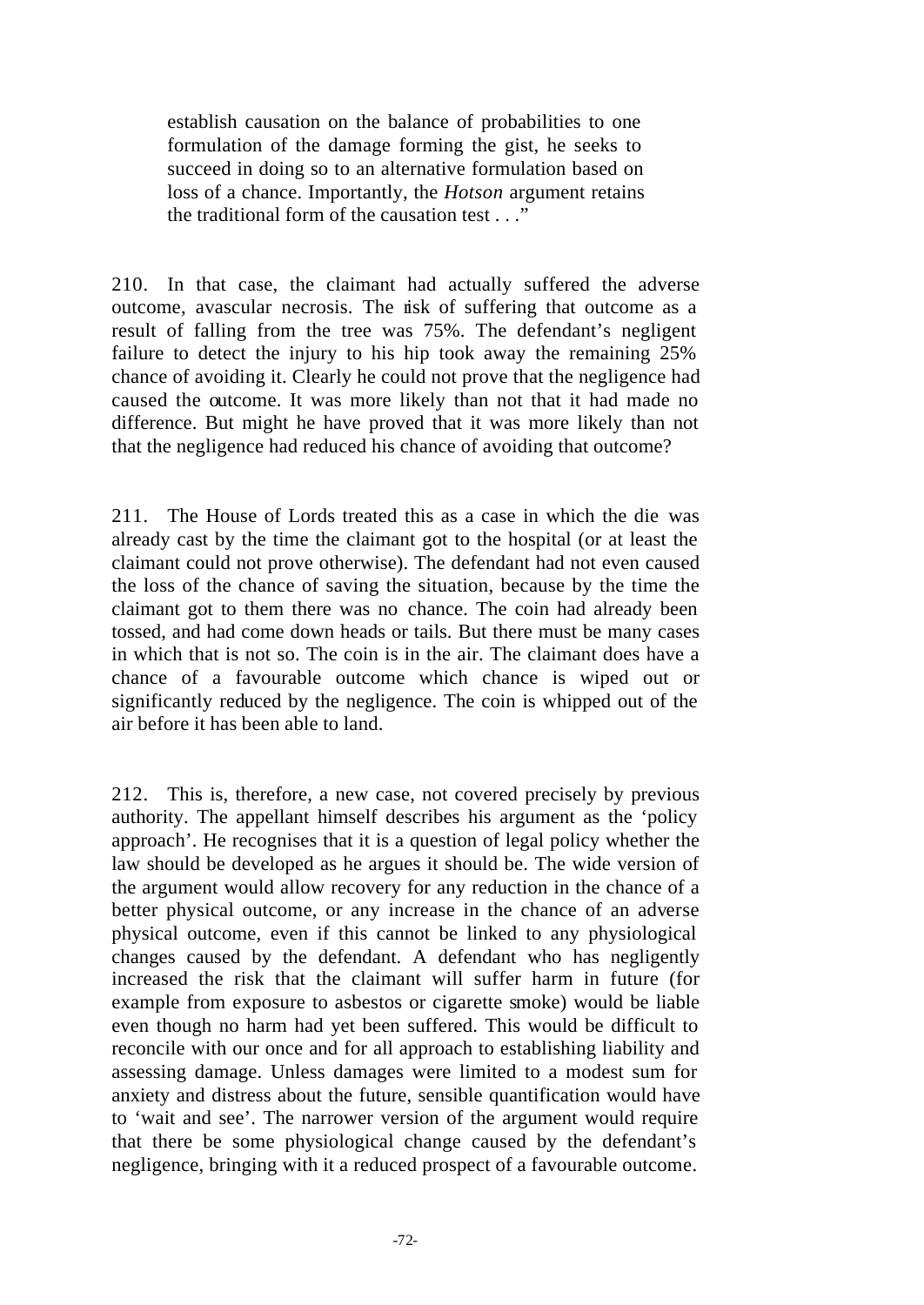213. The attractions of adopting this reformulation of the gist of the action are many (see, for example, the discussion by Joseph H King, "Causation, Valuation, and Chance in Personal Injury Torts Involving Preexisting Conditions and Future Consequences" (1981) 90 Yale LJ 1353). First, the conventional approach to causation is, in theory at least, retained. The claimant still has to prove that it is more likely than not that the negligence led to the damage. But the damage is no longer defined in terms of the outcome – saving the leg or achieving disease free survival. It is defined in terms of the loss or diminution of the chance of saving the leg or achieving disease free survival.

214. Against that, although the conventional approach to proof of causation may be retained in theory, in practice it will be far from straightforward to apply. It may be, as my noble and learned friend Lord Phillips of Worth Matravers has demonstrated on the facts of this case, difficult to show that the reduction in the prospects of survival is caused by the delay in treatment rather than the underlying disease. On the other hand, once a breach of duty has been shown, the recent decision of the New South Wales Court of Appeal in *Rufo v Hosking* [2004] NSWCA 391 illustrates how easy it may be to conclude that this has led to a reduction in the patient's prospects of a favourable outcome. A specialist paediatrician treating a patient with lupus had changed from one corticosteroid to another and had failed to introduce a steroid sparer when he should have done. The patient suffered microfractures in her spine. It could not be shown that she would not have suffered these in any event. The negligent treatment had not caused the fractures. But Campbell AJA, giving the leading judgment in the Court of Appeal, held (at para 405) that

"adopting a robust and pragmatic approach to the primary facts of this case . . . it seems to me that more probably than not the excess of corticosteroid consumed after 10 June 1992 in the context of the osteoporotic and vulnerable state of the appellant's spine caused the loss of a chance that the appellant would have suffered less spinal damage than she in fact did."

215. This conclusion comes after many paragraphs of dense and careful analysis of the evidence before the trial judge. But in the end the appeal is to common sense. And common sense will often suggest that the chances of a better outcome would have been better if the doctor had done what he should have done: for why else should he have done it but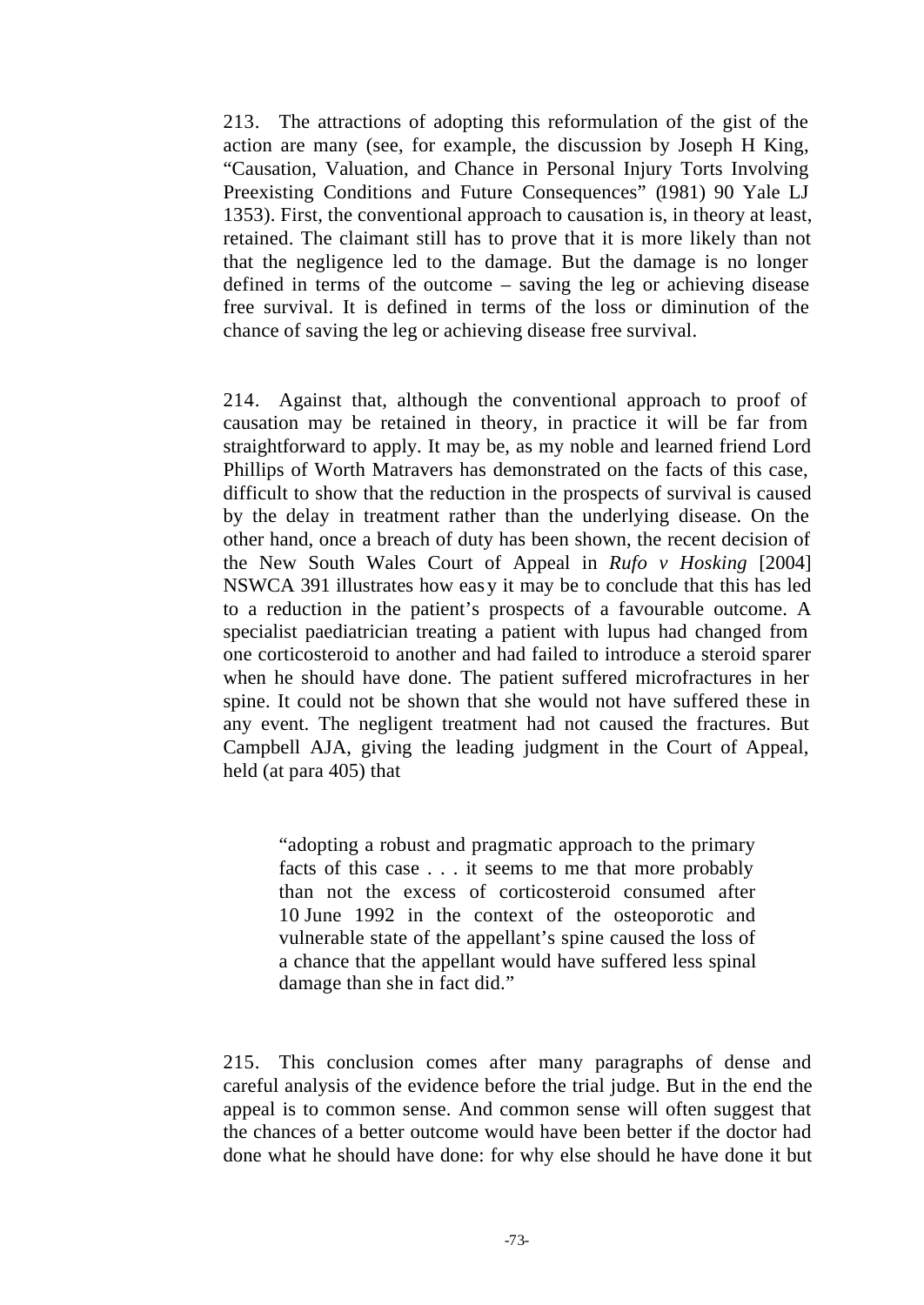to improve the patient's chances? Reformulating the damage in this way could lead to some liability in almost every case.

216. Second, however, many would argue that this is a good thing. One of the objects of the law of negligence is to maintain proper standards, in the workplace, on the roads, in professional conduct, or whatever. If an employer, or a driver, or a professional person can be shown to have taken less care than he should have taken, then he should have to pay damages of some sort. As Lord Hope of Craighead said in *Chester v Afshar*, para 87, "The function of the law is to enable rights to be vindicated and to provide remedies when duties have been breached." In a case such as this, if there is only ever a less than evens chance of a cure (or avoiding an adverse outcome) what incentive is there for the doctor to take proper care of his patient?

217. But of course doctors and other health care professionals are not solely, or even mainly, motivated by the fear of adverse legal consequences. They are motivated by their natural desire and their professional duty to do their best for their patients. Tort law is not criminal law. The criminal law is there to punish and deter those who do not behave as they should. Tort law is there to compensate those who have been wronged. Some wrongs are actionable whether or not the claimant has been damaged. But damage is the gist of negligence. So it can never be enough to show that the defendant has been negligent. The question is still whether his negligence has caused actionable damage. There was no doubt about the damage in *Chester v Afshar*; the only question was whether the doctor who had failed to warn the patient of a small risk of serious harm should have to pay for the consequences when that very risk eventuated. In this case we are back to square one: what is actionable damage?

218. Third, it can be argued that some kinds of negligence do result in liability for loss of a chance. It has long been established that a solicitor whose negligence deprives the client of a viable claim is liable for damages even though the chances of succeeding in the claim were never better than evens: see *Kitchen v Royal Air Force Association* [1958] 1 WLR 563. The court simply asks what his claim was worth, assesses his chances of success, and discounts the full value by reference to the degree to which those chances were less than 100%. So why should my solicitor be liable for negligently depriving me of the chance of winning my action, even if I never had a better than evens chance of success, when my doctor is not liable for negligently depriving me of the chance of getting better, even if I never had a better than evens chance of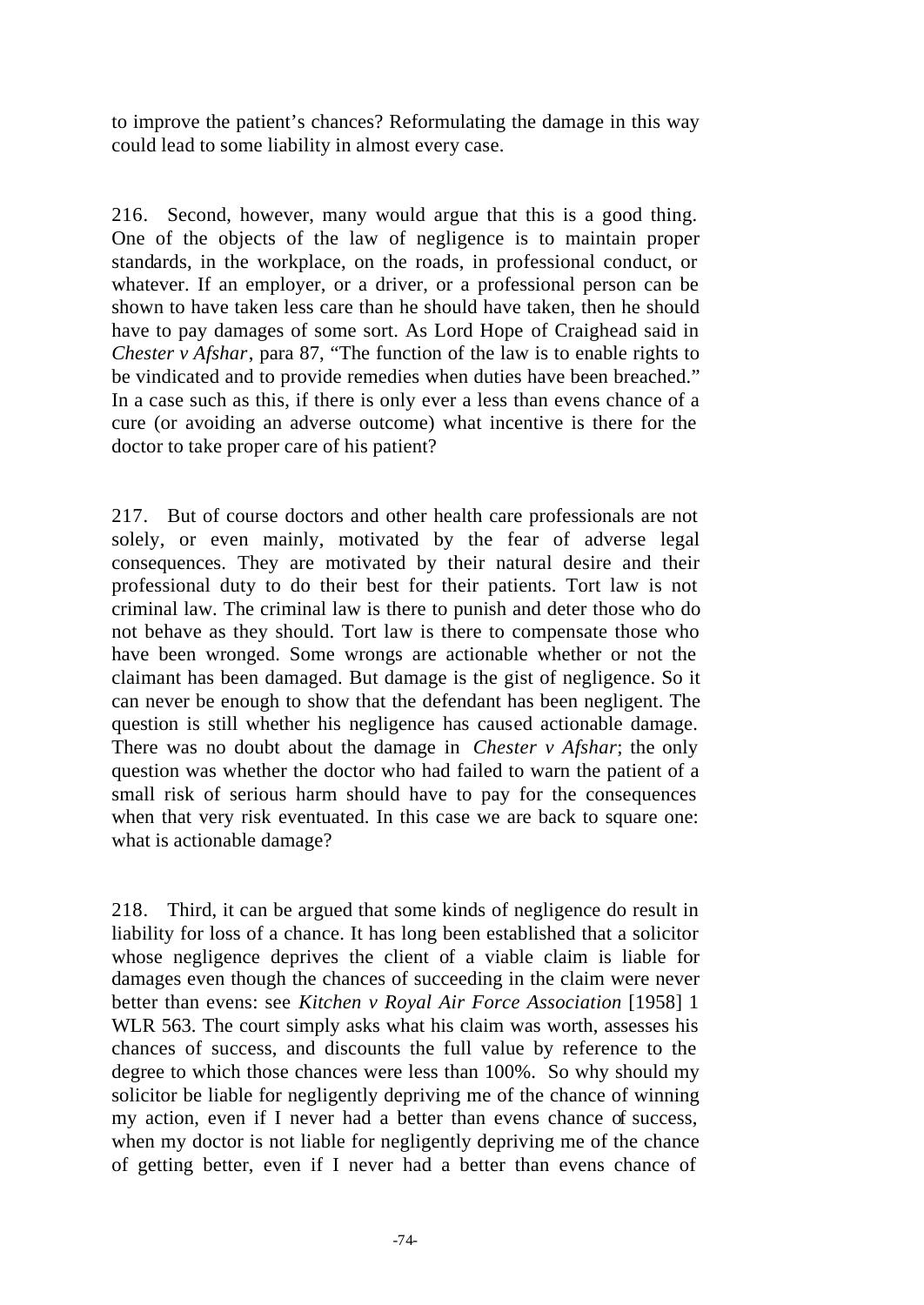getting better? Is this another example of the law being kinder to the medical profession than to other professionals?

219. One counter-argument is that, in this as in many other respects, there is a real difference between personal injury and financial loss. As Tony Weir (at p 76) puts it:

" . . . where the claimant is suing in respect of personal injury or property damage, he must persuade the judge that that injury or damage was probably due to the defendant's tort, whereas in cases of financial harm it is enough to show that the claimant had a chance of gain which the defendant has probably caused him to lose. There is nothing irrational in this, unless one supposes it is sensible to speak of 'loss of a chance' without saying what the chance is of. Losing a chance of gain is a loss like the loss of the gain itself, alike in quality, just less in quantity: losing a chance of not losing a leg is not at all the same kind of thing as losing the leg."

220. It is unfashionable these days to distinguish between financial loss and personal injury. Losing the money one has may not be so different from losing the leg one has. But many claims for financial loss do not relate to the money one has but to the money one expected to have – a prospective financial gain. There is not much difference between the money one expected to have and the money one expected to have a chance of having: it is all money. There is a difference between the leg one ought to have and the chance of keeping a leg which one ought to have. There is perhaps an even greater difference between the disease free state one ought to have and the chance of having a disease free state which one ought to have. (A further answer may lie in the subtle distinction between deterministic events in the natural world and indeterministic events involving the unfathomable actions of human agents, discussed by Helen Reece in "Losses of Chances in the Law" (1996) 59 MLR 188.)

221. Fourth, it can be argued that an all or nothing approach to outcome based losses is unjust. If it is shown on the balance of probabilities that my doctor caused or failed to prevent my injury or disease, he has to pay 100% of what that injury or uncured disease is worth. But, as Joseph H King argues at (1981) 90 Yale LJ 1353, 1387,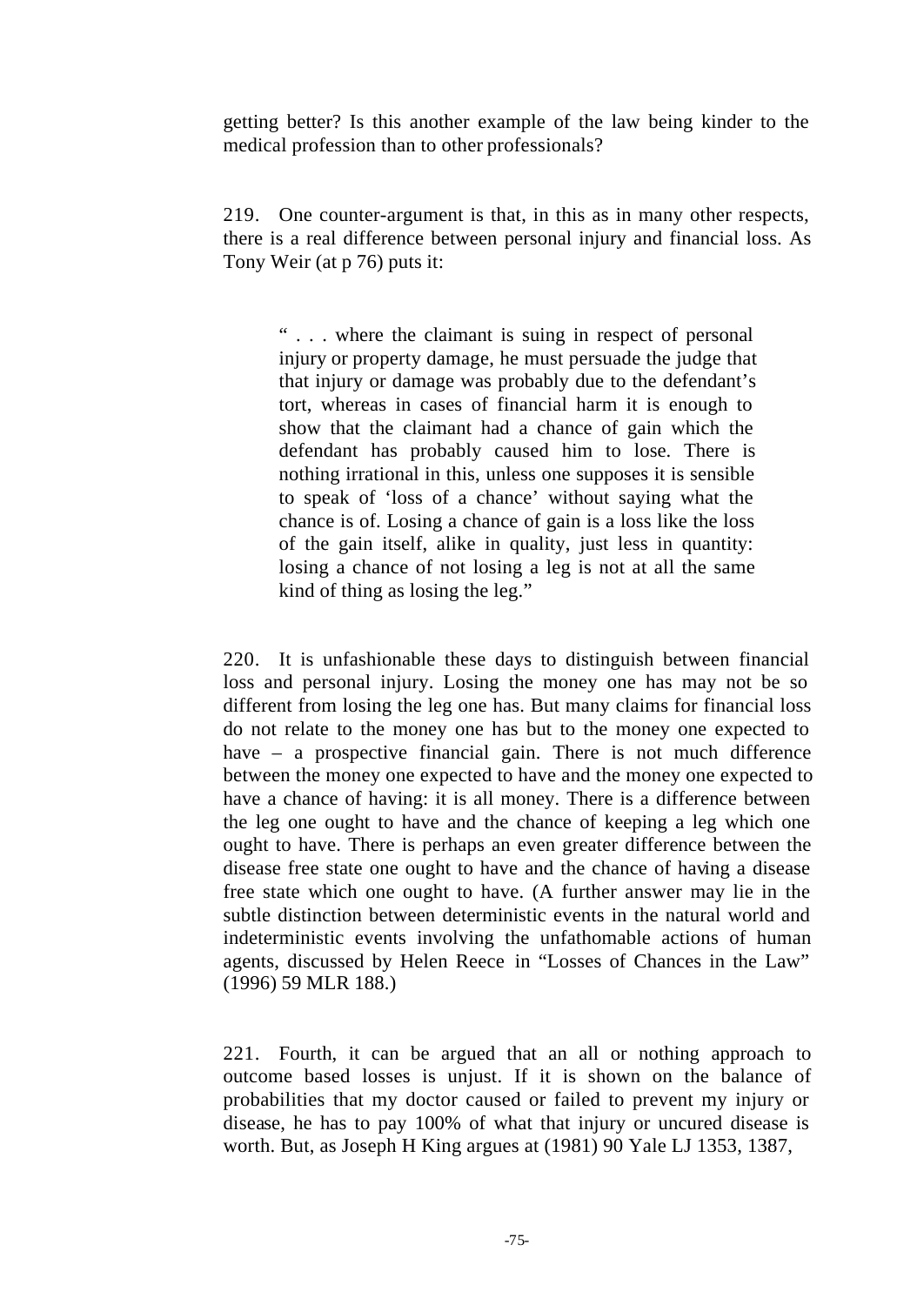"by compensating the 95% chance as though it were 100%, courts overcompensate the plaintiff. Both types of chance should be valued in a way that reflects their probability of occurrence. Such an approach would also promote a more accurate loss allocation."

222. The logic of this argument, however, is that personal injury law should transform itself. It should never be about outcomes but only about chances. It seems to me that this is the real problem we face in this case. How can the two live together?

223. Until now, the gist of the action for personal injuries has been damage to the person. My negligence probably caused the loss of your leg: I pay you the full value of the loss of the leg (say £100,000). My negligence probably did not cause the loss of your leg. I do not pay you anything. Compare the loss of a chance approach: my negligence probably caused a reduction in the chance of your keeping that leg: I pay you the value of the loss of your leg, discounted by the chance that it would have happened anyway. If the chance of saving the leg was very good, say 90%, the claimant still gets only 90% of his damages, say £90,000. But if the chance of saving the leg was comparatively poor, say 20%, the claimant still gets £20,000. So the claimant ends up with less than full compensation even though his chances of a more favourable outcome were good. And the defendant ends up paying substantial sums even though the *outcome* is one for which by definition he cannot be shown to be responsible.

224. Almost any claim for loss of an outcome could be reformulated as a claim for loss of a chance of that outcome. The implications of retaining them both as alternatives would be substantial. That is, the claimant still has the prospect of 100% recovery if he can show that it is more likely than not that the doctor's negligence caused the adverse outcome. But if he cannot show that, he also has the prospect of lesser recovery for loss of a chance. If (for the reasons given earlier) it would in practice always be tempting to conclude that the doctor's negligence had affected his chances to some extent, the claimant would almost always get something. It wo uld be a 'heads you lose everything, tails I win something' situation. But why should the defendant not also be able to redefine the gist of the action if it suits him better?

225. The appellant in this case accepts that the proportionate recovery effect must cut both ways. If the claim is characterised as loss of a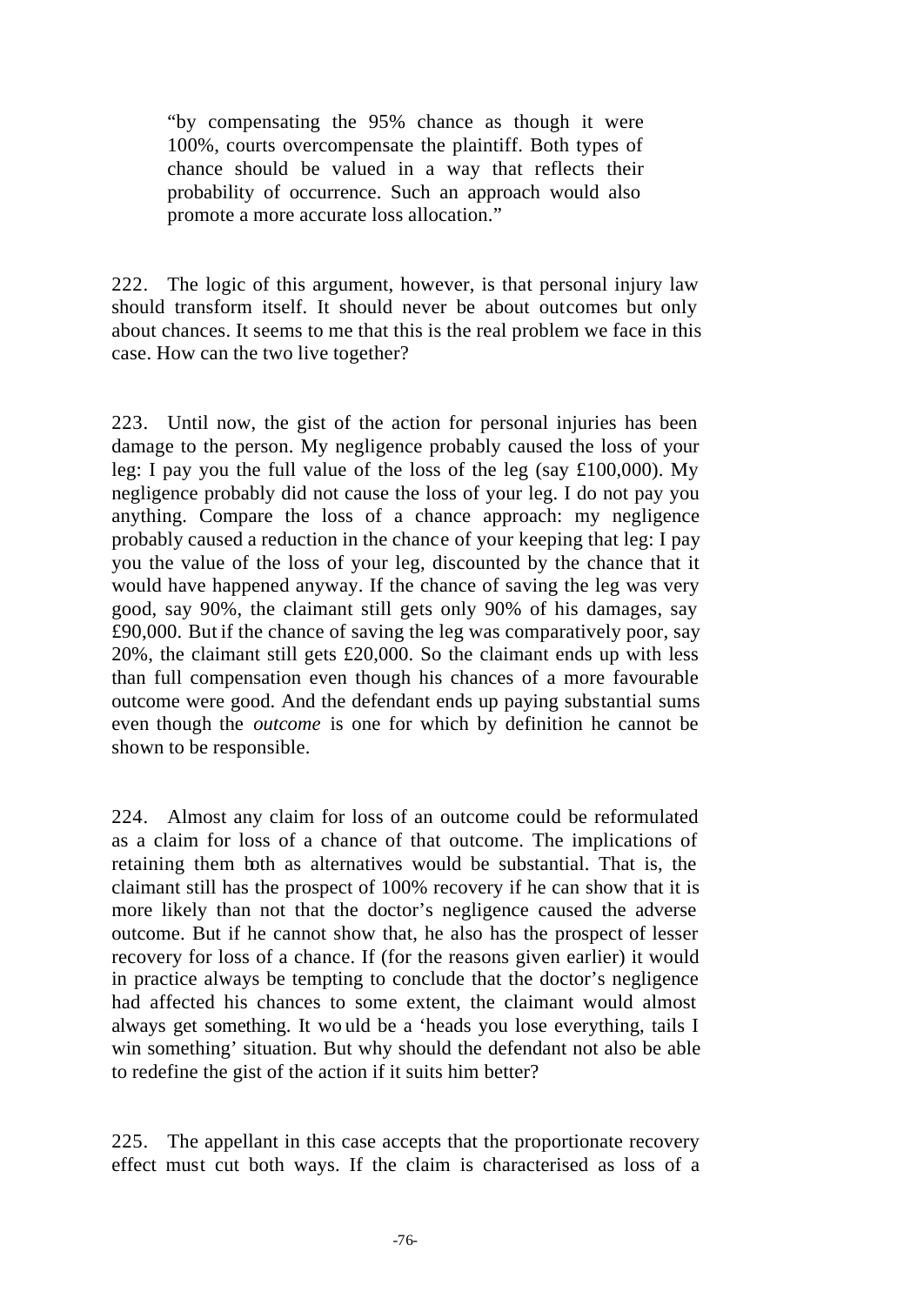chance, those with a better than evens chance would still only get a proportion of the full value of their claim. But I do not think that he accepts that the same would apply in cases where the claim is characterised as loss of an outcome. In that case there is no basis for calculating the odds. If the two are alternatives available in every case, the defendant will almost always be liable for something. He will have lost the benefit of the 50% chance that causation cannot be proved. But if the two approaches cannot sensibly live together, the claimants who currently obtain full recovery on an adverse outcome basis might in future only achieve a proportionate recovery. This would surely be a case of two steps forward, three steps back for the great majority of straightforward personal injury cases. In either event, the expert evidence would have to be far more complex than it is at present. Negotiations and trials would be a great deal more difficult. Recovery would be much less predictable both for claimants and for defendants' liability insurers. There is no reason in principle why the change in approach should be limited to medical negligence. Whether or not the policy choice is between retaining the present definition of personal injury in outcome terms and redefining it in loss of opportunity terms, introducing the latter would cause far more problems in the general run of personal injury claims than the policy benefits are worth.

226. Much of the discussion in the cases and literature has centred round cases where the adverse outcome has already happened. The patient has lost his leg. Did the doctor's negligence cause him to lose the leg? If not, did it reduce the chances of saving the leg? But in this case the most serious of the adverse outcomes has not yet happened, and (it is to be hoped) may never happen. The approach to causation should be the same for both past and future events. What, if anything, has the doctor's negligence caused in this case? We certainly do not know whether it has caused this outcome, because happily Mr Gregg has survived each of the significant milestones along the way. Can we even say that it reduced the chances of a successful outcome, given that Mr Gregg has turned out to be one of the successful minority at each milestone? This is quite different from the situation in *Hotson*, where the avascular necrosis had already happened, or in *Rufo v Hosking*, where the fractures had already happened. Mr Gregg faced a risk of an adverse outcome which happily has not so far materialised, serious though the effects of his illness, treatment and prognosis have been. The complexities of attempting to introduce liability for the loss of a chance of a more favourable outcome in personal injury claims have driven me, not without regret, to conclude that it should not be done.